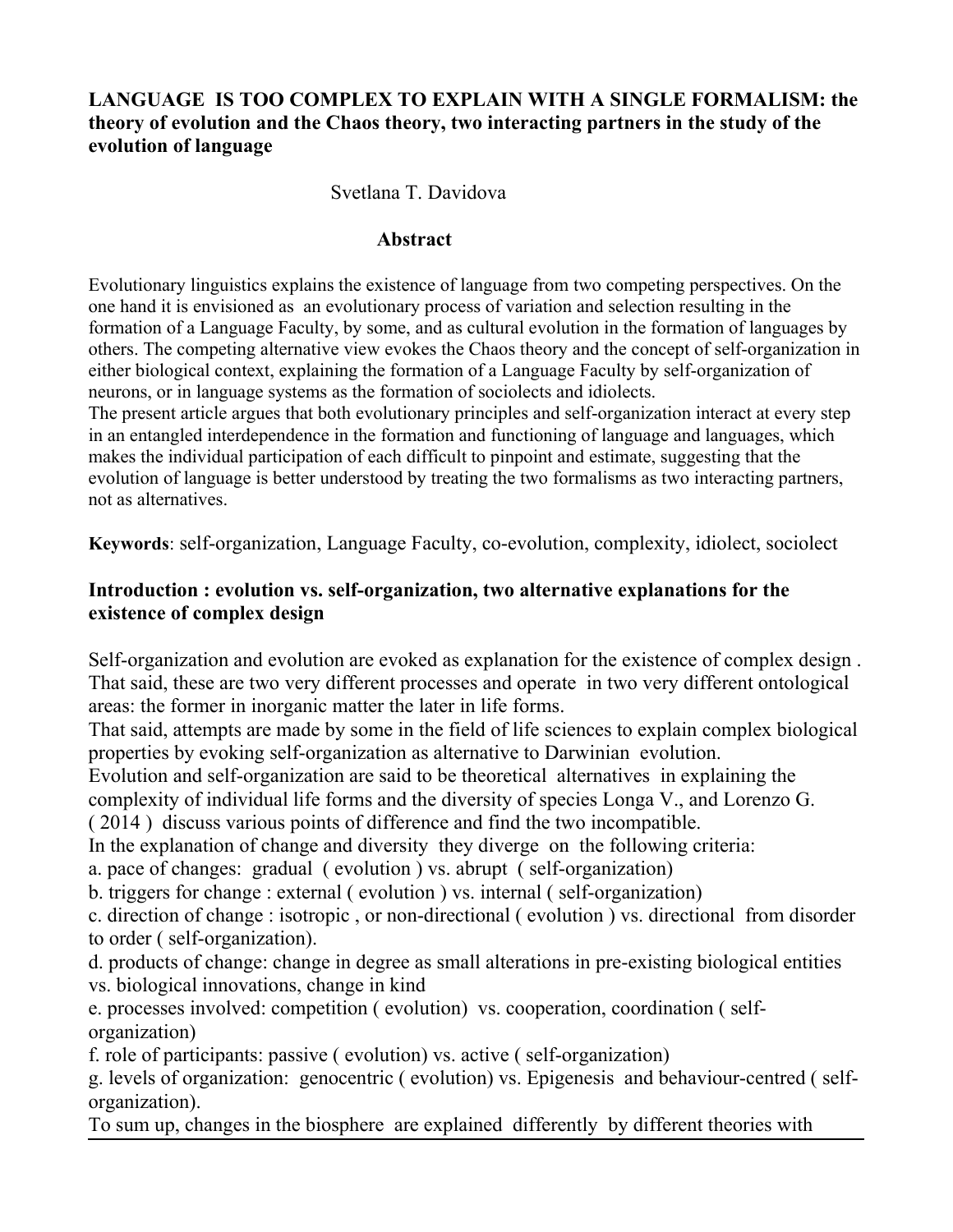different conceptual machinery . They all offer one vision to the exclusion of all alternatives. Importantly, the same " either or" perspective is assumed by linguists where alternative explanations are offered for the modern shape of the Language Faculty in biolinguistic, and for the shape of languages in usage-based/emergentist contexts.

Importantly, Darwin's theory is formulated for explanation of the diversity of species of life forms and , as such, reflects the fundamental properties of biological beings.

The Chaos theory is designed to explain the diversity of forms in physical matter and, as such, reflects the fundamental properties of lifeless matter.

That said, recently both Darwin's theory and the Chaos theory have been reinvented to explain a broader range of phenomena, e.g. Universal Darwinism as a universal theory explaining cultural and linguistic diversity, and the Chaos theory for explaining complex formations in biology, cognition, linguistics, cultural artifacts.

Most importantly, both Darwinism and the chaos theory are evoked as competing explanations of language as a biological organ, and languages as cultural creations.

That said, language is a highly complex phenomenon composed of multiple components of different ontological types : physical matter , e.g. sound waves, chemical substances and compounds as building blocks of the human organism, biological matter , e.g structures and systems in the human organism which participate in language-related activities, , as well as non-material, e.g. abstract concepts, all of which interact and change as they form a unique complex. This suggests that one-sided perspectives are bound to provide simplistic and incomplete explanations.

In the present paper I will offer an alternative perspective, i.e that both evolutionary principles and self-organization interact in an entangled interdependence in the formation and functioning of language and languages, which makes the individual participation of each difficult to pinpoint and estimate.

## **1. The original theory of evolution by Charles Darwin**

Darwin's theory of evolution of species by natural selection is one of the major scientific achievements of all times. It defines diversification of life forms as alteration in heritable characteristics of successive generations. It is a three-step process and encompasses three interconnected phenomena in the living world : inheritance, variation and differential survival. Darwinian theory has offered a plausible explanation for the presence of complex design in life forms. In Darwin's theory the diversity of species is explained as resulting from series of small successive modifications in the ancestral species, by which they aim at becoming maximally fit to some element of the environment . These small modifications , gradually accumulated in each new generation of descendants, lead to their divergence into new species. The following summary by Schoenemann ( 1999 ) outlines the general principles of evolution in a concise and clear form:

1.Evolutionary changes are gradual, evolution is a process in which changes occur in small steps, each one of which is independently beneficial for the survival of the species, undergoing the change.

2. Evolution prefers continuity. Evolutionary changes are incremental, they are improvements upon prior adaptations. In Schoenemann ( 1999) " Evolution does not produce novelties from scratch. It works on what already exists" (p. 313)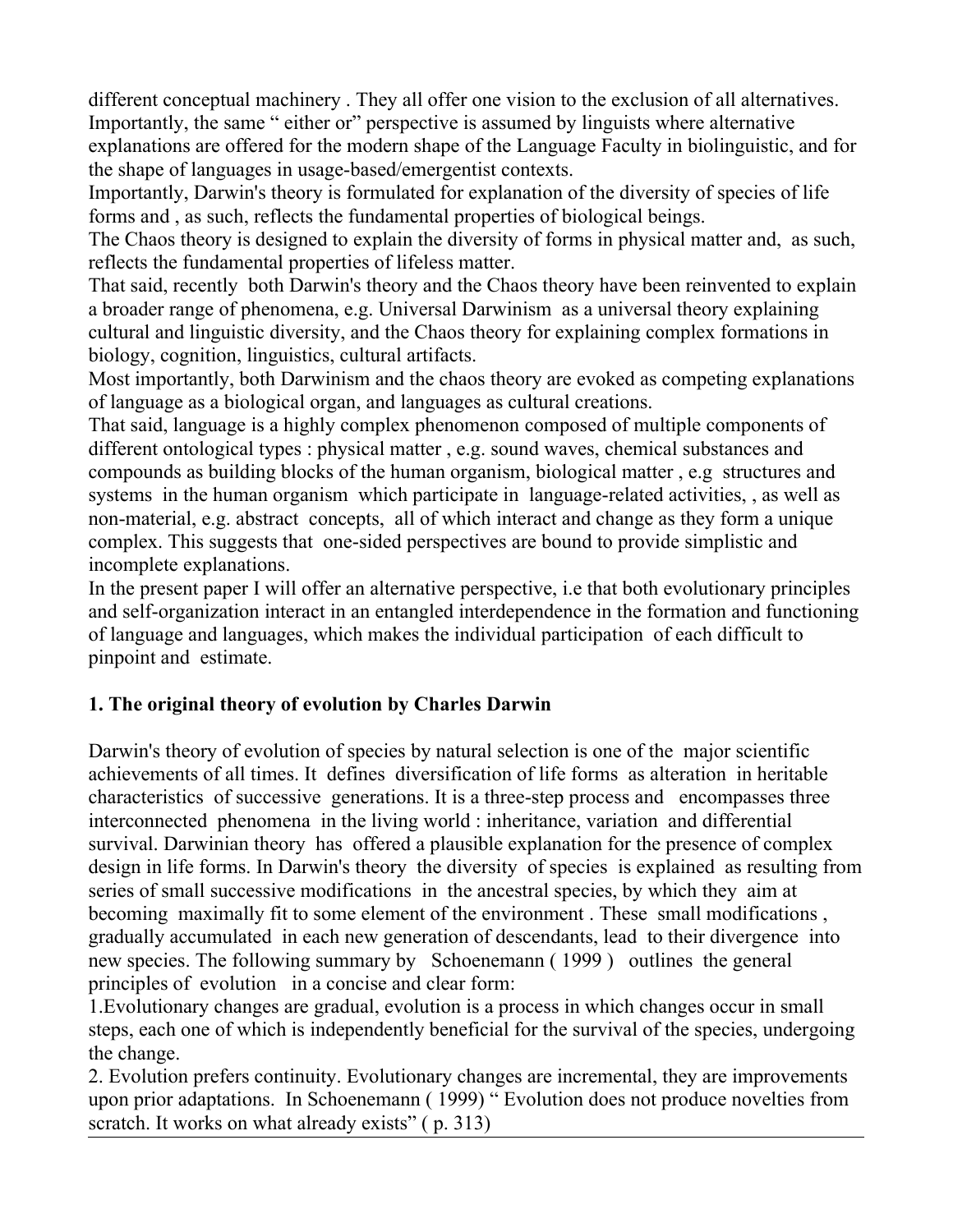3. Evolution prefers domain-general mechanisms as they lend themselves to modifications. In Schoenemann (2005) "...the evolutionary process does not favor the evolution of domainspecific modules...the evolutionary process itself is inevitably biased towards modifying mechanisms that are by definition more domain-general" ( p.4).

4 . Evolutionary changes are usually preceded by behavioural shifts as the biological entity is forced to extend the limits of its behavioural flexibility to coop with the environmental challenges . In Schoenemann ( 2005) " Behavioural adaptations which require minimal genetic changes will be favoured at each step. " ( p.4).

5 . Evolutionary goals are short-term solutions to local circumstances. Evolution does not have long-term plans. It is a reactionary process as it reacts to present and local circumstances and has no foresight or planning. Evolutionary change does not imply progress in absolute sense. Progress is defined only in term of survival in the local environment at a given time-period. 6 . Evolution is not concerned with the good of the species as a whole, it works on improving the survival of the individual organism.

7. Organisms do not evolve in isolation. Evolutionary changes are an adaptation to some feature of the environment. Thus, evolution is a change triggered from factors external to the organism. It is a change from without. The concept of environment includes not only the physical environment but also other organisms in the ecosystem with which an organism coevolves.

## **1.1. Evolution of Darwinism**

Modern science has prompted various interpretation of the original Darwinian theory. Classical physics has influenced studies of evolution in portraying it as recombination of stable immutable entities which act as abstract individual entities independently of context . Mendelian heredity bares the name of Mendel who in the 19 century designed a mathematical model for describing heredity. The modern interpretation of Mendel's theory understands the organism in terms of an abstract model as a combination of discrete elements and describes heredity as " inheritance by which stable non-decomposable characters, controlled entirely or overwhelmingly by a single genetic locus, are transmitted over many generations " ( in www. medical-dictionary.thefreedictionary.com/mendelian+ inheritance).

The Mendelian paradigm combined with molecular biological perspective on heredity furnishes the modern understanding of evolution. Mendelian use of mathematical concepts is coupled with the influence of Turing's theory of computation in modern biology. Concepts and principles of computation are borrowed from Turing where a finite and predetermined set of abstract symbols automatically combine according to a finite number of equally predetermined rules results in infinite number of combinations. In this context evolution is defined as a computation process where a finite number of basic discrete units of DNA molecules combine and form the diversity of life forms. Key concepts are DNA, genotype, phenotype.

## **1.2. Evolution as a multidimensional process**

The evolutionary process is a complex interaction and interdependence of evolutionary inheritance in various contexts. Jablonka, Lamb ( 2005) distinguish 4 dimensions : inheritance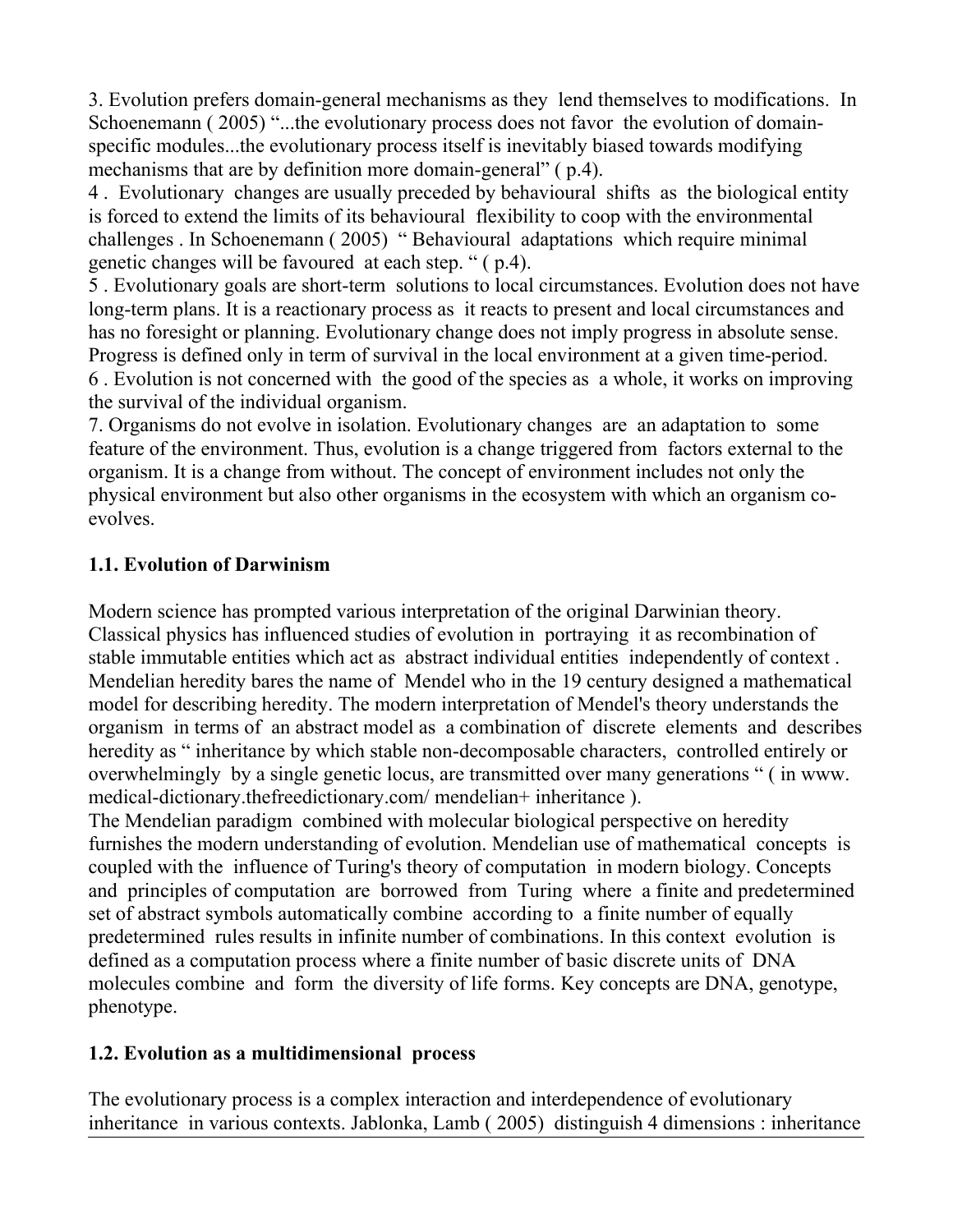at the genetic level, epigenetic inheritance, inheritance in developmental routines, inheritance of behaviour.

The term " epigenesis" was coined by Waddington in the 1940s and refers to processes of formation of the new organism, the phenotype, through interaction of the genome with the environment at the molecular level. The building of the new organism starts from the formation of a new genome by copying of the parental genomes. The information about the post- fertilization process of building of various organs and tissues of the new organism is contained in the so called regulatory genes which follow established pathways of turning on and off specific chemical processes at specific time-frames depending on the type of tissue . The epigenetic routines are also referred to as " canalization" of the developmental process to follow established pathways. The activities of the regulatory genes, their time schedules , i.e. patterns of epigenetic development, are preserved by the cell memory and passed on, so the new daughter cells follow the same developmental routines . Thus, epigenetic routines are also inherited.

In addition, experience can trigger alterations in the genome. This idea was first proposed by Mark Baldwin and is known as the Baldwin effect. Baldwin argues that a behaviour , which initially consumes much effort and time to learn, can gradually become easier to master with every new generation to the point when very little or no learning is required and the behaviour essentially becomes instinctive. Baldwinian evolution is an intelligent solution nature has found to successfully respond to unpredictable environmental challenges.

In addition, behaviour routines are copied/inherited by learning. Individual animals learn from experience and social animals learn from conspecifics. Learned behaviours are not inherited by the genome, they are learned a new by each new generation. The process of learning from conspecifics is defined in Darwinian terms as inheritance of knowledge by copying of information from one brain to another. Similar to other types of inheritance the process of copying is subjected to errors which creates variation. Behavioural inheritance follows the general principles of a Darwinian process i.e., as part of the learning process behavioural innovations are selectively perpetuated given survival superiority to alternatives. In sum, evolution is a highly complex process where a number of sub-evolutions interact to determine the observable diversity of life.

 "...there are several types of heritable variation ...transmitted in different ways , and selection operates simultaneously on different traits and at different levels of biological organization. " (Jablonka, Lamb, 2005, p. 276 ). " Something like evolution can occur in each dimension. But...we are not made up of four neat and separate dimensions, we are a messy complex. And it is the complex that evolves " (Lamb, Jablonka, 2005, p. 231).

### **1.3. Universal neo-Darwinism**

D. Hull proposes a generalized theory of evolutionary change where the theory of evolution by natural selection is used as a template for understanding similar processes in other phenomena. The basic principles of Darwinism are incorporated in an overarching general theory of evolution, which defines evolutionary changes in abstract terms and aims to understand processes of change in any context . Hull's generalized theory of evolution , in analogy to biological evolution, understands evolution in general as two different processes, of replication and selection, performed by two different entities with two different roles in the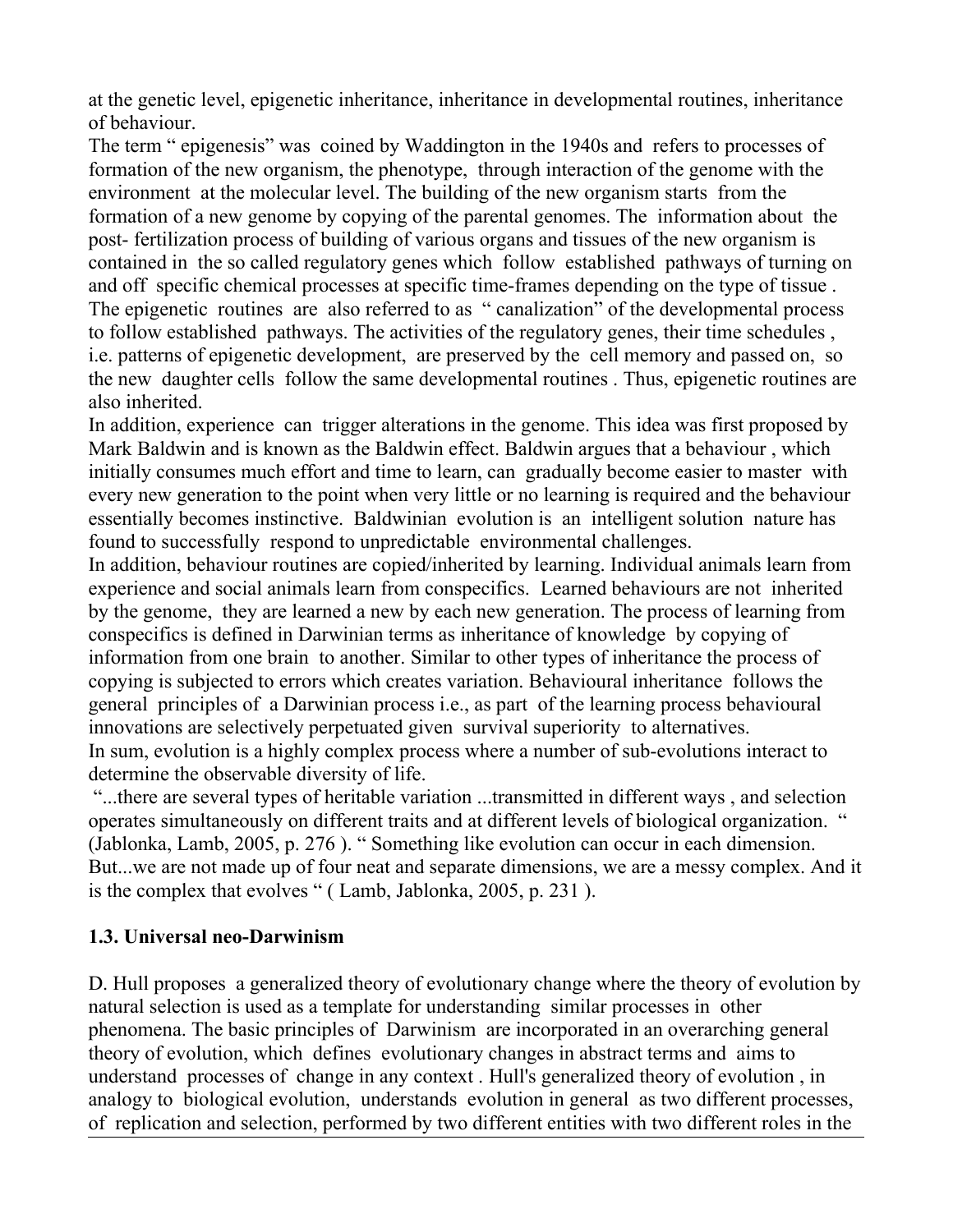evolutionary process : replicators, which are copied, and interactors, which interact with the environment and are subjected to selection. He maintains the separation between replicator and interactor but points out that , like in biology, the roles of replicators and interactors can be assumed by different entities at different levels of structural complexity. For example, genes, chromosomes and species can be both replicators and interactors.

## **2. Darwinism as explanation for modern language**

The evolutionary theory is evoked in two contexts: in biolinguistic context for the phylogenesis of the Language Faculty and in the usage-based approaches for the glossogenesis of languages.

# **2.1. Phylogenesis of a Language Faculty**

Pinker and Bloom ( 1990) were the first to suggest darwinian explanation for human linguistic abilities via gradual incremental alterations in the genetic makeup of an organism as adaptations to environmental changes in the form of a language instinct/language organ/Language capacity, a cognitive structure containing Universal Grammar and located in Broca' s region of the brain.

To remind, the functioning of the language algorithm is premised on the pre-existing lexicon from where words are selected and combined by an operation Merge. Under the latest version of minimalism it is hypothesized to produce grammars with the properties defined by the Principles and Parameters /Government and Binding approach. These are as follows: \*It produces hierarchically organized structures. \*All operations are cyclical. \*All operations are local. \*Control operates on deficient clauses which contain elements in need of proper case assignment . \*Rules are structure-dependent. \* Movement is always local, upwards, structurepreserving and under C-command configuration. \* Case and agreement apply at Xo and XP, but not at X' level. \*Pronouns and reflexives are in complementary distribution and are subjected to binding principles. \*Grammatical structures must be semantically interpretable. \* The output of each cycle of linguistic computations are fed into two interfaces, the Logical form and the Phonological form, which produce meaningful and pronounceable pieces of usable language. The Minimalist views on the Language faculty are outlined in detail in Chomsky 2005, Hornstein 2018 and elsewhere.

Initially the existence of a Language capacity in the human brain was explained in terms of genetic evolution and the discovery that a single gene, FOXP2 was directly responsible for complex linguistic functions. Lately other genes, e.g. ROBO1, ROBO2 and CNTNAP2 were determined to be implicated in language-relevant functions, in recognition of the pervasive pleiotropy of the organism. ( D.Dediu, V.Levinson, 2018).

A multistage hypothesis ( Jackendoff 2002; Cullicover, Jackendoff 2005; Jackenfoff, Wittenberg 2014 ) envisages phylogenesis of language as a gradual multistage process where cognitive changes in the homo lineage are reflected in language systems of gradually increasing grammatical complexity and culminating in modern multileveled structure of language.

To note, attempts of evolutionary explanation of the Language faculty by linguists reveal misunderstanding of fundamental evolutionary principles. For example, as a general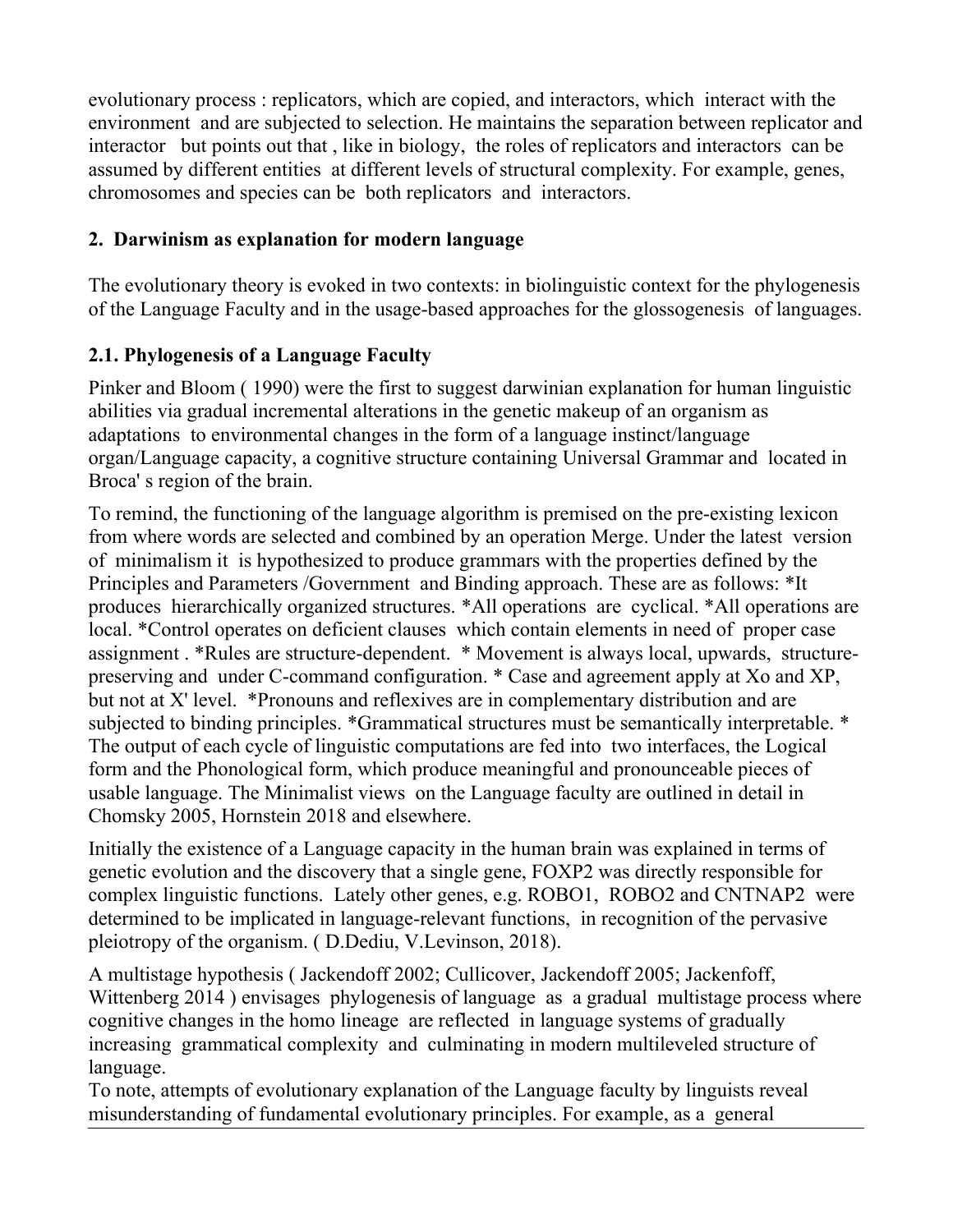characteristic of the evolutionary process , a genetic mutation survives the selection process if it produces phenotypes capable of surviving and reproducing at rates higher than the competition. That is, a Language Capacity for complex language , in order to be competitive, must prove not just its utility but its reproductive superiority compared to alternatives. That said, there is no evidence for connection between language skills and fertility.

" ...the claim that greater rationality and linguistic ability lead to greater offspring production is largely a modern prejudice" ( Lewontin, 1998, .p. 22 ).

Importantly, the generative stipulation that the rules of grammar determined by the Language Faculty are arbitrary, i.e. unmotivated by language use, one of the most foundational assumptions of the innatist argument, contradicts claims for its selective advantages and reproductive superiority.

Similarly, the vision of Language Capacity as uniform, i.e each individual brain has an identical copy of it, contradicts a fundamental principle of evolution, a process of selection based on variation, which injects additional confusion in the generative argument. In addition, the assumption of pre-existence of a lexicon, i.e. a cultural invention, as a precondition for the bio-program to be turned on has no known parallels in life sciences and is , I suspect, a biological impossibility.

Importantly, the generative/biolinguistic approach and its conceptualization of the Language faculty as a biological tissue in terms of artificial systems reveals misunderstanding of life forms, the human mind and evolution by assuming that somehow a biological entity can violate the laws of life forms and still remain a biological entity. In this sense the conceptualization of linguistic ability as computation makes sense only as a metaphor, on the basis of similarity. Nevertheless, metaphors are the province of art, not science. It is true that analogy can and often does add some value using available knowledge to understand the unknown on the basis of similarity. That said, in this case it is not similarity, it is equivalence which allows for a literal, not metaphorical, substitution of a biological entity with a manmade mechanical devise. Replacing one ontological category with another literally as a theoretical foundation for scholarly research does not lead to credible conclusions. In sum, the generative/biolinguistic conception of the Language Faculty is in contradiction with evolutionary principles limits the possibility for delivering reliable insights and understanding of the evolution of language.

### **2.2. Darwinism as glossogenesis of modern languages**

Hull's theory is applied for explaining changes in various spheres : life forms , cultural practices ( from technology, farming, fashion, to institutions , language ). Dawkins ( 1976) proposes that cultural evolution can be understood with Darwinian principles of variation and selection. He introduces the concept of 'meme' as unit of cultural evolution analogue to the gene in biology.

In linguistics there is a long tradition in defining language diversity in biological terms as diversification of languages from a common ancestor. It begins with Darwin himself who has written about the analogy of languages to species. (Darwin, 1871, referenced by M. Studderd-Kennedy, 1990). This tendency is continued by  $19<sup>th</sup>$  century European linguists and later, with the discovery of the genome and reinterpretation of Darwin's theory of evolution in terms of genetic evolution as Mendelian genetics , the tradition of defining language in biological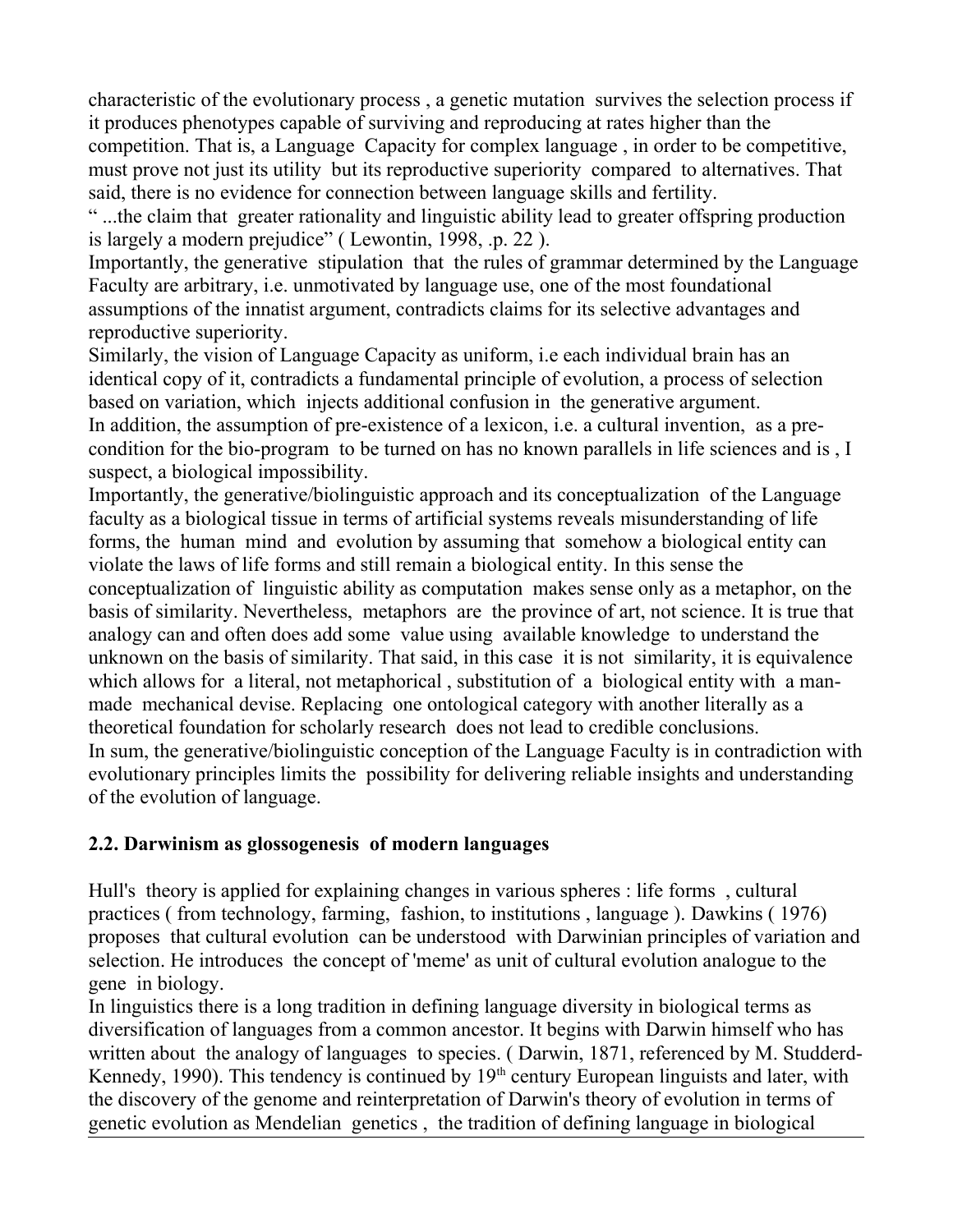terms has been reinterpreted by finding analogies with genes in the domain of language. Scholars who see parallels between languages and biological beings look for similarities between biological evolution and changes in language systems and assume that the principles of Darwinian evolution by variation and natural selection can be borrowed to explain historical changes in the language systems over time, a process termed glossogenesis.

In the usage-based approaches principles and methods of modern genetics are borrowed into linguistics in effort to understand change in language systems as linguistic forms are likened to genes and language systems to genomes. In this way genetics is applied for determining the phylogeny of languages as branches of language families.

Moreover, some find relatedness between evolution in human populations and languages. This lead to the hypothesis of the African Eve, which argues that all humans are descendants of a small population which lived in Africa some 150,000-200,000years ago( ya) and all modern languages have branched out of the so called protoworld, or " mother tongue" , the language of this ancestral population, whose traces, seen as linguistic genes , are said to be preserved in modern languages, was proposed by Merritt Ruhlen ( 1996) and Ruhlen ( 1992). The theory has been criticized and is not accepted by most linguists.

The theory of grammaticalization understands glossogenesis/ language change as change in the individual linguistic entity. Each individual linguistic entity has its own evolutionary path, although most follow a general pattern : lexical ( content ) word>grammatical word> clitic>inflectional affix.(Heine and Kuteva 2007)

As an alternative to the gene-centred perspective on lifeforms and languages, the population perspective on organisms by E. Mayr ( 2001 What evolution is) A population perspective defines languages in therm of population of idiolects : if different language varieties are mutually intelligible then they belong to the same language. In analogy to species' reproductive isolation which is the cause of speciation, communicative isolation leads to loss of intelligibility which marks the difference between language varieties and different languages. So, in this context a language is defined in terms of the linguistic interactions of a community. Croft's model of language evolution ( 2000) adopts the population perspective on evolution in the study of linguistic phenomena. Here language is the set of linguemes, abstract linguistic entities, e.g., a phoneme, a word in its conventional phonemic structure , syntactic features, etc. are formed by conventions and reside in minds. They are replicators, the linguistic equivalent of the gene. Utterances , the linguistic equivalent of biological bodies are the interactors which, by their interactions make possible the replication of linguemes. Thus, the replication of linguemes happens via the use of linguistic utterances/interactors.

In Croft glossogenesis follows the general principles of evolution:

a. variation : variation in various levels of language use is pervasive: 1. there is diversity of idiolects, 2. among sociolects, as sociolinguistic diversity, motivated by various social factors: age, gender, class, 3. variation within idiolects : in phonetics, lexicon and grammar as the same person is found to use different linguistic devices at different occasions in expressing the same idea.

b. competition : in language two or more vocabulary items are used as alternatives to encode the same concept (synonyms), or various syntactic structures are alternatively used to describe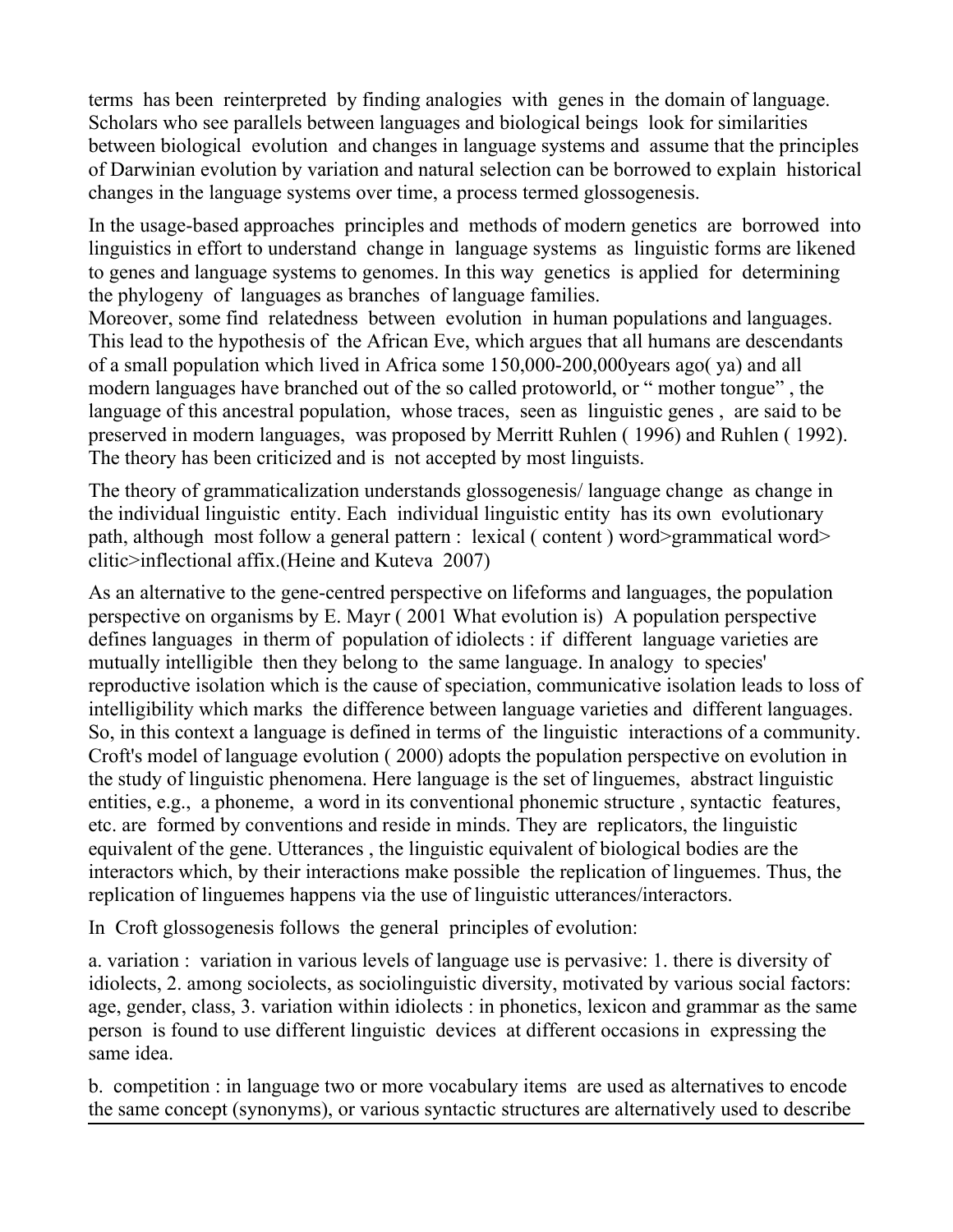the same event . For example: " He decided to leave : it was getting late." vs. " He decided to leave because it was getting late."

c. inheritance : some linguistic forms are persistently used over generations , which makes possible the understanding between generations.

## **2.3. Language change is not evolution.**

Although many scholars, starting from Darwin, have pointed at similarities between the processes of change in biological and linguistic contexts , prompting the transplant of conceptual machinery from biology into linguistics, there are also significant differences. For example :

\* The mechanisms of inheritance in linguistic and biological contexts differ significantly. In phylogenesis acquired characteristics are not transmitted to the next generation, while in glossogenesis such transmission is the norm, since linguistic innovations of predecessors are perpetuated by the new generation. Thus, biological evolution is Darwinian-Mendelian, glossogenesis is Lamarckian.

\* In phylogenesis the genomes of the parents are inherited in their entirety at the single point of conception , while linguistic items are learned piece-meal at different points of the learning process.

\* Linguistic entities are transmitted ( inherited) via language use , that is, mediated by communicative interaction as conscious behaviour, while genes are inherited directly, by instinctive urge to produce offsprings.

\* In genetic transmission the offspring has no active role in the production of the new genotype, while in the formation of the idiolect the learner is active participant by making choices in reflection of one's individuality.

\* In life forms an organism inherits characteristics of two parents, while in the formation of the idiolect multiple community members , e.g. parents, extended family, neighbours, teachers etc. make linguistic contributions. Moreover, in biological organisms the offspring inherits the totality of the parents' genomes, while in the idiolect the contribution of the parents' idiolects is one of many.

\* In life forms genetic variation is produced by recombination of the pool of parental genes, while in the formation of the idiolect the learner can introduce his/her own innovations, although these are restricted by what would be considered acceptable by the community. The formation of the idiolect, then, is a creative process and a reflection of one's individuality as a creative entity.

\* In phylogenesis copying errors are rare and the genome is highly conservative, while languages display a much higher intra-lingual diversity of idiolects and sociolects which amplifies the potential choices for selection.

\* The selection factors in phylogenesis and glossogenesis are very different. Although biological factors play a role in both processes, in glossogenesis the social and cultural environment is of primary importance.

\* The number of species of flora and fauna is in the millions, while diversity of languages is highly constrained at about 7000.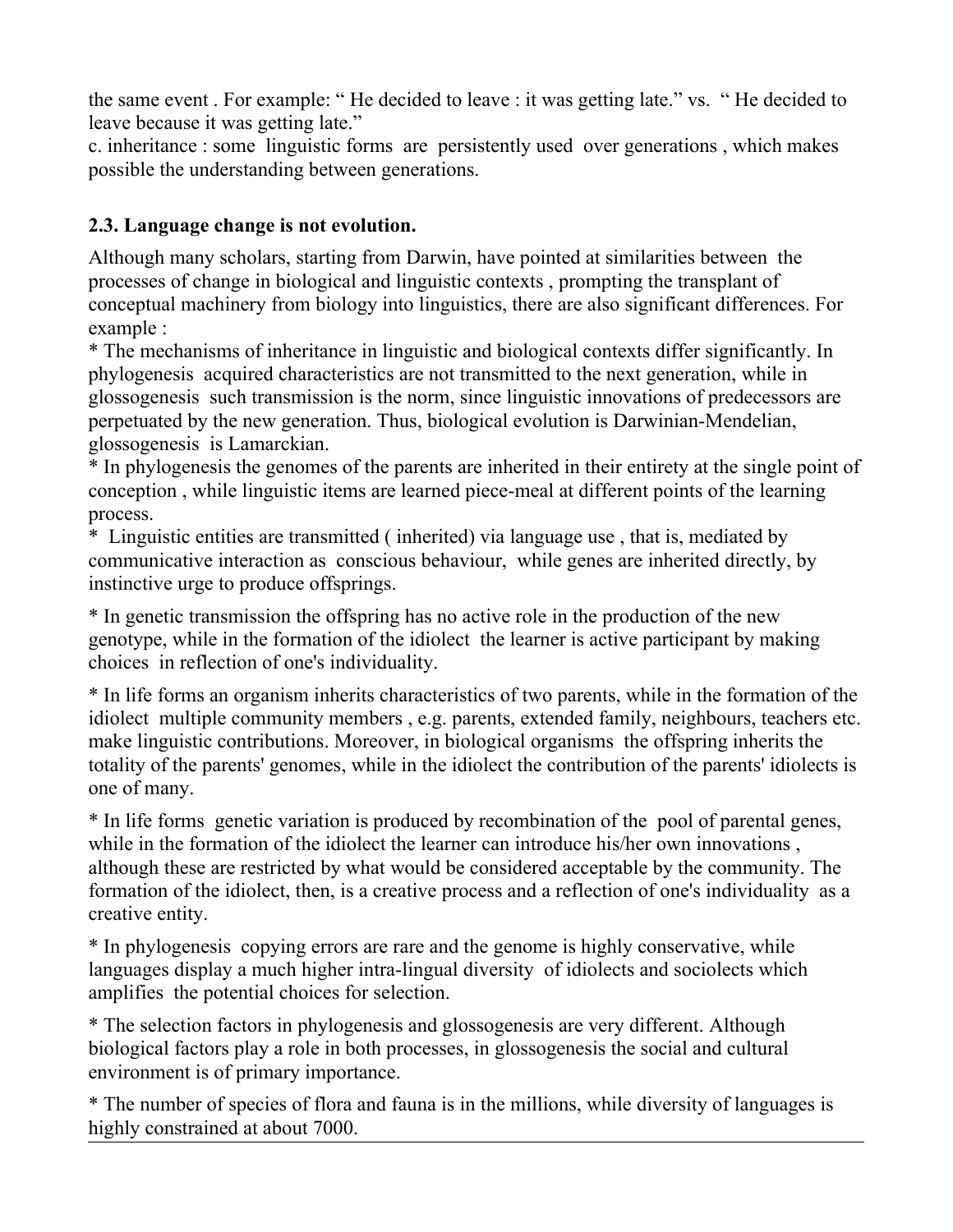In short, evoking darwinian principles in explaining diversity and change in languages, although providing some valuable contributions in extending our knowledge of the world languages and their past histories, is not able on its own to provide a full picture as ignores the role of biological evolution of the human Language capacity, in whatever form it will be determined to exist in the human body.

## **3. The complexity paradigm**

Given that the theory of evolution is well known as is application of evolutionary principles in linguistics, hence, the evolution of language, a major topic of research, further comments on that are, I think, unnecessary. On the other hand, the complexity paradigm is fairly recent and much less known to linguistic circles which demands some detail of exposition. It was initially meant to explain the appearance of complex organization in physical matter.

A system is complex if it is composed of multiple component parts each semi - independent, but connected by membership in an integrated whole. Complex systems are emergent, and thus, are historical entities and as such are unique. This is because emergent wholes are hierarchical systems, where each new level of complexity is organized differently( Corning,1998, 2002, )

A complex system is situated at the cusp between order and chaos, that is, it is neither completely predetermined and predictable, nor completely chaotic and unpredictable. Under certain conditions order can be replaced by chaos and vice versa, a chaotic system can selforganize, that is, form structure. This means that order is flexible and alterable. This means that order and disorder/chaos naturally co-exist and create one another. This brings possibility of change, which is inherent in nature ( Heylighen, 2008). In this context change is explained with series of spontaneous unmotivated events of emergence of novelties . The theory defines complexity in terms of simple interactions among multiple individual entities which produce results different from the actions of these as individual entities in isolation and by which complex internal organization is produced . In short, the whole is different from the sum of its parts and collective complexity spontaneously emerges from individual simplicity where simplicity is defined as lack of internal organization, that is, something is simple if it is indivisible and homogeneous .

As a general term " emergence" means an unprecedented and sudden event of appearance of groundbreaking novelties in nature. Emergence concerns the elements of complex systems, some of which spontaneously interact , giving rise to well organized new entities.

" ...rule-like reality can emerge from apparently unregulated behaviour. "(Ellis, N. 1998, p.643 )

It stands for the appearance of "radical novelty", that is, new patterns, structures , etc. not predictable from antecedent conditions and impossible to anticipate . It also implies a clear difference of before and after state, a qualitative change Emergent phenomena are the result of self-organization.

" Emergence is what self-organizing processes produce." (Corning 2002 ) Although emergence implies a change in kind in a short time, it is actually a three-stage process : synergy, self-organization, emergence. Synergistic/cooperative behaviours , initially occasional, are repeated / imitated , which in turn, leads to the establishment of more permanent organization among the elements participating in the interactions, which, in the end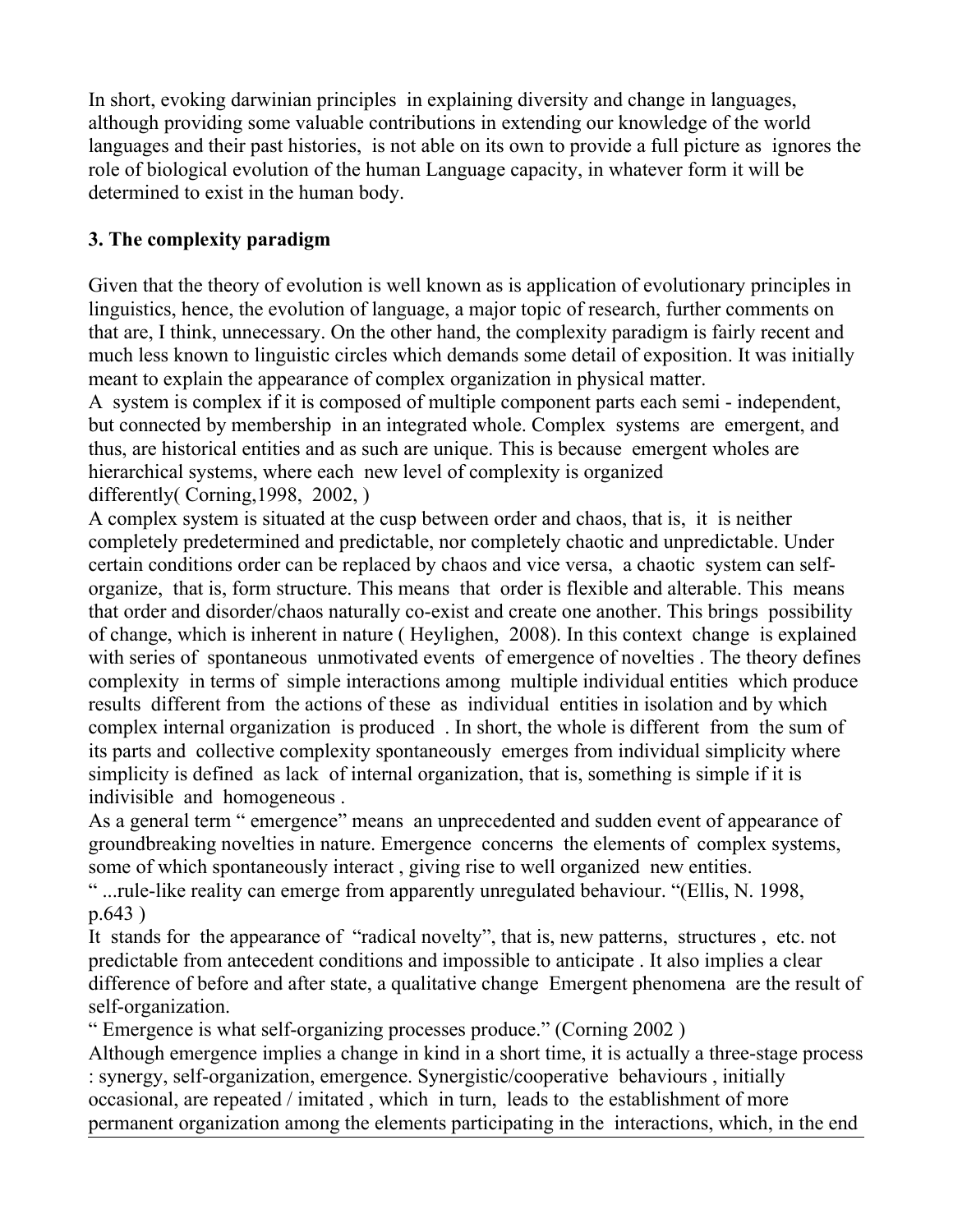leads to the emergence/appearance of novel stable integrated wholes.

Thus, a newly formed complex novelty is produced by a succession of events where cooperative behaviours of ever increasing strength build upon one another.

Self-organization is a key concept in the complexity theory. Self-organization is a general property of complex systems, where in a singular event global organization in form of patterns emerges from interactions at a lower, local level, or "...well defined patterns emerge spontaneously giving rise to order in a system from previous chaos."( Longa, V. , 2001, p.4) In sum, a self-organizing system is one capable of self-control.

Order is defined as a state of a system which is describable by fewer rules, established by the coordinated behaviour of interacting entities which, initially acting chaotically as independent individuals, under certain conditions coordinate their behaviours in a pattern and become members of a unity.

The following characteristics are defining features of self-organization.

1. Absence of external cause. The process of internal organization and structure-creation is prompted by internal pressures, quite unlike the process of adaptation in biological evolution , where external forces from the environment are the cause of change .

2.Critical mass. The emergence of structure takes place when the number of participating elements reaches a critical mass and as a result "...a quantitative change triggers a sudden qualitative change: the emergence of order. " ( Longa, 2001, p.12).

3. Absence of internal centralized control , instead control is " distributed" as all participant units have some influence over the final outcome, the shape of the new pattern as their interactions at a local level result in the emergence of unifying global patterns, i.e. "... The local alignment has expanded into a global order." ( Heylighen, F. 1999)

Magnetism , herds of sheep, flocks of birds, ecosystems, stock markets, etc. , all display ability to spontaneously organize into self-regulating systems .

4. Non-linearity. Unlike linear systems, where the effect is proportionate to the cause, in nonlinear systems this relation is unpredictable. This means that small changes could have enormous effect and vice versa. This follows from the so called " feed-back " : each component is connected to each one of the rest; so, a change in one component causes changes in all of the rest which, in turn, comes back full circle to affect the first component, the initiator of the change. The feed-back can be positive or negative at different places in the system, which makes the final outcome unpredictable.

6. A self-organizing system is a closed, or isolated from the surrounding environment and, although the system constantly interacts with its environment, its internal organization is clearly distinct . Thus, self-organization happens when a number of individual entities are isolated form the broad environment, find themselves in close contact with one another and engage in interactions among themselves. As a result of their interactions they change from individual entities to components or members which form a unity.

 " ... Organizational closure turns a collection of interacting elements into an individual, coherent whole" ( Heylighen, F. 1999 p.11)

That said, although relatively isolated from outside influences, a self-organizing system is opened to influx of energy from outside which, crucially, is the source of disorder, or chaos, and the trigger for self-organization , or order, i.e. the emergence of a new whole with new properties.

The internal organization of this whole gives rise to new properties, non-reducible to the sum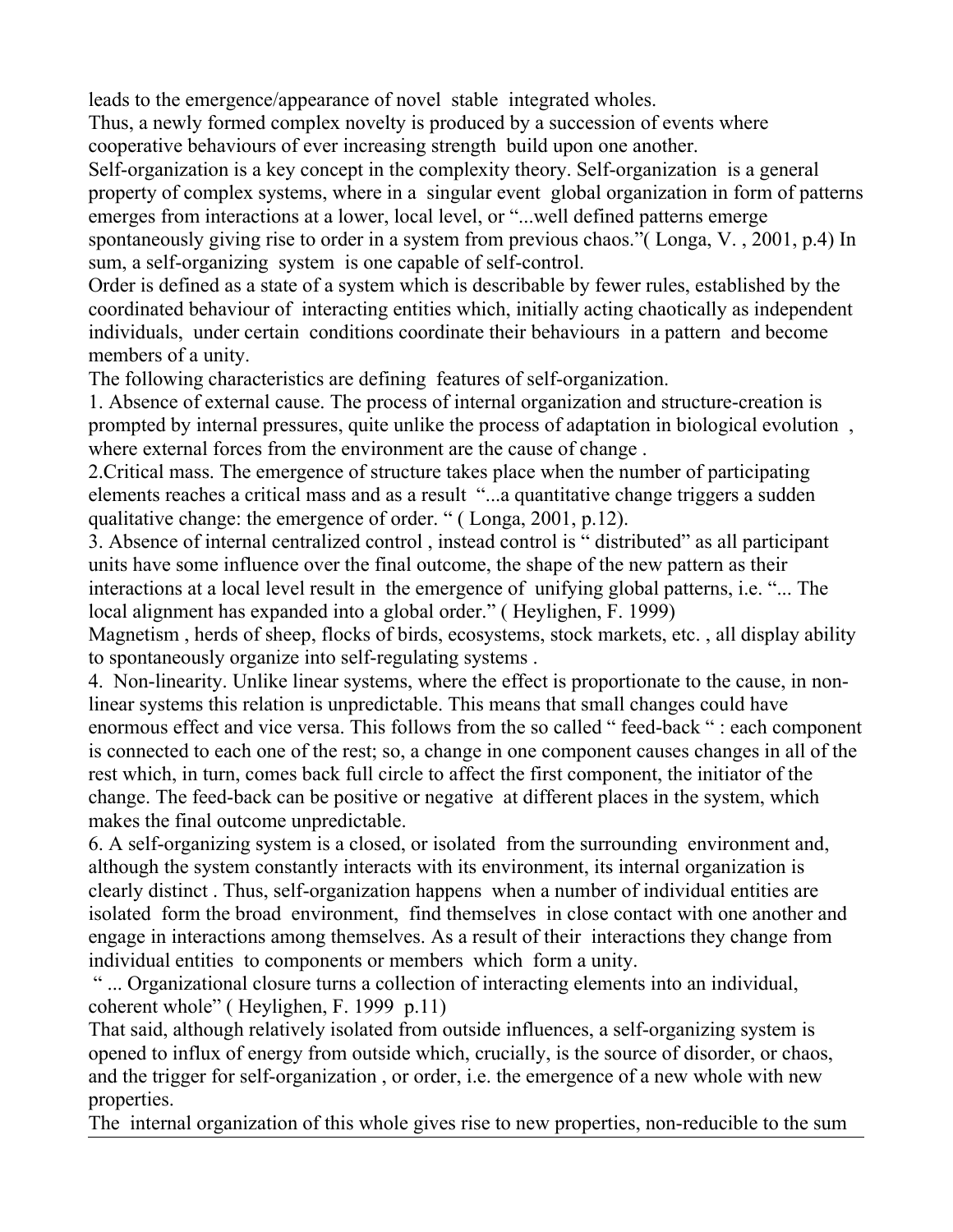of the properties of the participating components. There are no universal patterns of selforganization and no predetermined blueprint : the process is by definition a spontaneous, unpredictable and creative one, while following simple, general and universal principles of interaction.

To recap , the main characteristics of a complex system can be summarized as follows:

1. It is composed of various semi-independent parts which exist and interact in coordinated way as components of a unified whole. The interactions among the components produce additional value over and above the value of the independent actions of the same entities as individuals. 2. The components of a complex system change as a result of interactions which results in

internal restructuring of the complex as a whole.

3. Internal changes inside the system may not result in a change in the overall functioning of the system which remains stable as a whole. Nevertheless, when a breaking point is reached a swift change in the internal structure of the system takes place.

4. As internal changes are not detectable from outside, the future states of the system are difficult to anticipate with certainty, only with various degrees of probability : the trajectory of future patterns is likely to be a continuation of a trajectory formed in the past. Prediction in this context is only an estimation of possibility, not certainty.

Lately the complexity paradigm was reinterpreted for understanding changes in the biosphere, by Gould , Lewontin ( 1979) and others.

# **3.1. Locating life at the edge of chaos**

In modern science the theory of evolution by natural selection, initially designed by Darwin is recognized as the best explanation for the diversity of life forms.

In recent years the chaos theory is proposed as an alternative hypothesis to Darwin's theory, most notably by S. Kauffman (1995 and elsewhere)

In this context the universal laws of self-organization suggests that the emergence of life is inevitable and should be ubiquitous throughout the universe in some universal form,

predetermined by God-like principles, given that self-organizing life in its universal form would exist irrespective of the environmental conditions on a specific planet, in rejection of Darwinian principles of adaptation to an environment. This suggests the direct implication that astronauts would find life forms on Mars, the moon and everywhere else, similar to these on earth, i.e. in demonstration of a universal " body plan" with some minor variations explicable with different combinations of " parameter tuning ".

As per Kauffman life is " natural outgrowth of the world in which we live".( Kauffman, S. 1995, p.26)

And most importantly, Kauffman suggests that life has emerged at once in its fully modern form.

" Life emerged, I suggest, not simple but complex and whole, and has remained complex and whole ever since" (Kauffman, ibid. p. 25-26)

My take on the argument that life on earth can be explained in the context of the Chaos theory is as follows: if life is the inevitable result of the spontaneous formation of order for free, it would be fairly easy to demonstrate that in lab experiments. I know of no such demonstrations so far. Moreover, if all species, simple and complex, emerged simultaneously, this implies that human species are not 250,000 years old, but human speciation is as old as life on earth, i.e. 4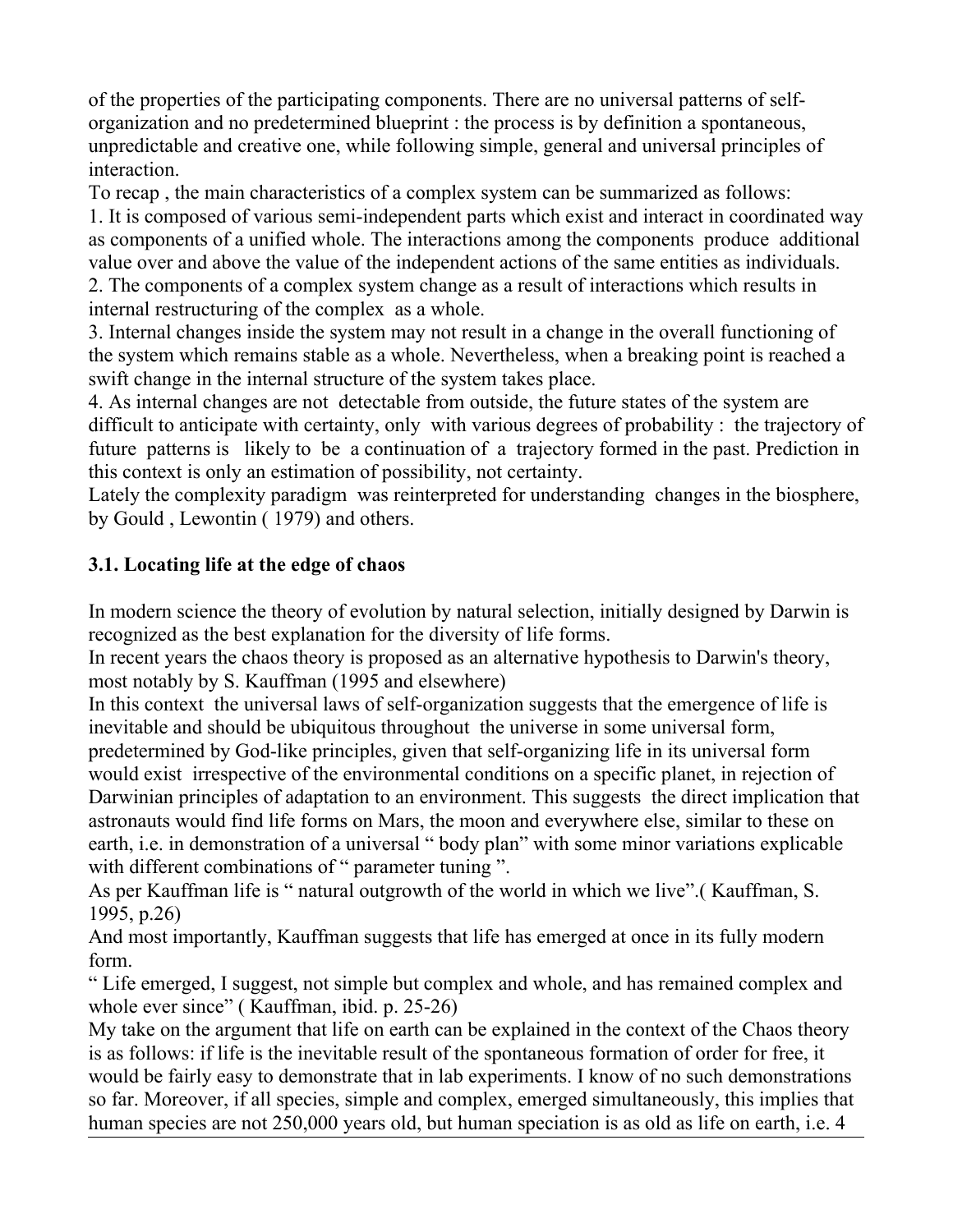billion years old. In addition, it must be anticipated that extraterrestrial intelligent life, very similar to ours is a given. The fact that visits to near by planets have not found it possibly suggests that human astronauts are unable to detect it. In any case, how an empirical prof of the hypothesis would look like?

Others, Camazine ( 2001), see also T. Seeley, 2001) argue that self-organization is preferred in the diversification of life forms as in some aspects of the evolutionary process change is easier to achieve by self-organization. For example, in social species selection favours products of self-organization in physiology and behaviours, as opposed to genetically prespecified patterns of development for the following reasons:

a. blueprints are complex , self-organization is simple.

The formation of genetically based complex behaviours ( blueprints) usually involves genetic changes of great specificity and precision which are difficult to implement by development. In contrast, the genetic instructions for coordinating group behaviours are simple and usually more general . Nature prefers simplicity.

b. blueprints are costly, self-organization is cheep.

The formation of blueprints demands more energy costs due to its specificity. Self-organizing systems are more economical to develop .

c. central control is difficult to establish by genetically determined avenues for information transmission and coordination . In large animal groups the formation of a genetic recipe must include instructions for the individual animals to work together in a coordinated way and each individual genotype must be specified for a specific role in collective activities ( e.g. construction in beavers or nest building in birds ) considerable cognitive complexity in individual members is required. In addition, the establishment of central control in the form of a leader is hampered by the fact that animals usually communicate at a local level and , for example, in a group of several million ants the authority of a leader is not possible to establish due to lack of innate patterns of information transmission for which even more genetic complexity is needed. Coordination of individual behaviours at a local level is much easier to establish.

d. Blueprints are stable and inflexible, self-organization is adaptable.

This presents a problem in social species as the individual behaviour must constantly adapt to the behaviours of group members.

## **4. Self-organization and evolution, theoretical rivals in explaining complexity of biological form**

As mentioned above, in modern science the internal complexity and diversity in life forms on earth is explained with two alternative theoretical platforms, evolution and self-organization . Darwin's theory of evolution in its modern interpretation defines life as a tree where species branch out from a common ancestor following a lengthy process of accumulation and differential inheritance of minor differences in the genotype causing diversity in the phenotype. At the centre of evolutionary processes is the genome, the repository of instructions for the formation of the organism. It is the dominant theory in biological sciences. The theory of complexity is usually credited with explaining the provenance of complex entities in the non-organic world. The former is a process which affects independently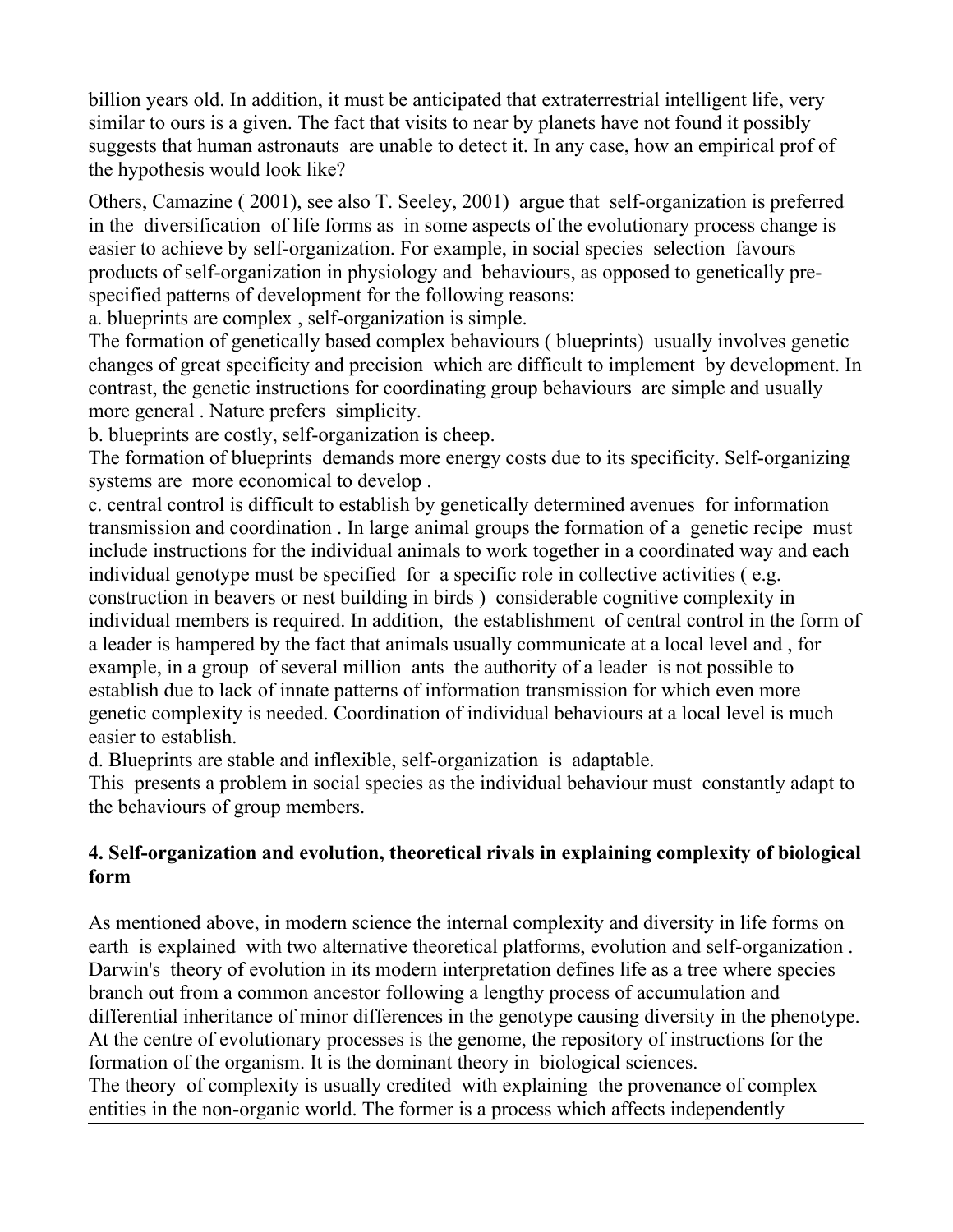functioning individuals, the later, individuals acting in coordination as members of a unity. In biosphere evolutionary changes are adaptations to some feature of the environment, while this is not the case on physical matter. Moreover, the standard version of the evolutionary theory explains changes in biological bodies as top-down, or from genome to phenotype. In self-organization changes are from bottom up, thus, locally emerging patterns become globalized. In addition, complex entities of physical matter are independent of the environment , thus, adaptation is not a factor, although crucial for life forms. In addition, evolution of species is expected to be gradual and incremental over long time periods, while self-organization usually implies a swift qualitative change producing complex novelties in a short time.

So the two theories are different because they formalize different types of reality, thus, epistemological differences reflect ontological differences.

## 4**.1.Punctuated equilibrium, alternative to evolution**

Although the theory of evolution is currently dominant in modern science, alternative hypotheses have questioned some major tenets of the theory and proposing alternatives. The hypothesis of punctuated equilibrium by Gould and Eldridge has emerged as a counterargument to Darwinian gradualism as explanation for diversity in life forms. ( Gould and Aldridge, 1972, p. 91)

The hypothesis of punctuated equilibrium argues that abrupt shifts in the form of macromutations alternate with periods of relative stability which explains the gaps in the archeological record. "...major structural transitions can occur rapidly, without a smooth series of intermediate stages. ( Gould, as quoted in Why we talk, p. 99 ). Genetic events of such significant magnitude are assumed to occur in a single individual in spatially and as a result, reproductively isolated, usually small populations, thereby resulting in genetic unbalance or disorder in the population. Reproductive isolation provides the optimal conditions for the mutation to spread fast, making the mutant's offsprings dominant and marking the return to genetic equilibrium, hence the hypothesis of punctuated equilibrium. In this way the species diversity is explained with self-organization in the genome.

Numerous empirical examples support the hypothesis , some of the most quoted of which is the Cambrian explosion : after a long period of stasis an explosion morphological variation and complexity took place about 550 million years ago (mya) , which gave rise to the genetic diversity found in life forms today.

A similar idea of evolution as series of dramatic transformations is articulated by Maynard Smith and Szathmary ( 1995) who distinguish 5 major transitions in evolution.

### **4.2. Laws of mathematics and a universal body plan**

The complexity paradigm has originally been designed as an alternative to Newtonian physics in the study of physical matter. Efforts have been made to apply it directly in understanding change in biological systems under a reductionist approach.

For D'Arcy Thompson " true science ", i.e. namely, physics and chemistry, lay in its relation to mathematics" (D'Arcy Thompson, 1992, p. 1). A zoologist by training, he attempts to explain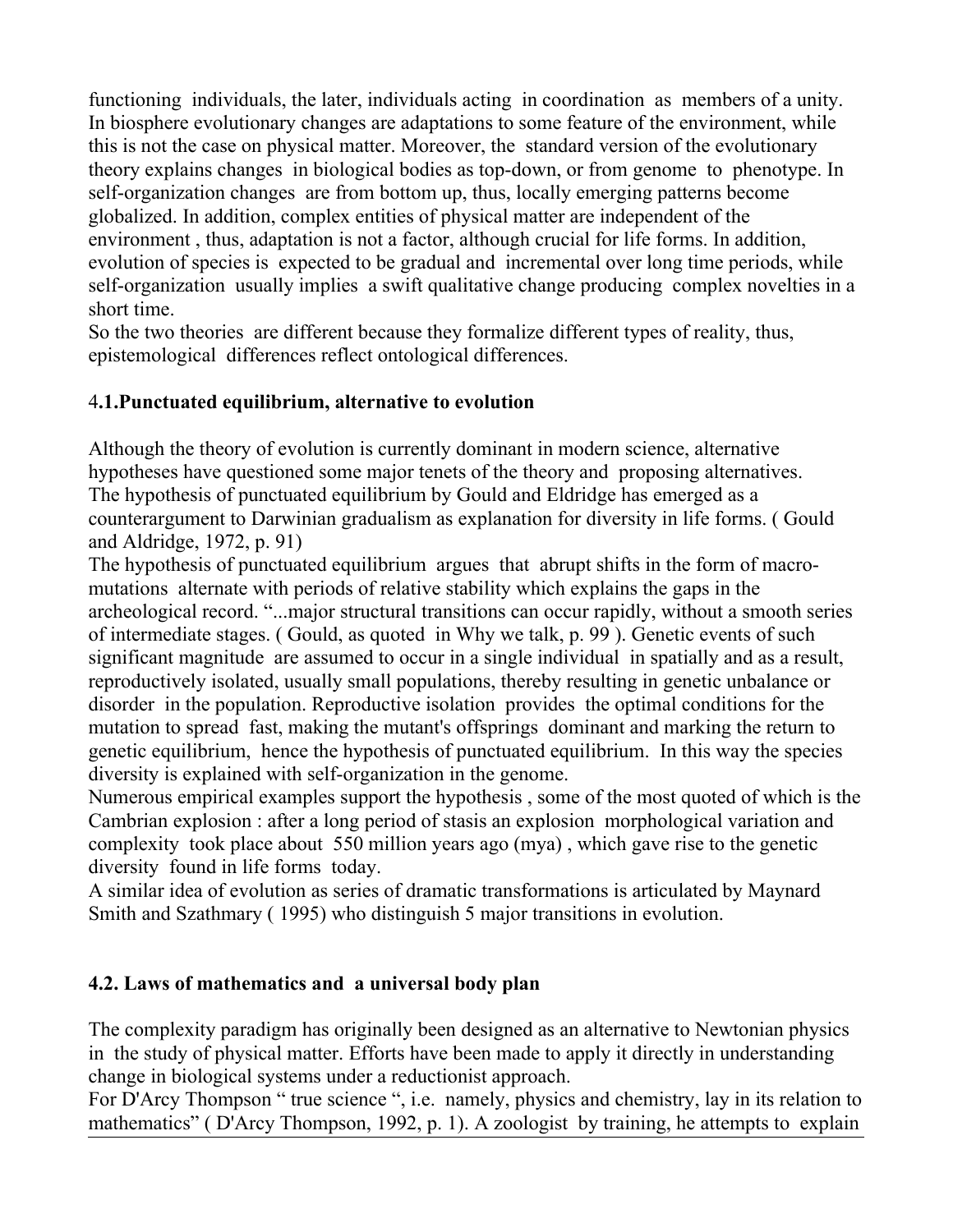the properties of living organisms by universal laws of matter and argues that universal principles of physics and geometry shape directly the morphology of life forms and applies "... mathematical methods and mathematical terminology do define and describe the forms of organisms." ( ibid. p. 269).

In this way D'Arcy Thompson aims to explain the skeletal morphology of vertebrates and the changes it undergoes, during lifetime with the influence of physical forces on the shape and physical dimensions of the skeleton. In this context physical forces interact with the properties of the organism, which creates different outcomes in different species. For example, depending on the animal's mass, velocity of locomotion , size, bodies are influenced differently by gravity, surface tension, and other physical forces, producing different outcomes in morphology of insects, birds, mammals, etc. "...there is an essential difference in kind between the phenomena of form in the larger and in the smaller organisms." ( ibid. p. 36). In rejection of the evolutionary explanation for species' diversity as adaptation to local environments, he argues that diversity of skeletal proportions found in species comes down to a limited range of slight alterations, or divergences in various directions, in an otherwise universal " body plan", determined by the principles of geometry. So, the details of the skeletal morphology of a species and the changes it undergoes during development from infancy to adulthood are understood here as slight deviations from a theoretical prototype, calculated to perfection by the principles of geometry.

 "...our own study of organic form...is but a portion of that wider Science of form which deals with form assumed by matter under all aspects and conditions, and, in this wider sense , with forms which are theoretically imaginable" ( ibid. p. 269).

In this way the diversity in organisms' morphology can be explained by universal principles of geometry which underly both non-living and living nature.

That said, the stipulation of " imaginable" universal body plan offers explanation for vertebrate species only, leaving the rest of biological species inexplicable.

Similarly, change in the configuration of the " body plan" is understood in terms of minor alterations or " parameter tuning", ( Edelman, Denton 2007, referencing Camazine et all. 2001)

Significantly, the argument for self-organizing biological matter as demonstration of nature's creativity understands self-organization as a core principle underlying organic and non-organic matter.

" We find the parsimony and beauty in the idea that the basic forms of inorganic and organic realm of nature may finally be shown to result from the same principle of self-organization immensely attractive and unifying." ( Edelman, Denton 2007, p. 598).

The argument for self-organization as a determining factor in the formation of life forms as creation of novelties in self-organizing biological matter implies universality of life as a phenomenon throughout the universe, and the hierarchy of complexity within it. In short, that life takes the same form everywhere in the universe, from DNA molecules to humans , perhaps within minor deviations from the universal "body plan".

Moreover, the postulation of a universal " body plan" would answer an age-old question, are we, humans, alone in the universe? , projecting human-like societies and cultures to be ubiquitous in the universe.

In this sense one gets the impression that, while Darwin offered humanity a huge leap forward in the scientific understanding of biological form, the complexity paradigm reinvented the idea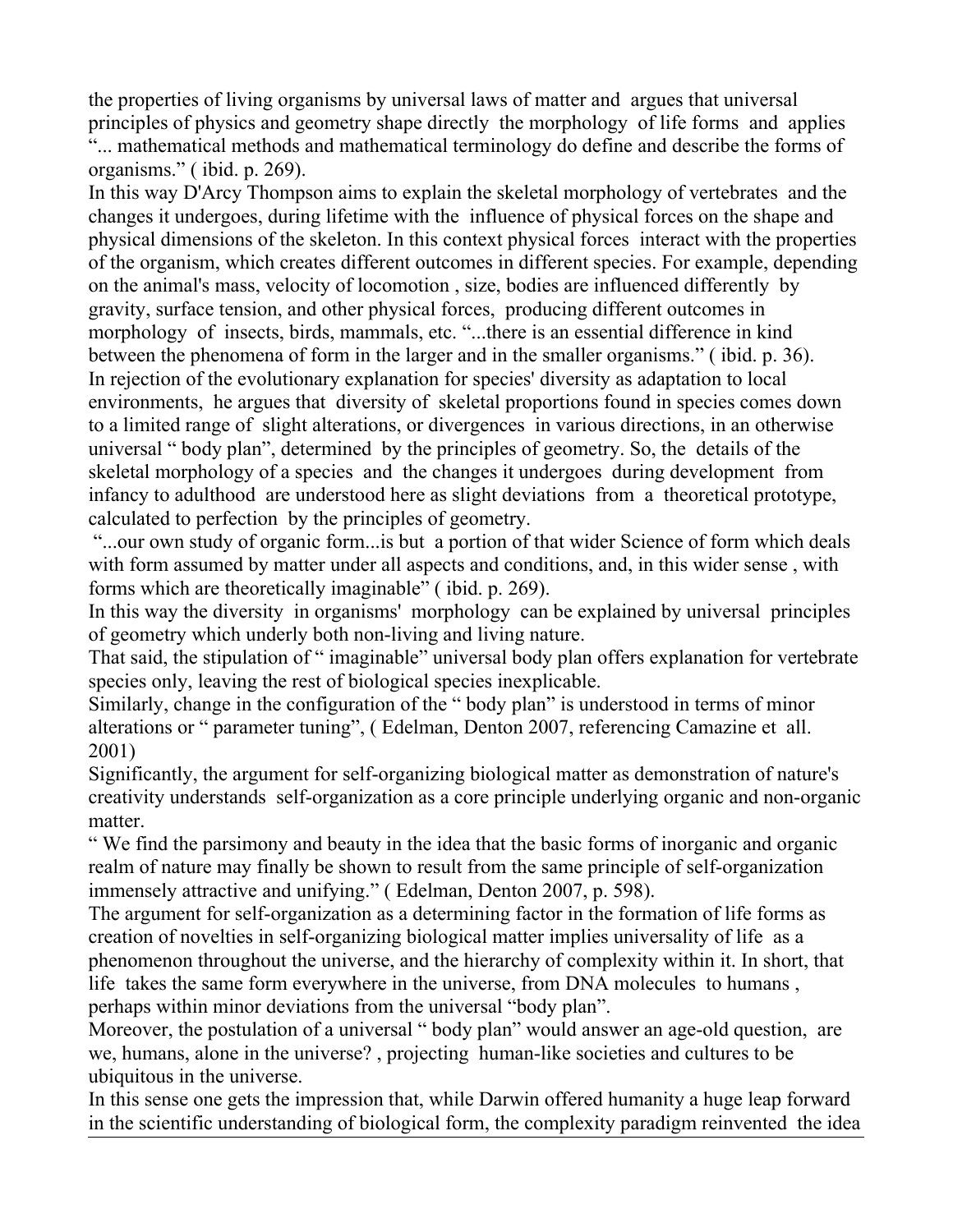of universal order, traditionally attributed to a deity, substituted in modern context with the god of mathematics.

On the other hand, I suspect it is natural to look for commonalities in self-organizing systems in both non-organic and organic matter given that both are dependent on outside influx of energy, physical energy, e.g. heat in inorganic context, and food in life forms.

## **5. Self-organization and evolution, two contributing factors in the diversity of life forms**

" ...spontaneous order...has been as potent as natural selection in the creation of the living world. We are the children of twin sources of order, not a singular source." ( Kauffman,1995, p. 38).

The Chaos theory defines the living organism in terms of autocatalytic sets of molecules organized in a cell, not in terms of genetic storage of instructions and their realization in phenotypes, as in modern Darwinism. Life is envisioned here to have emerged from non-life as soon as the necessary concentration of the necessary chemical components is found in a closed space, making possible their interaction, resulting in self-replicating cells.

Kauffman and like-minded scholars recognize that diversity of life on earth cannot be explained only in terms of successions of speciations and extinctions, i.e. in the alternation of order and chaos in life forms. He recognizes that self-organization is a component of the evolutionary process, as self-organization creates the conditions for selection.

" ...self-organization is a prerequisite for evolvability...there is an inevitable relationship among spontaneous order, robustness, redundancy, gradualism..." ( Kauffman, 1995, p.104). If I understand him properly, Kauffman suggests that the origins of life are in the spontaneous self-organization and self-replication /autocatalysis at molecular level where during the replication procedure small alterations in the internal order of self-replicating molecules, can occasionally occur, not sufficient to trigger dissolution of order into chaos, i.e. " without veering into randomness" ( Kauffman, ibid. p. 44). The imperfections in self-replicating process, produce variation, which triggers selection process, thereby providing the conditions for a Darwinian evolution to work. Thus, life is formed at the edge of chaos.

In this context, natural selection " finds its role as the molder and shaper of the spontaneous order for free." ( Kauffman, ibid. p.49).

So, source of variation produced by errors in self-replication of molecules, i.e. bio-chemical elements, suggested by Kauffman, is highly similar to variation produced by genetic replication in Darwinism.

And, again, if I understand him correctly, he suggests that the evolutionary process as adaptive response to the environment is pre-conditioned and initiated by creations of universal order, i.e. evolution is not entirely a matter of chance or " tinkered together contraptions" ( Kauffman, 1995, p. 104).

Similarly, in V. Longa (2001)self-organization is seen as a contributing factor, as a source of variation on which selection operates in both biological and cultural evolution.

 " Selection is a filter that rejects the utter failures…To sum up, selection does not originate complexity; instead, it operates on it…As Kauffman puts it , " that which is self-organized and robust is what we are likely to see preeminently utilized by selection" (V. Longa, 2001, p.7) Similarly, Batten, Salthie, Boschetti ( 2008 ) argue that the relationship between selforganization and natural selection is one of mutual cooperation unfolding in three-stage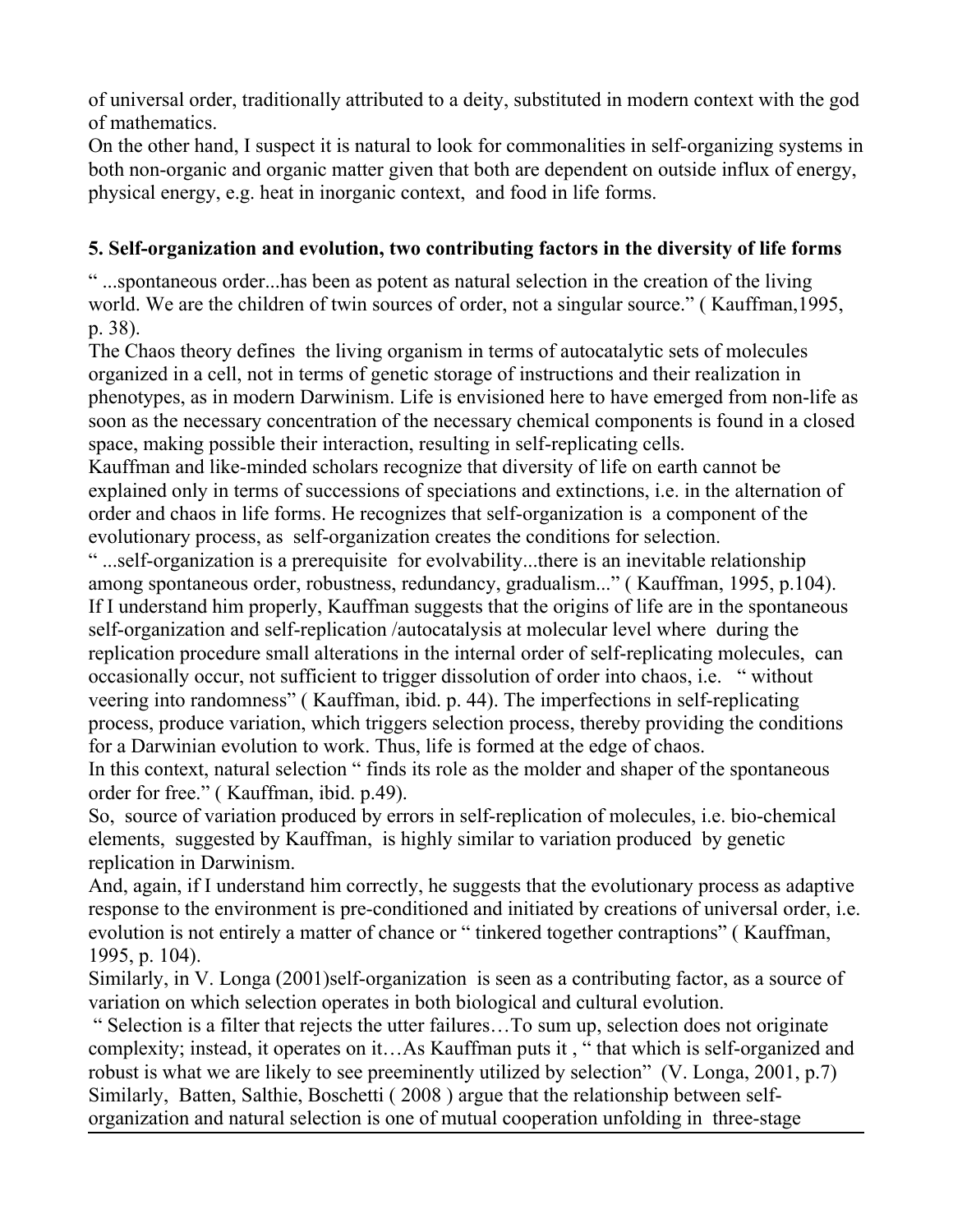process :

1. self-organization produces internally complex organisms upon which selection acts: thus, self-organization provides the starting point for the evolutionary process.

2. at the next stage the outputs of selection provide input for the next round of self-organization , thus natural selection acts as a constraint on self-organization.

3. complex organisms produced by self-organization compose the environment to which organisms adapt and which is the context for natural selection to operate.

In short, these are two complementary processes.

In addition, Oudeyer P.( 2011) finds that self-organization interacts with evolutionary processes in creating diversity of life forms in that :

a. life starts with the formation of a cell by self-organization, that is, impulsive internal structuring

b. self-organization further produces complex biological entities which become choices for selection.

" Self-organization provides a catalogue of complex forms distributed over a landscape of valleys in which and between which natural selection moves and makes its choices..."

c. emergent complex biological entities delimit the available options for the next selection cycle.

B. Johnson and S.K.Lam ( 2010) argue that self-organization plays a " subservient role in the evolution of biological complexity" (ibid, p.881)given that the conditions for self-organization to work must be created, maintained and regulated by the organism, which makes it conditioned on the internal environment of the organism. The role of selection is found to be crucial as, although selection does not create complexity, it " discovers complexity"( Johnson, Lam 2010) , i.e. identify products of self-organization with adaptive potential, and creates the right conditions for self-organization processes to take place. Further, adaptation works on their improvement.

That is, self- organization and selection feed off one another in entangled interdependence. In fact, self-organization implies adaptation ( Heylighen, 1999 )

# **5.1. Self-organization and complexity in life forms, reductionism and beyond**

Scientific study of reality has begun in Ancient Greece and ever since the goal of science has been to uncover the eternal, immutable order , which reflects the ultimate rationality of a creator, underlying the superficial diversity of reality, i.e. the ideal of ultimate rationality . In other words, the goal of science has been to explain everything by reducing reality to a small number of general laws and principles, connected by logic.

Reductionism is a philosophical position based on the idea that there is a connection between natural phenomena, reflected in the theories which study them. It states that a phenomenon can be redefined in terms of another, more basic or simpler one. In this context any system can be understood by breaking it down into component parts and studying the components in isolation. The totality of the complex is assumed to be the sum of its component parts.

Reductionist science is aiming at **total decomposition** of scientific objects into minimal units, or primitives . It aims at exhaustive decomposition into the simplest building blocks into which everything in the universe is decomposable.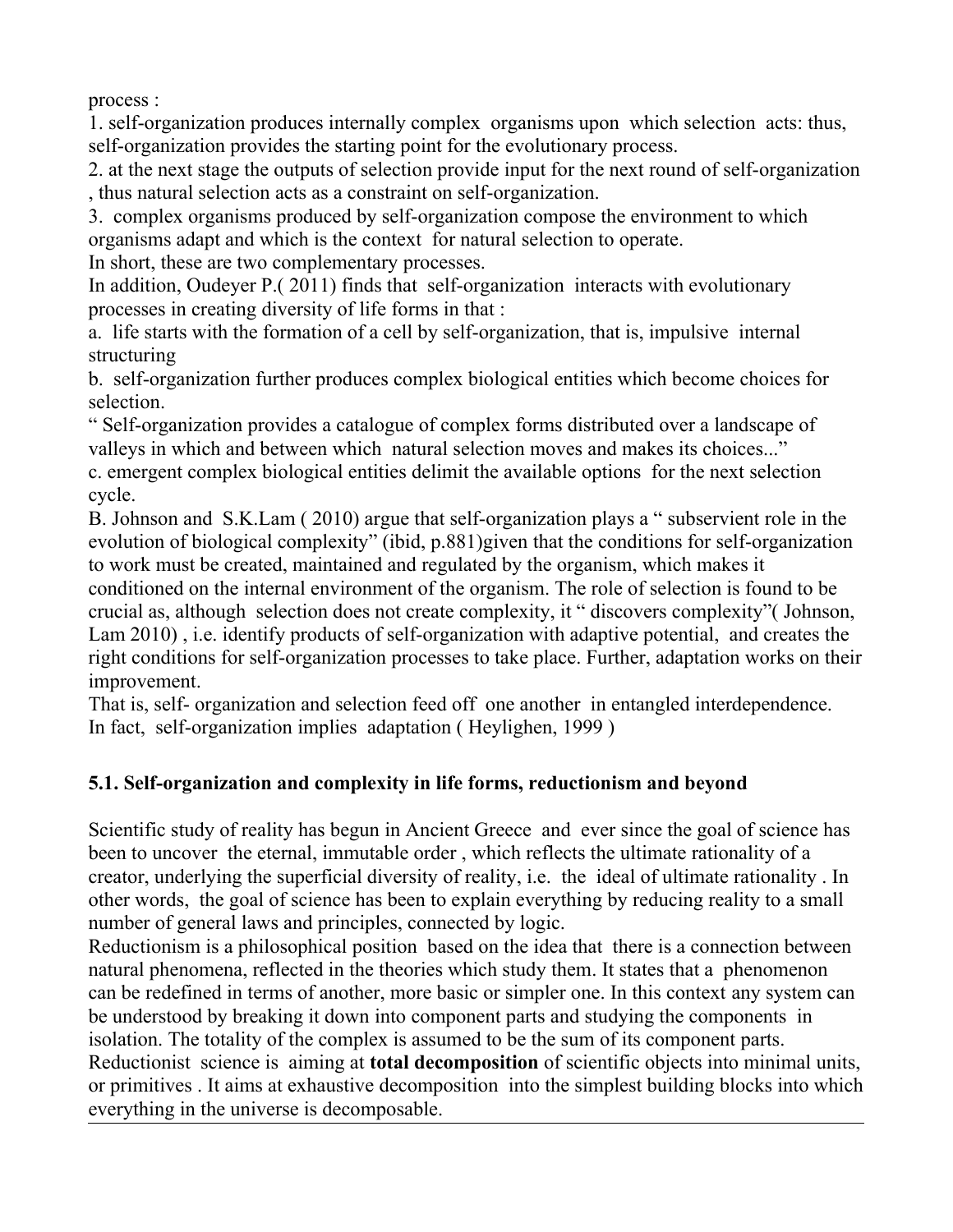Reductionism in epistemology means that science attempts to reduce the scientific body of knowledge of one discipline to another. For example, the properties and functions of life forms can be explained by reducing them to chemical compositions and ultimately, to atoms and particles.

Reductionism in methodology tries to define an entity in terms of smaller and simper entities. Reductionist scientific theories attempt to explain a complex phenomenon as the sum of its component parts. In this way reduce all entities to pre-existing primitives, be it an individual concept or conceptual systems ( theories). Thus, complexity is reduced exhaustively to simplicity. Reductionism states that the only ontological reality is that of atoms and everything else is describable as their combinations. These foundational assumptions have been guiding principles for the most part of the history of science : science has aimed at uncovering the timeless simplicity of the immutable universe. During the Renaissance this world view was reflected in Newton's conceptualization of the universe as a machine, dominated by universal and eternal laws of motion. Reductionism in scientific theories fits well with the mechanistic view of nature brought about by Newtonian physics which has been regarded as the golden standard in science for the last few centuries.

And although over the centuries this method has been productive for accumulating knowledge of certain parts of reality, for example, the behaviour of large bodies of non-living matter, its dominance has been detrimental for understanding others, for example, minuscule bodies of matter, particles, as well as living organisms, not to mention their participation in larger units of organization, groups, families, and societies. In modern science Occam's advise for simplicity of explanation is taken to an extreme by modern minimalism, which aims at reduction of complex entities into simple ones by decomposing them into the most simple possible primitives. As an illustration, not only chemical substances, but organisms and even brains are reduced to atoms and even more elementary particles. The misuse of this scientific approach has resulted in misrepresentations of natural phenomena , in some cases, to the point of caricatures.

Kauffman in earlier publications identifies the complexity paradigm as reductionist.

" We seek reductionist explanations. Economic and social phenomena are to be explained in terms of human behaviour. In turn, that behaviour is to be explained in terms of biological processes, which, in turn are to be explained by chemical processes, and they, in turn by physical ones. " ( Kauffman, 1995, p.11)

The reductionist approach has been criticized for being inadequate in contexts beyond physics. P.W. Anderson, ( 1972 ) a professor of theoretical physics and Nobel Laureate writes "...The ability to reduce everything to simple fundamental laws does not imply the ability to start from those laws and reconstruct the universe. In fact the more the elementary particle physics tells us about the nature of the fundamental laws, the less relevance they seem to have to the very real problems of the rest of science, much less to those of society. " ( P.W. Anderson, 1972, p. 393-396). He further argues that new levels of complexity arise at different levels of organization making a complex entity not reducible to the collection of properties at the lowest level of complexity. "... the whole becomes not only more but very different from the sum of its parts" ( ibid. p. 395) He criticizes attempts to reduce complex behaviour and especially human behaviour to laws of physics and chemistry , namely, "... to try to reduce everything about the human organism to "only " chemistry, from common cold and all mental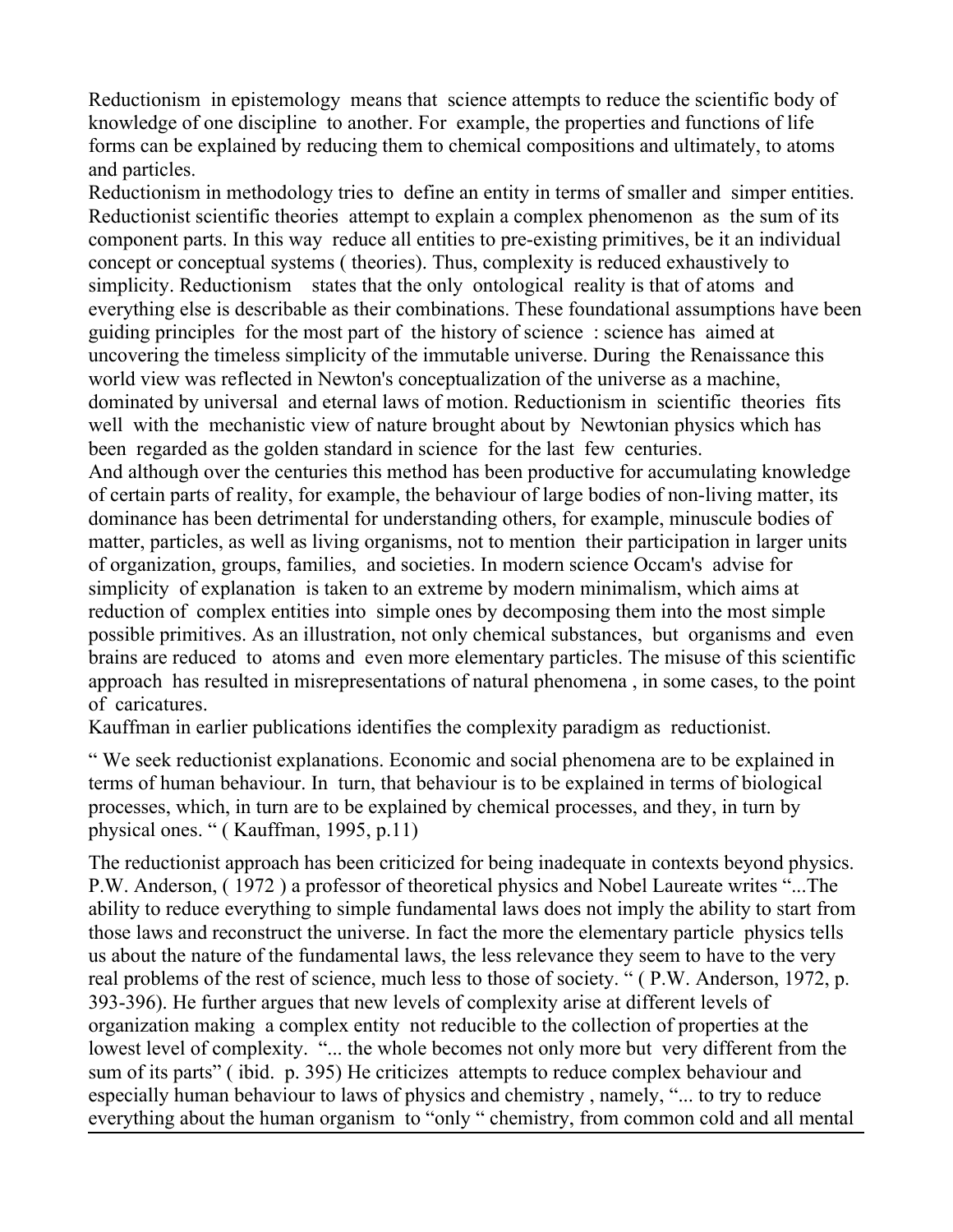disease to the religious instinct. " ( ibid. p. 396).

In more recent statements Kauffman focusses on philosophical implications of the chaos paradigm and advocates against the reductionist/physicalist mentality in modern society which places value on pure rationality while disregarding the importance of values, ethics, spirituality and meaning. (Kauffman, 2006, Beyond Reductionism...edge.org ).

" With reductionism comes the conviction that court proceedings to try a man for murder is " really" nothing but a movement of atoms, electrons and other particles in space, quantum and classical events, and ultimately to be explained, with, say, the string theory" (S. Kauffman, 2006, ibid.)

Similarly, as per Prigogine and Stengers ( 1993, p. 72-73) " Nature as an evolving, interactive multiplicity thus resisted its reduction to a timeless and universal scheme." In sum, by the admission of prominent scholars, the reductionist approach has significant epistemic limitations.

## **5.2 Reductionism has cultural roots.**

A slight deviation from the main topic I find interesting to mention. Various scholars and philosophers have argued that the domination of reductionist views in modern society is biased by cultural prejudices and formalisms in science are biased opinions with which we approach nature. They are cultural products and as such they reflect cultural values and biases which are reflected on thought, and by extension, scientific reasoning.

This is the view of Michel Foucault, a respected philosopher, who, as paraphrased and referenced in Gould and Vrba, (1982 ) wrote : " ...when you know why people classify in a certain way, you understand how they think..." ( ibid, p. 4 ). Thus, the way we label nature reflects our values as participants of a culture.

R. Nisbett and all.'s ' s findings ( 2001) confirm this statement . Moreover, logical reasoning is not universal either, it is culturally dependent. The widely held belief that basic processes of human cognition, e.g. categorization, learning, inductive and deductive inference and causal reasoning are innate , i.e. predetermined by human biology and as such, independent of culture, personal experience and/or training, and as such, universal ( the same in all humans) prevalent in the western philosophical tradition has been challenged. A comparative study of the Ancient Greek and Chinese cultures reveals that : 1. cognition is not universal, it is culturally sensitive; human cognition is determined to a significant extent by culture (thus, experience and learning ). 2. Scientific thought reflects earlier stages of human cognition, , namely, mythic culture, and its conceptual models of the universe.

" The social – psychological aspects of Ancient Greek and Cheese life had correspondences in the systems of thought of the cultures. Their metaphysical believes were reflections of their social existences…These result in very great differences between Greece and China in their approaches to scientific, mathematic, and philosophical questions. " ( Nisbett et all..2001, p.293)

The Chinese counterpart of the Greek sense of personal agency was a sense of reciprocal sense of "social obligation or collective agency" ( Nisbett et all., p.292). " The cognitive differences between the ancient Greek and Chinese can be loosely grouped under the heading of holistic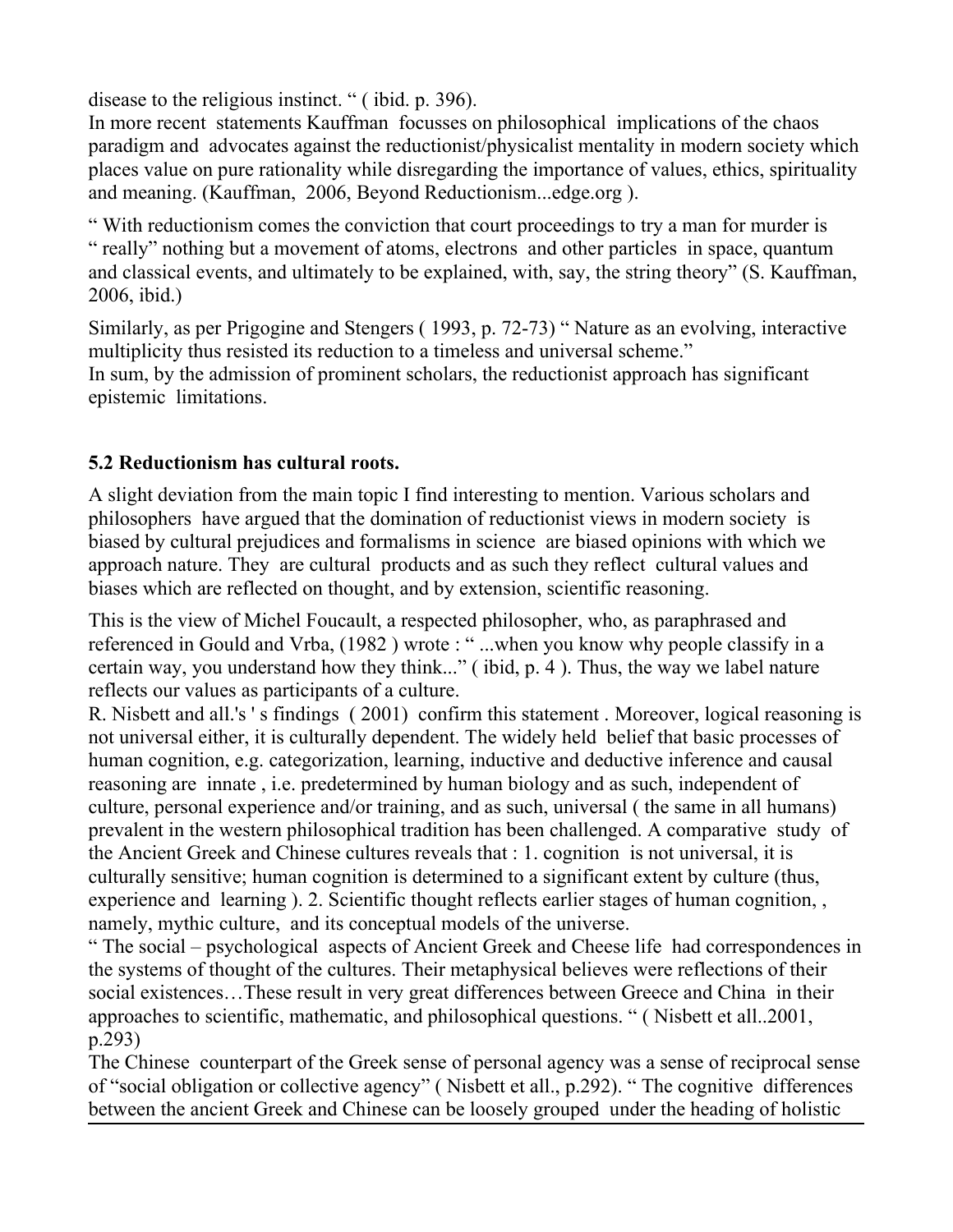versus analytic thought. " ( Nisbett et all. , 2001, p. 293). It appears that the ancient Greek and Chinese cultures have developed focus on different aspects of reality. Greeks see reality as a collection of individual objects, while Chinese, as members of a larger unity.

" A fundamental difference between the Chinese and the Greeks was that the Chinese held the view that the world is a collection of overlapping and interpenetrating stuffs, or substances… This contrasts with the traditional Platonic philosophical picture of objects which are understood as individuals or particulars " (Nisbett et all. .2001, p. 293).

And further, " One of the most remarkable characteristics of ancient Greeks … a sense of personal agency …The Chinese counterpart of the Greek sense of personal agency was a reciprocal sense of social obligation or collective agency. ( Nisbett et all. 2001, p. 292 ) These cultural differences in world view have resulted in cognitive differences.

" We define holistic thought as involving an orientation to the context or field as a whole, including attention to relationships between a focal object and the field, and a preference for explaining and predicting events on the basis of such relationships. Holistic approaches rely on experience-based knowledge rather than on abstract logic and are dialectical, meaning that there is an emphasis on change, recognition of con tradition and of the need for multiple perspectives…We define analytic thought as involving detachment of the object from its context, the tendency to focus on attributes of the object to assign it to categories, and a preference for using rules about the categories…Inferences rest in part on the practice of decontextualizing structure from content, the use of formal logic, and avoidance of contradiction" ( Nisbett et all. 2001, p.293)

The holistic nature of Chinese culture is reflected in their scientific methods, which focus on dialectics, constant change and mutual adjustment.

The Greek preference for analytic thought has given rise to formal logic. In addition, Chinese acquire knowledge through experience, they " seek understanding through direct perception" ( ibid., p.294).Greeks prefer abstract analysis. They build abstract models to understand natural phenomena. " …they were prepared to reject the evidence of the senses when it conflicted with reason" (ibid.,p.294)

So, the way scientific theories conceptualize the world is arbitrary, it is based on cultural conventions, and differences in the focus of study and the conceptual tools used for it reflect cultural biases.

Interestingly, philosophical convictions and scientific arguments reflect biases of their proponents, whose minds are shaped by the limitations of their respective fields of inquiry. As per Kauffman ( 2006) " The physicists who hold out for firm reductionism are...high energy particle physicists..."

In sum, there is no, and cannot be, pure reason.

## **5. 3. Biology against reductionism**

Complex design in physical matter is explained by the Chaos theory as perpetual alternation of order and disorder. Complex design in life forms is explained with perpetual alternation of speciation and extinction, i.e. with the interaction of self-organization and evolution, adopting a reductionist approach and reducing living forms to inorganic matter.

That said, significant differences between the two ontological types question the epistemic value of the reductionist approach. In physics universal laws of matter which apply without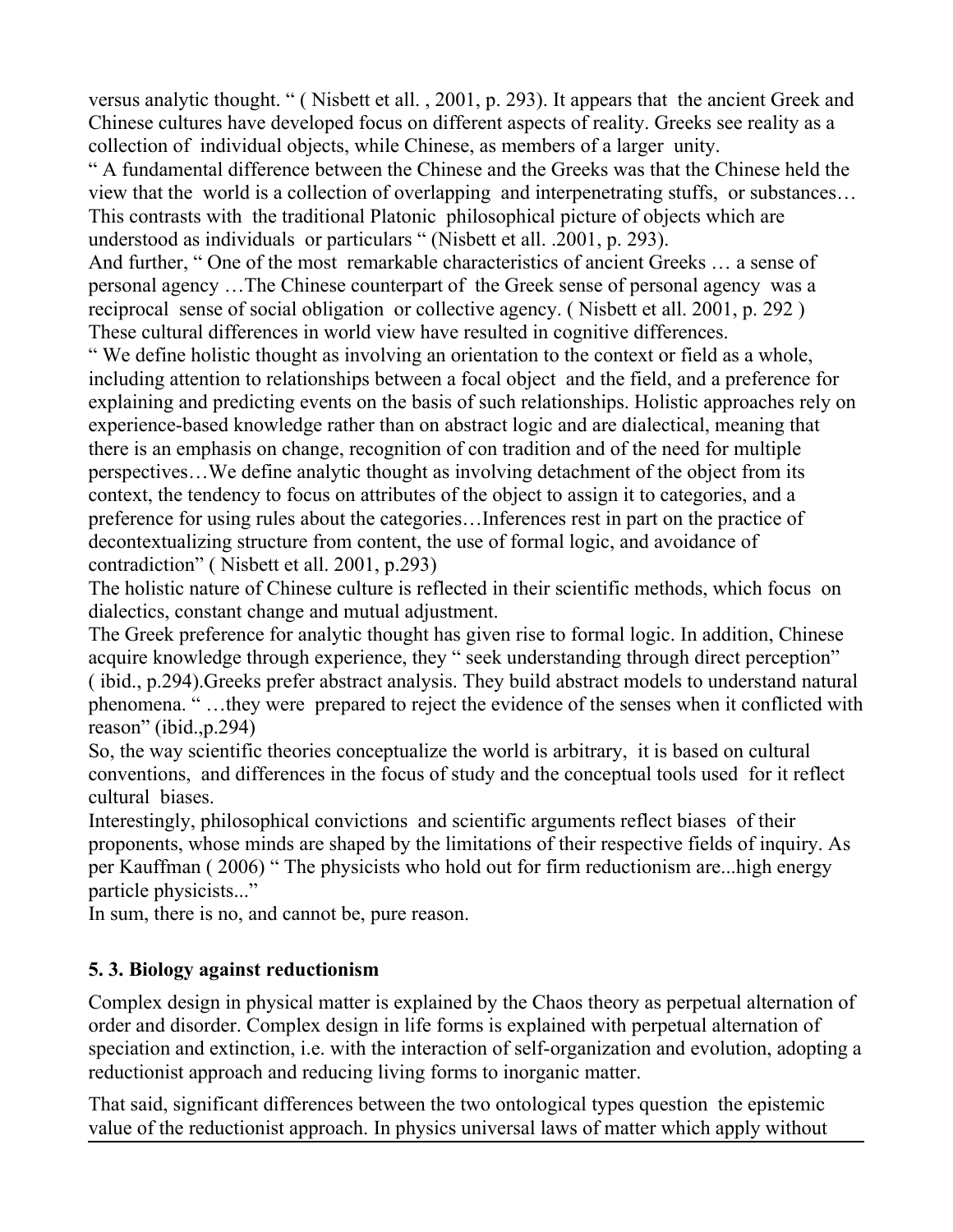exception are used, in biology comparative methods are used, generalizations have only statistical value and exceptions are the norm.

Mayr points out that changes in non-living matter and organisms are two qualitatively different processes. Transformations in matter are predictable and are illustrations of internal processes in internally homogeneous entities.

" Each mountain is unique, so is the weather system, and each planet and star. However... such uniqueness in the inanimate world is limited...the basic building blocks of such systems ( elementary particles, atoms, molecules and crystals ) consist of identical components. " (E. Mayr, 1988 ).

Organisms are different. Their unique characteristics are at the molecular level, in the unique DNA and RNA. The uniqueness of the genome is the result of historical processes which took many millennia. They are open systems in which interaction with the environment is the essential property, not found in inorganic matter. The emerging properties of living matter are causally related to the fact that living organisms must adapt to changing environments in order to stay alive. Organisms are a different kind of matter and self-organization processes have different outcomes: the interacting entities, namely, biological bodies, become altered as a result of their interactions with one another within the group, in their interaction with the physical environment, or between groups.

On the other hand, the atom of iron remains unchanged irrespective of its participation in compounds.

In this sense E. Mayr ( 2001) proposes that unification of science ( by finding common principles, methodology and terminology encompassing the study of both living organisms and non-living matter ) cannot be achieved by reducing biology to physics. He argues that a unified science requires an extension of the concept of science which must include biology. Thus, he argues for a new synthesis, based on the concepts and methods of life sciences.

R. Lewontin ( 2002) argues convincingly against the suitability of reductionist approach to the study of living organisms.

" The problem for biology is that the model of physics, held up as the paradigm of science, is not applicable because the analogues of mass, velocity and distance do not exist for organisms " ( Lewontin, 2002, p. 93)

He defends a holistic approach stating that " there are no universal rules for cutting up organisms ( ibid. p. 87) and also, that there are ".. quite different ways of cutting up an organism depending on what we are trying to explain" ( p. 82). Further he explains that the methods of reducing natural forms to idealized types and studying them in isolation ( vacuum) used by the so called "hard sciences " are inadequate for studying organisms as they have irregular shapes and , unlike physical substances, do not exist passively in isolation, but interact with the external world, affect it and are affected by it.

Johnson and Lam ( 2010) explain that in inorganic context "a self-organizing mechanism in isolation is an intrinsic property, a purely spontaneous process, that is , a product of given circumstances" ( p. 882). Self-organization processes in biological context are highly constrained and regulated as the conditions they require must be continuously sustained, thus, the process is not spontaneous. And, crucially, " selection has to fine-tune and control many parameters to get work out of a self-organization process" ( ibid. p. 882)

Thus, the organisms and inorganic matter are qualitatively different parts of nature and so are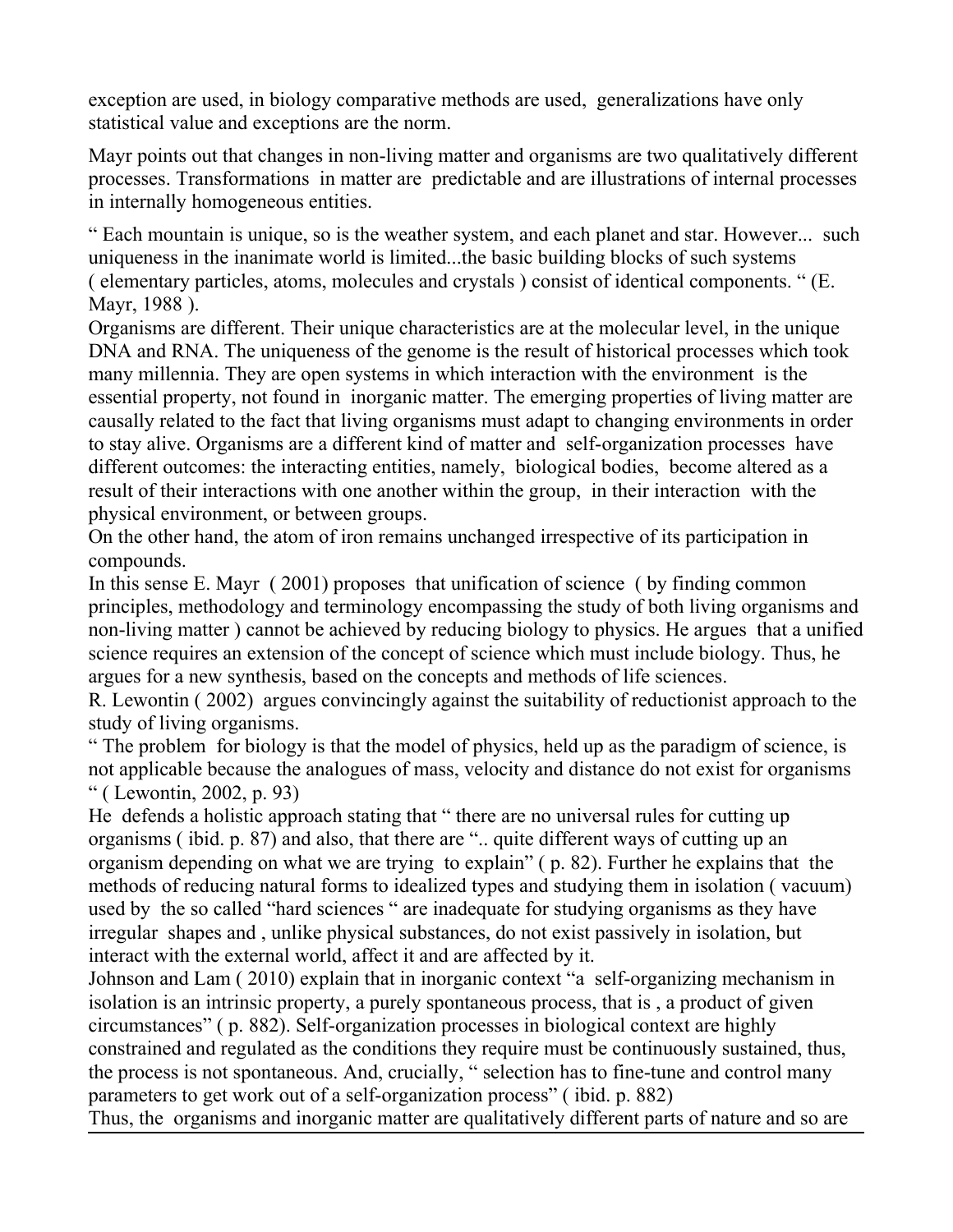the processes intrinsic to them. Self-organization does occur in biological forms, but only in the context of evolution.

# **5.3.1. Universal law of change at the edge of chaos?**

" These patterns of speciations and extinctions, avalanching across ecosystems and time, are somehow self-organized, somehow collective emergent phenomena, somehow natural expression of the law of complexity we seek... from ecosystems to economic systems undergoing technological evolution ..from single cells to economies ...evolve to a natural state between order and chaos.( S. Kauffman, 1995, p. 10).

Kauffman argues for a universal law of change as he detects similarities in the patterns of change in the physical, biological and cultural systems, i.e. evolution in all ontological contexts progresses at the edge of order and chaos. For example, technological evolution proceeds in terms of successive stages of creative exuberance of multiple technological innovations, which are selectively adopted under market demands for efficiency and affordability.

To sum up with the artfully articulated conclusion of Kauffman, " Tissues and terracotta may indeed evolve in similar ways. General laws may govern the evolution of complex entities, whether they are works of nature or works of man." (Kauffman, ibid. p. 113).

Does this imply bridging the divide of mind and matter?

F. Heylighen (2013 ) argues that the results of spontaneous interactions in the physical systems are indistinguishable in their final results from goal-oriented action directed by a conscious mind. Actions, both intended by the mind, or automatic, as in physical matter, are indistinguishable as long as they produce irreversible results. This is the common denominator of matter and mind.

"...the complex systems approach transcends the mind-matter duality: causal ( material) and intentional ( mental) models are essentially equivalent, even though one may be more easily applicable in certain contexts than the other ( ibid., p.3 )

This implies ontological unification of physical and biological matter, and crucially, of mind and matter under a reductionist principles, i.e. reducing mind to matter.

Here I can only raise the question and leave the discussion for scholars with relevant expertise.

# **6. Complex Adaptive Systems (CAS)**

Complex Adaptive Systems are initially defined as physical systems, dynamic in nature, formed by the coordinated interactions of subsystems, each individually organized and functioning as integrated and interconnected components of a larger system . A CAS is formed and functions under the complexity principles by the contributions of individual participants with their interactions at a local level following simple rules. It is adaptive if it is able to maintain its internal organization while at the same time adapting to changes imposed from outside ( Heylighen, F.1999).

The CAS perspective was originally designed for understanding complex integrated phenomena in inorganic matter and later was adopted as a universal law of change in all ontological contexts while applying the theoretical machinery designed for studying physical matter, i.e. an example of theoretical reductionism.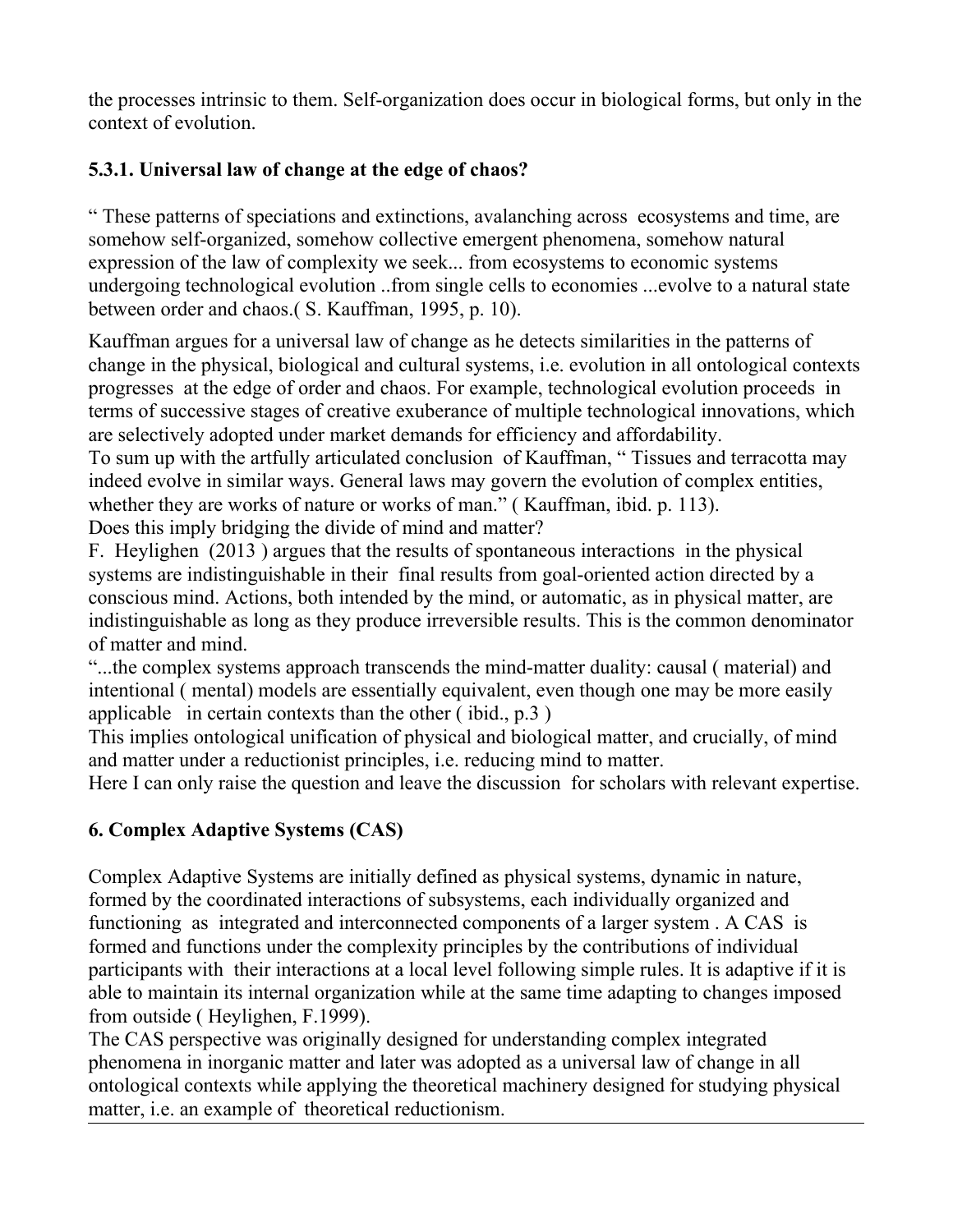In biological context CAS are complex integrated associations of internally organized biological entities which adapt to one another, forming ecosystems and change in concert in adapting to a common physical environment. For example, predator and pray coevolve as part of a niche, as do flora and fauna. Behaviour, morphology, metabolism of a biological body coevolve as a CAS. In fact the boundaries between individual evolving entity and the environment is blurred (Kaufmann, 1993, Lewontin, R. 2002).

Mutual adaptation among systems and organs within the biological body is encapsulated in the term " exaptation", a process by which a biological entity, either with a purely supportive function, i.e. a spandrel, or with established function, i.e. preadaptation , undergoes modification of its internal organization as adaptation for a new function, while, often maintaining the original one as well. Exaptation is nature's answer to the demands of sudden change in the environment, often initiating a process of speciation. A classic example of exaptation in the bird feathers, initially an adaptation for insulation, e.g. Archaeopteryx had feathers although it could barely fly. More exampled can be found in S.J.Gould and E. Vrba, 1982, p.7)

So, exaptation is actually a version of adaptation. Clearly, initially the new function is made possible with machinery not specified for it and the best possible scenario is when the old and the new functions are as similar as possible as demands for modification would be minimal and the period of transition shorter.

Importantly, sudden alterations usually concern simple organisms, e.g. bacteria, while complex organisms with numerous interwoven components do not reorganize in a single event. Certainly big mutations are usually deleterious. The primate brain cannot be expected to have become human in a single event.

In short, as per Kauffman ( 1995) CAS illustrate " evolution of coevolution" at the edge of order and chaos.

Significantly, coordination in evolutionary processes in various contexts and timeframes is argued by some proponents of the darwinian approach who view biological evolution, especially in complex organisms, to be a complex process involving coordinated processes of mutual adaptation in the genome, the phenotype, developmental patterns and behaviour (Jablonka, Lamb, 2006).

The CAS paradigm demonstrates the value of theoretical integration in understanding complex phenomena. In this sense the view of language as a CAS where multiple systems, biological, cultural, cognitive , etc. each explicable by different formalisms, interact and integrate in the formation of language. The evolution of language as a complex phenomenon is defined in terms of CAS as " complex interplay of influences of different kinds ( each described, imperfectly by their unique formalisms)" (Heylighen, 1999, p. 70).

In biological systems the coordinated changes in the components of CAS can be defined as "co-evolution". Encyclopedia Britannica defines co-evolution as a a process of " reciprocal evolutionary change" which occurs in entities ( species, groups of species) as a result of their interaction and interdependence. The same process of mutual adjustment based on codependence is proven to be at work between organs and systems within an organism as well as between biological/cognitive entities and behaviours. In both cases the co-evolving entities form part of each other's environment as a case of mutual adaptation. A typical example is an eco-system where multiple species co-exist and co-evolve with one another and the physical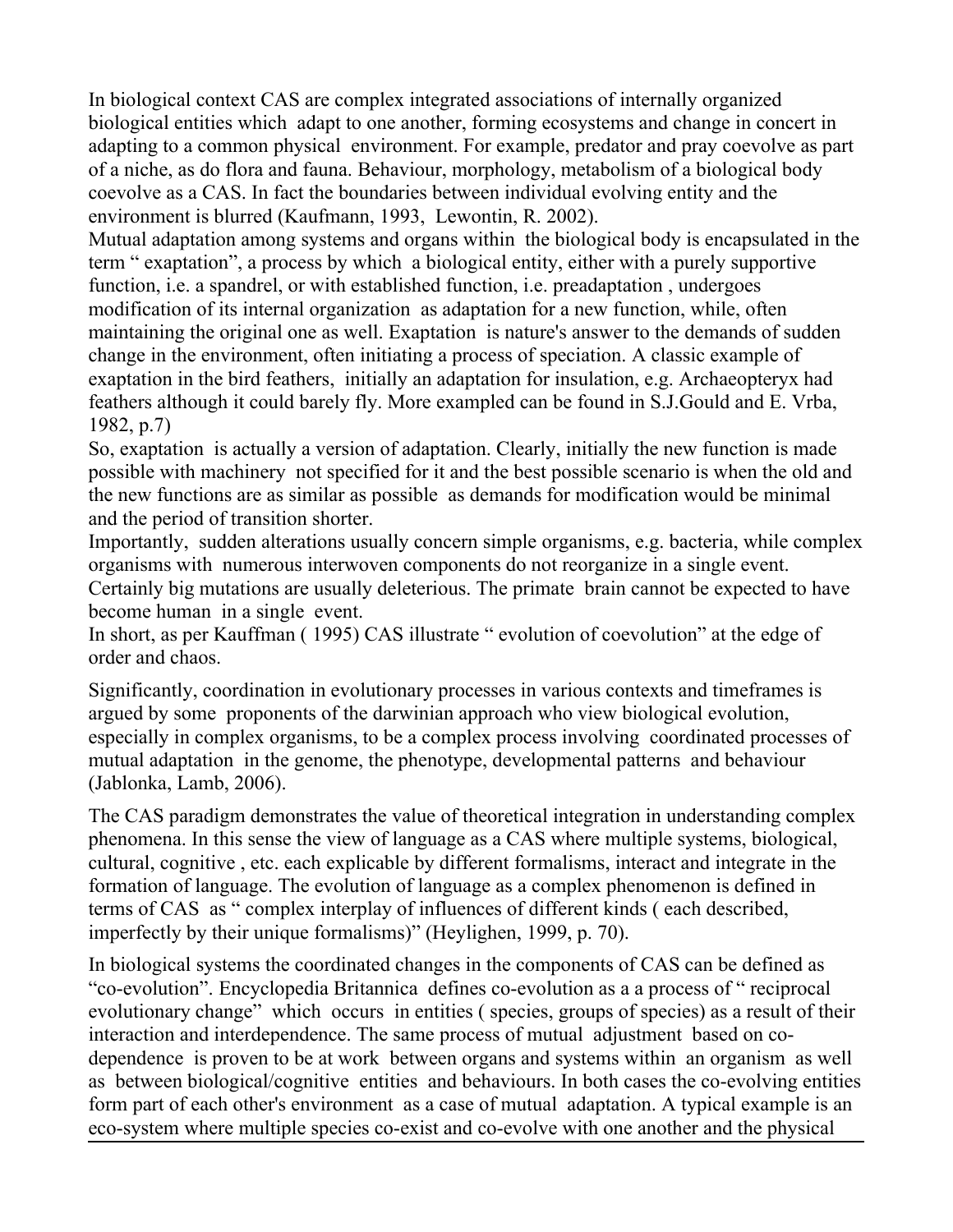environment. In the context of the Chaos theory every participant in an eco-system exists at the edge of order and chaos and, consequently, the eco-system as a whole is permanently placed at the edge of order and chaos.

### **6.1. Irrelevance of the debate on gradualism vs. catastrophism**

In the theory of evolution in all its interpretations the evolutionary process is defined by two fundamental and distinguishing characteristics: it is series of successive small genetic innovations each judged by their functionality .

Its theoretical alternative in understanding and explaining the causes of diversity of life forms is the Gouldian view which explains the diversity of species as alternation between sudden bursts of biological creativity and mass extinctions, i.e. the hypothesis of Punctuated Equilibria ( Gould, Eldridge, 1972).

The empirical support for either are limited to certain species and certain periods. For example, there is clear evidence for the gradual evolution from dinosaurs to avian species with an intermediate species of archaeopteryx. On the other hand, the gradualist argument is been questioned on the basis that the fossil records show some gaps in the intermediate stages of evolution of various species, resulting in questioning the continuity argument and interpreted by some as a demonstration of discontinuity. A plausible explanation for such gaps is that each of the two sources of biological innovation works in different circumstances , e.g. gradual, slow adaptive changes occur in large populations, while relatively rapid, abrupt jumps with peaks in activity, which disturb the usual stability, happen in small, isolated populations. Joseph and Janda ( 2003) offer a different interpretation as they argue that the debate on gradualism vs. saltationism is irrelevant as each of these alternatives explain the same facts from different viewpoints involving different time-scales, i.e. geological ( where time is measured in millennia ) and biological ( which measures changes in a few generations). The argument is that on a geological scale gradual changes, which are normally small and cumulative , are undetectable and thus, are registered as stasis. Changes are registered only when the difference of before and after is significant enough to be detectable, which explains the apparent gaps in the material remains they have left behind in the paleontological record. Small events of little significance which bring quantitative alterations , each building on the next, sooner or later result in qualitative transformations. In short, quantity transitions into quality. Thus, evolutionary Rubicons happen in small steps, masqueraded as big leaps. In the end, the sources of variation, e.g. imperfect copying, as envisioned by the theory of evolution, or sudden jumps in creativity, as in the theory of complexity, are irrelevant . The causes of variation ( genetic accidents ) or spontaneous interactions ( resulting in selforganization of some kind ) are also unimportant. All that matters for the biological form is to survive in the current environment.

The same applies to social contexts, e.g. scientific and technological advances are made some times by accident, e.g., and some times by the direction and financing of a government. From a different perspective, selection is a component of the evolutionary process where improvement is produced by selectively multiplying variants produced by copying errors. Positive feedback loop is a component of self-organization process where improvement is produced by selectively perpetuating patterns by amplified repetition. Thus, feedback loop and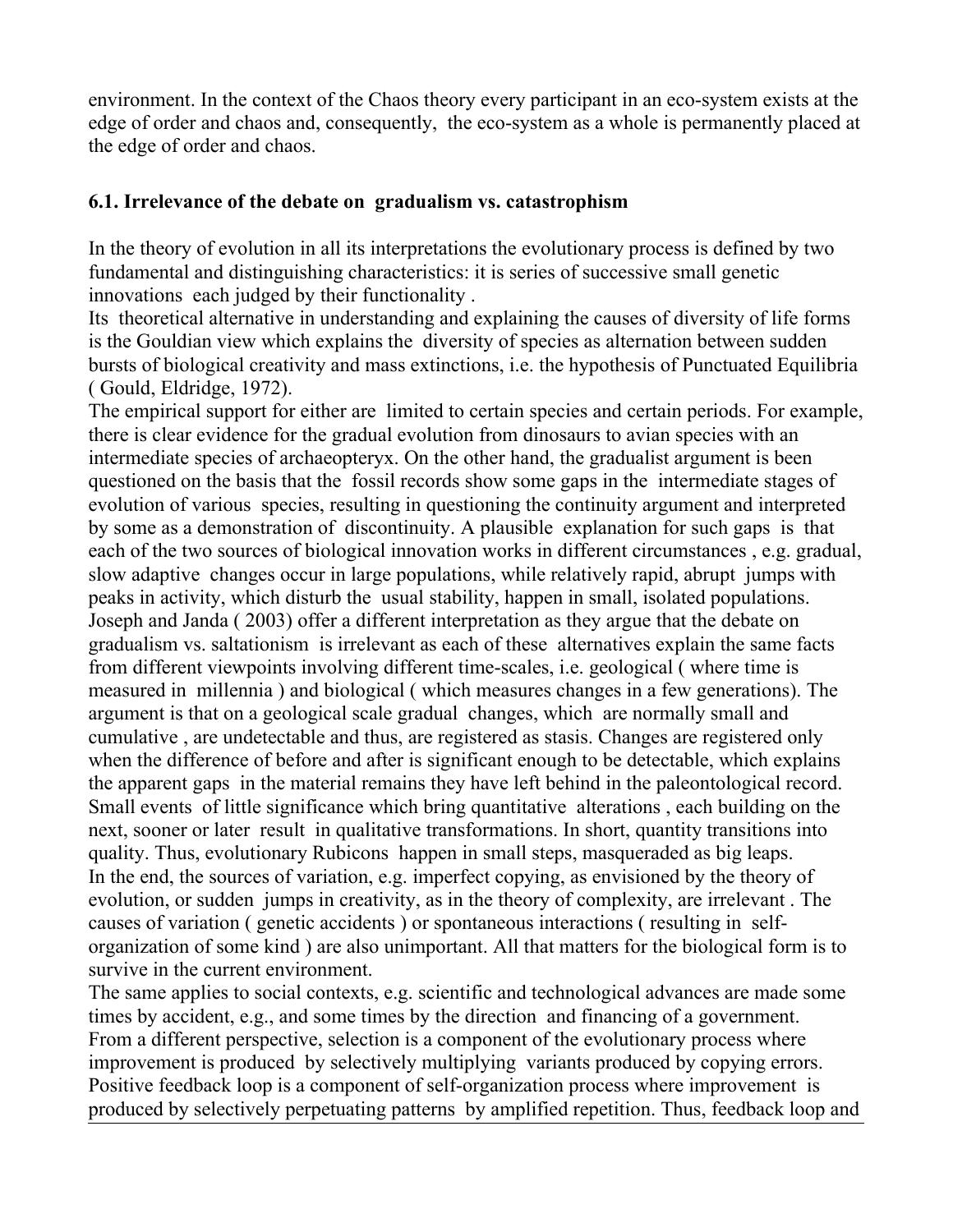selection have very similar functions i.e reducing randomness by selective perpetuation. Thus, despite the fundamental differences in these two processes, outlined in earlier segments, there are also commonalities: some improvement is created by selective repetition of some among available options.

From a different angle, evolution is usually defined as a blind process, i.e. without any intended direction, while self-organization is viewed as goal-oriented towards equilibrium. Yet in evolution only the formation of variation is blind, while selection has a clearly defined is goal, the survival of the species.

In this sense the difference between evolution and self-organization is not easy to discern.

## **7. Complexity paradigm in linguistics**

The complexity paradigm is used in linguistics in two contexts. On the one hand, in biocognitive context it is applied for understanding the formation of a Language Faculty in the individual mind in terms of self-organization and establishment of stable neuronal connections for processing language. On the other, for understanding the formation of individual language systems from communicative interactions among language speakers as community members.

### **7. 1. Physicalist perspective, minimalism and the Language Faculty**

The generative paradigm and especially its most recent version, the Minimalist approach to language has as its goal to define in maximally simple and general principles the shape of language by defining the language capacity in terms of universal principles of matter. Importantly, the Minimalist vision of the Language Faculty is in unison with Kauffman's view's of Laws of life, as he suggests that a scientific formalisms of complex systems must focus on the fundamental properties of complex living systems, while leaving the details to development to fill in ( Kauffman, 1995, p. 10-11), a position reflected in the Principles and Parameters approach ( Chomsky, Lasnik 1993 and elsewhere).

Some of the properties of the Language Faculty are permanently configured and are termed as universal principles, others are in the form of underspecified binary options, parameters. Both develop with the limited influence of experience as the internal organization of the Language Faculty is said to be largely endogenous. The core computational operation Merge operates in cycles and builds increasingly more complex hierarchies ad infinitum. In this way the crucial component of the Language Faculty is understood as instantiation of maximally generalized universal principles of structure formation, reminiscent of the universal principles of pattern formation outlined in the sciences of complexity.

The most resent proposal by Chomsky ( 2005) outlines three components in the formation of the Language Capacity: 1. genetically predetermined language-exclusive bio-computations linguistic computations , 2. general cognitive capacities applied for language-relevant functions , e.g. , speech production, theory of mind, memory, etc. and 3. general principles and conditions of efficient structure-formation underlying all physical nature.

This informs his rejection of Darwinian explanation for the Language Capacity and shapes his argument for the influence of physical forces which, in his mind, explains the perfection of this hypothetical grammar- computing devise. Chomsky ( 2005 ) has referred to the influence of physical forces in the architecture of the brain as ' the third factor'. So, the appearance of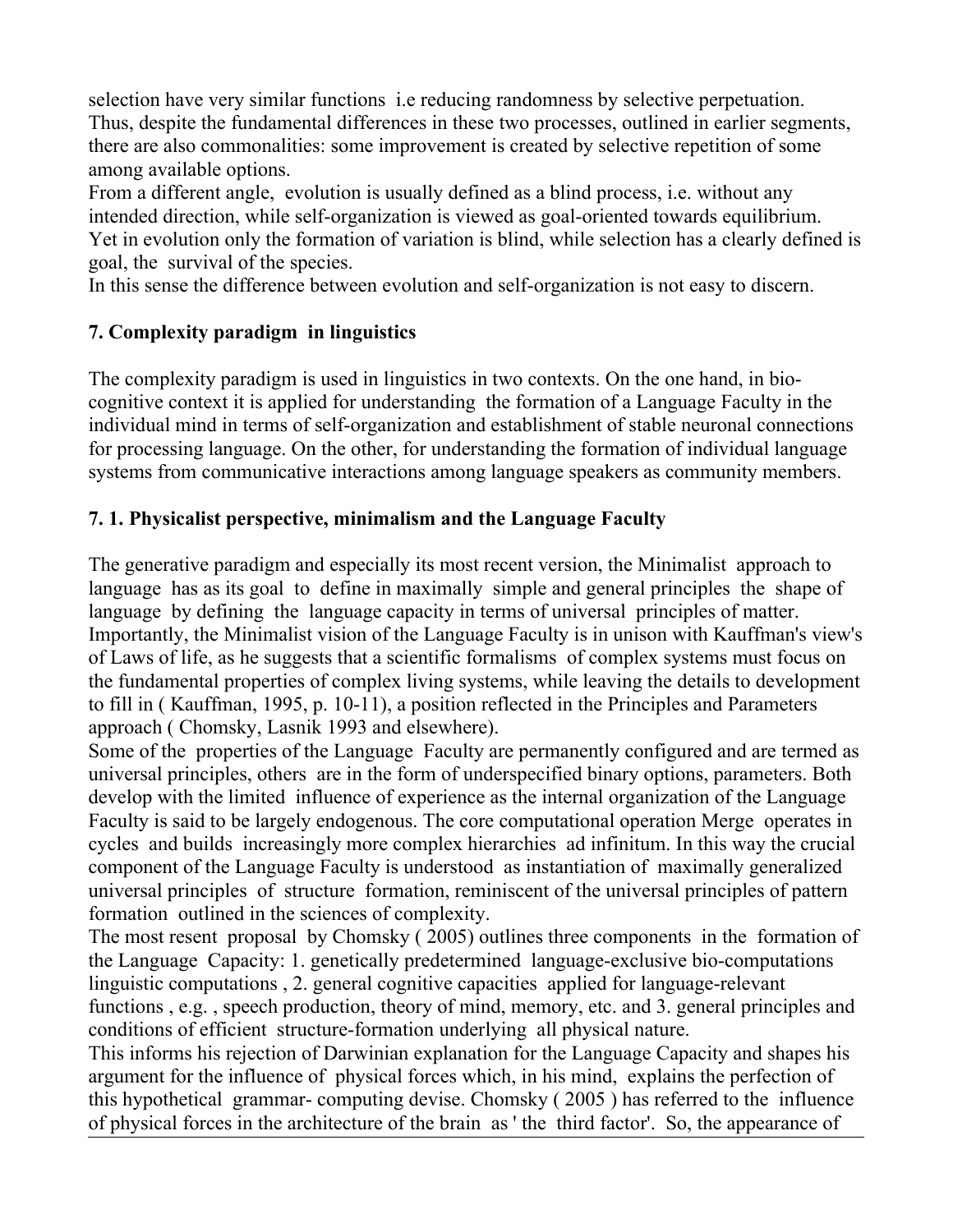the Language Faculty here is explicable by principles of physics, not biology and as such, is immune from evolutionary explanation.

By this line of reasoning this component of the Language Faculty does not have biological dimensions and as a consequence, cannot be explained in Darwinian terms. The vision that laws of physical nature influence the shape of language is consistent with the guidelines of the reductionist approach in classical science.

Importantly, the application of complexity principles in the context of language reveals an inherent contradiction with the computational approach as complex systems and algorithms are based on very different mechanisms. Computation works like LEGO, i.e. primitives are assembled into a structure following rules and the product is exhaustively decomposable into primitives. The language algorithm produces a sentence with one meaning as a sum total of the literal meanings of the component linguistic forms and their position in the hierarchy, i.e.  $2+2=4$ .

Moreover, evolutionary processes will inevitably be implicated in the existence of any biological entity, with or without some form of participation of self-organization, and, as per S. Kauffman (2006) evolution in biosphere is not algorithmic. Thus, the framing of a Language Faculty, a biological property in therms of algorithms is contradictory.

If language is viewed from a complexity perspective a sentence is an integrated whole with holistic properties, irreducible to the sum of its components, e.g. rhetorical questions, interpretation of negative sentences as affirmative in irony, holistic expressions " when pigs fly" etc. i.e. 2+2=5. In this context the added value comes from the contribution of context, implying a communicative function. Significantly, if one talks of creativity in language, it cannot be framed as computation.

The contradictions do not end here as the Language Faculty is argued to display similarities with any other biological organ in the human organism, while at the same time displaying properties highly unusual for a biological form as a biological novelty, i.e. with no continuity, e.g. unlimited recursion, perfection, properties foreign even to machines ( Chomsky 2000, 2005, 2006, Hauser et all. 2002 and elsewhere ) , in effect undermining the innatist argument by attributing cartoonish properties to a biological entity .

None of these postulations are proven or provable given that it is well known that the human brain shares many similarities with the ape brain. Various areas in the human brain have been found to be homologue both in form and in function in modern apes and even in species more distantly related to us . For example, Broca's area has a homologue in the ape's area F51. So, Broca's area is not a biological innovation. Moreover, although the human brain displays some differences from the ape brain, these do not constitute any evidence of complete architectural transformation , which one might expect to result from the spontaneous emergence of a completely new kind of structure. P. Liebermann, discusses in detail the overwhelming evidence for continuity in the brain architecture and functions of the human brain . He argues that although language is a novel and unique behaviour, it is made possible by the human brain as a slightly modified reptilian brain ( Liebermann, 2001) . In addition, Gary Marcus ( 2008 ) argues that not only the human mind is a kluge, that is, far from perfect , though good enough and useful cognitive organ, but the Language Capacity is a kluge as all natural languages are highly imperfect, full with redundancies and imperfections. Moreover, he argues that humans are unable to learn artificial languages intentionally designed to avoid the imperfections of natural languages.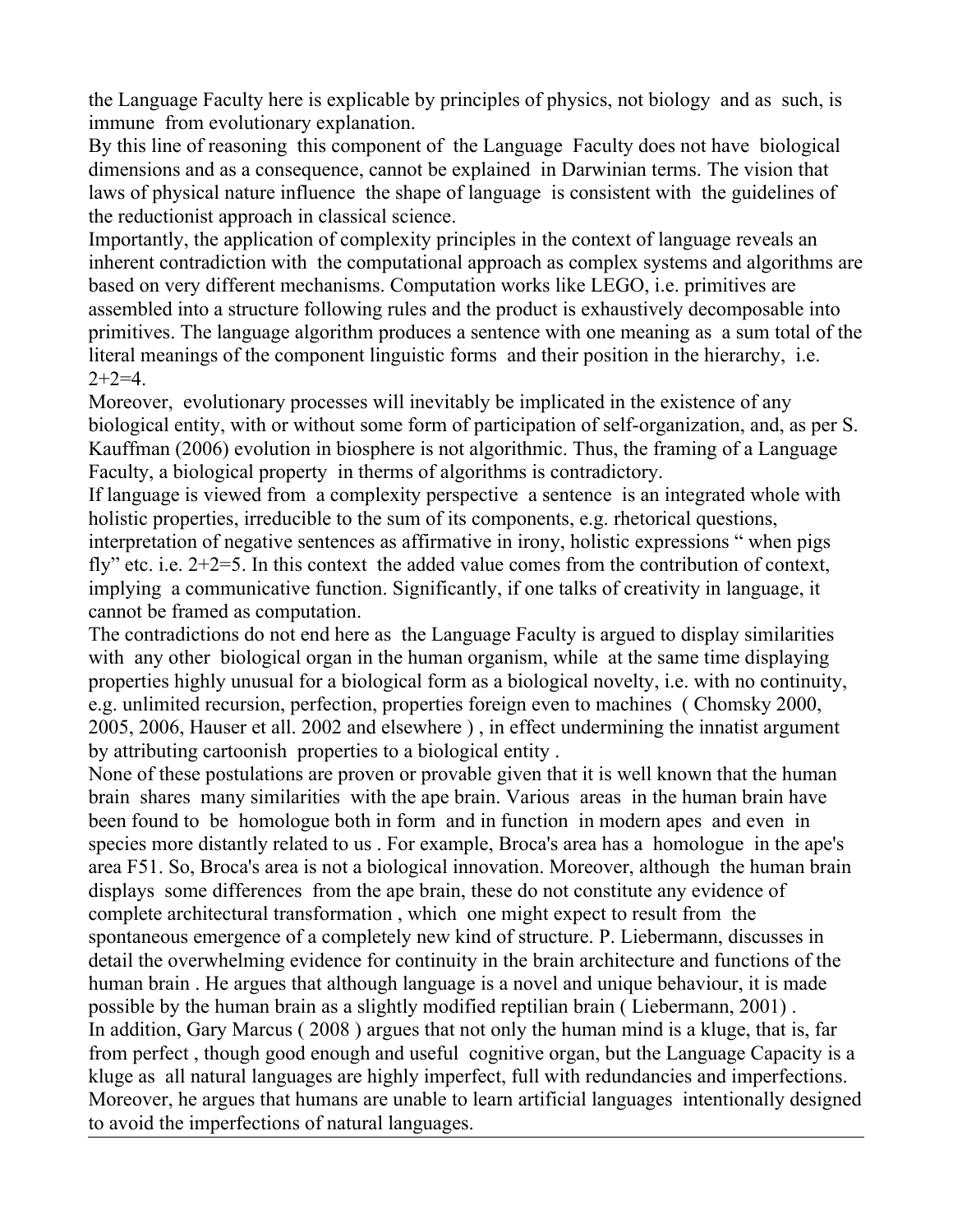In sum, the theoretical models of the Language Faculty, proposed by the mainstream generative/biolonguistic approach are borrowed from physics and attribute properties of physical matter to hypothetical biological formations. Chomsky famously stated ( 2002 and elsewhere) that the abstract models reveal the truth while observable phenomena are a distortion of the truth. He even has encouraged life sciences to replace biological forms with idealizations in search of reliable understanding.

That said, although abstractions are a legitimate and highly useful tool in any line of inquiry, they must reflect the most distinct properties of the object at hand. In life sciences are prototypes or the best examples as representative of species or populations, routinely used in lab experiments, vaccine testing, etc. If linguistics is defined as natural science and the Language Faculty as a biological property, these deviations from the established practices are inexplicable.

# **7.2. Language Faculty emergent by learning**

Self-organization is evoked as explanation for developmental patterns not pre-specified by genes but emergent during epigenesis ( Waddington 1953; Dor D. Jablonka, E. 2000). Emergent developmental routines are termed "canalization". The formation of neuronal connections in the infant brain and their stabilization as neuronal pathways supporting behaviours is also explained with self-organization by connectionist models , where some emergent neuronal patterns are selectively solidified thanks to positive feedback, others disappear due to negative feedback (N. Ellis, Emergentism, connectionism and language learning, in Language learning, 1998 ).

For others language processing is accomplished by coordination of a multitude of general cognitive capacities used in various activities not specific to linguistic behaviour ( M. Donald 1993, Studard-Kennedy, Knight, Hurford, 1998 ) which participate and interact in the process of language use.

Similarly, Corning ( 1999) talks about Language Capacity as a synergistic effect. At the level of sociolect language as a communication system inherently presupposes cooperative behaviours between at least two communicators. At the same time at the level of the individual, as represented in the human organism , language presupposes cooperation among various cognitive capacities and , in addition, cooperation between cognitive and physiological capacities and activities. The emergence of language in the individual presupposes synergistic activities at multiple levels:

a. synergy among organs and systems in the individual organism:

\*synergy among the articulatory organs for the purpose of speech production

\*synergy among cognitive capacities :

# capacity for reference ( to represent a class of objects through signs ( as special case symbolic thought, symbolic representation)

# capacity to form categories

# capacity for mind-reading, or theory of mind

# capacity for self-monitoring, or metacognition,

# consciousness ( awareness that one's person and mind differ from others)

# intentionality ( stimulus-free initiation)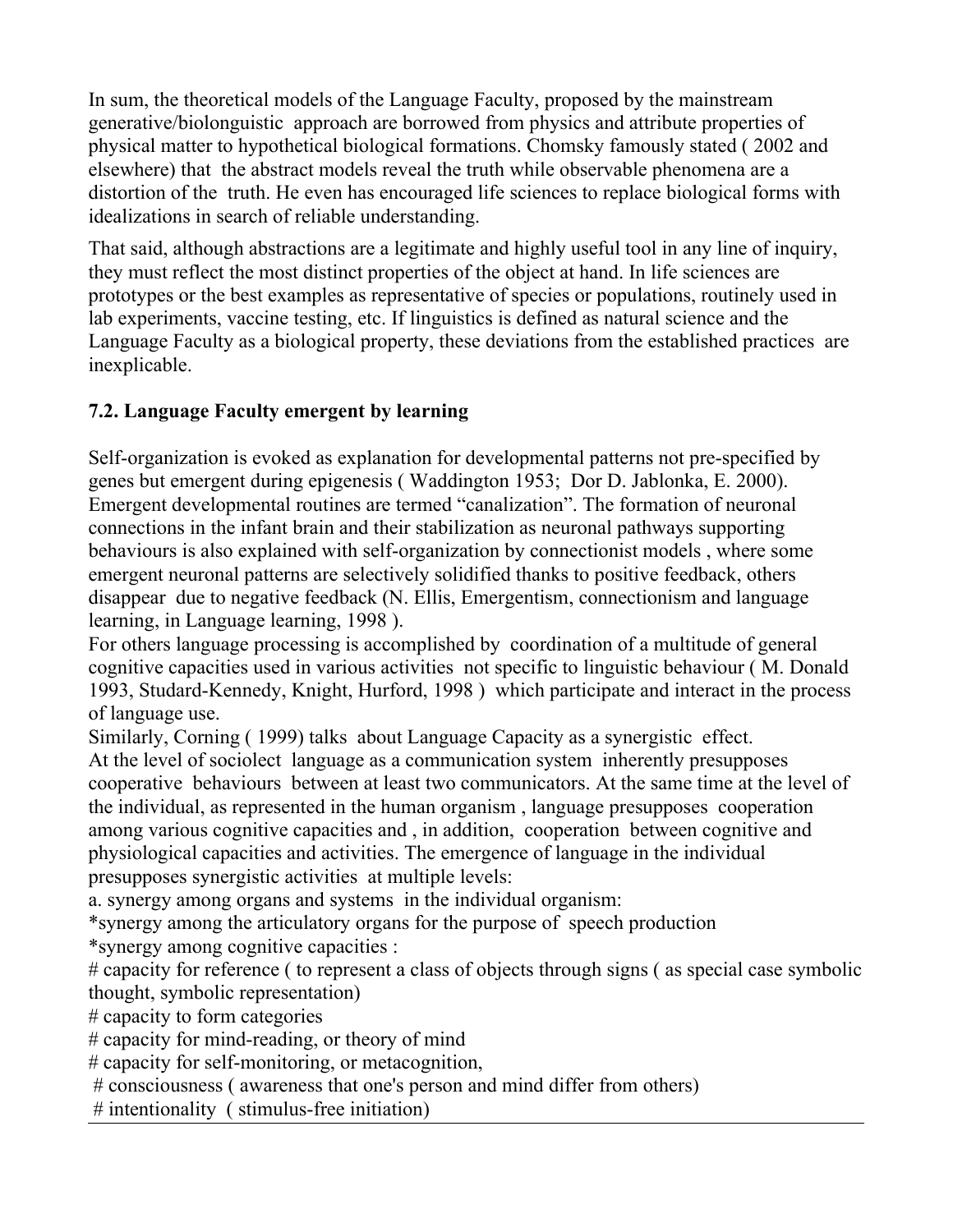# capacity to learn , extended memory

# imagination, planning ( or displacement: capacity to refer to distant referents, distant from here and now)

# capacity for socialization ( need for the company of conspecifics)

\* cognitive and behavioural synergies among the members of a group:

# synergy in behaviours resulting in common cultural practices symbolic and practical # synergy in conceptualization resulting in the so called " common ground' , a standardized views of reality reflected in myths, folklore, etc. which makes possible the formation of a vocabulary.

In short, language processing requires the coordination not only of organs and systems of the individual organism, but coordination of multiple organisms.

That said, the transplant of theoretical tools originally designed for understanding physical matter for understanding the individual and social aspects of language has its own limitations. Atoms and molecules, the interacting agents in physical matter, are identical and eternal and their interactions are determined by universal principles of matter. On the other hand, the formation of the idiolect by self-organization in neurons is protracted time and highly influenced by variations in genetic, epigenetic, developmental, experiential, etc. factors, all influencing the formation of idiolects in different ways. Today language learning is guided by schooling which reduces randomness and introduces central control.

Thus, the process of pattern formation in chemical elements, atoms and molecules is fundamentally different from language learning.

Thus, while fish schooling, wall building by ants, the synchronized flashing in fireflies ( S. Camazine et all. 2003) are credibly explained with the principles of self-organization, the formation of a language processor in the human brain is not one of them.

# **7.3. Languages and the Complexity paradigm**

From complexity perspective the language system is understood as a complex unified whole built from multiple subcomponents or subsystems which interact . The interactions among the components result in formations different from the ones produced by the actions of the individual entities in isolation. The complexity of the system increases with each higher level as each level adds new types of interactions and each subsequent level contains the complexity of lower levels and builds on them.

N. Ellis,( 2011) and also Ellis, Larsen-Freeman ( 2009 ) (position paper )outline the main characteristics of language from the complexity perspective :

a. Complex systems in general lack central control, thus, they are emergent systems, where global patterns emerge from local interactions without predetermined outcome. Such is the case of bird flocks and supermarket lines. Language in this context is viewed as a novelty and grammar is understood as unpredictable patterns emergent spontaneously from the communicative interactions among speakers .

b. Complex systems are by nature diverse. In the case of language, there is no one prototypical speaker or a prototypical community. The individual speaker has a unique version of the language system, or an idiolect). Each idiolect is a unique result of the individual's experience with the world and other idiolects.

c. Complex systems are dynamic, they are in constant flux as they are in perpetual search for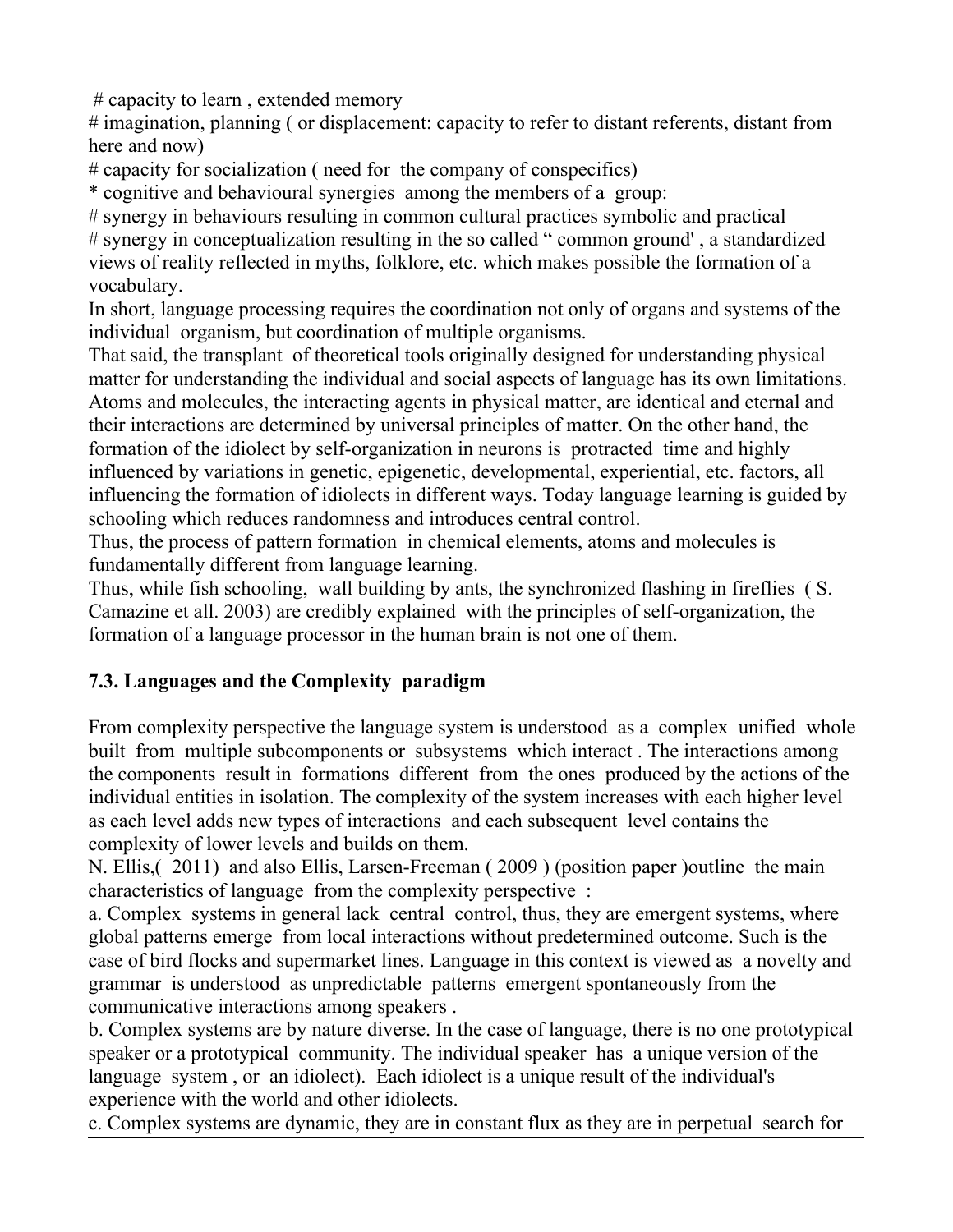equilibrium . Both the idiolects and sociolects ( the language system of the community) dynamic systems, constantly reorganizing , thus, language change in idiolects and in d. Patterns in complex systems arise and become perpetuated through positive feedback, that is, each time a pattern is repeated encourages further repetition, or alternatively die out due to negative feedback. Language as an abstract system is understood as emergent through experience from the interaction and interdependence of a variety of factors , for example, language processing and language learning , the human experience with the world through the senses, human cognition and its species-specific ways of interpreting this experience, human interaction with conspecifics, culture, human history, all of which interact in complex ways. e. In complex systems small local changes can have dramatic global effects, called phase transitions. This is known in the complexity theory as " butterfly effect". It is used to explain sudden emergence of novelties in both biology and in culture. For example, it is argued that abrupt changes in small sections of the genome in the homo lineage have produced the homo sapient species with qualitatively different characteristics . In language learning children experience sudden dramatic increase in vocabulary, also known as " lexical spurs" , leading to the emergence of grammar.

f. In a complex system the interactions are localized, each individual entity has access and interacts with a limited number of neighbouring entities. In the case of language each speaker communicates with a social circle of friends and relatives who compose a network and influence each other's idiolects . This maintains variation among idiolects and affects language change.

The language system as abstraction is represented by the commonalities in idiolects also called " common core". Self - organization processes at two different levels are at play: one at the level of the individual organism, its mind and individual experiences , which gives rise to the idiolect, and the other, at the level of multiple individual minds, which gives rise to the sociolect. The idiolect emerges form interaction of the brain's learning capacities and the local sociolect. The sociolect emerges as standardization of local communicative patterns

Similarly, Keller ( 1994) presents the ' invisible hand' hypothesis where a sociolect emerges spontaneously as unintended byproduct of the rational and intentional interactions of individual speakers to communicate with conspecifics in an attempt to solve interpersonal problems at a local level. Thus, language as patterns in the brain and in social behaviour, is the result of human actions but not the intended result.

That said, although under the Chaos theory the sociolect is formed by random interactions of idiolects, in languages with writing systems the norms of writing are prescriptive, assuming the role of centralized control, thus, in contradiction of the fundamental principle of selforganization. Thus, self-organization alone cannot explain the all aspects of language formation.

## **7. 3.1. Languages as unique emergent systems**

Chater and Christiansen (2008) explain language diversity as different languages being, to paraphrase, different local solutions to a combination of constraints imposed by cognitive pressures and cultural and historical idiosyncrasies. As the local cultural and historical factors vary across communities, languages find diverse ways to achieve the right balance mediating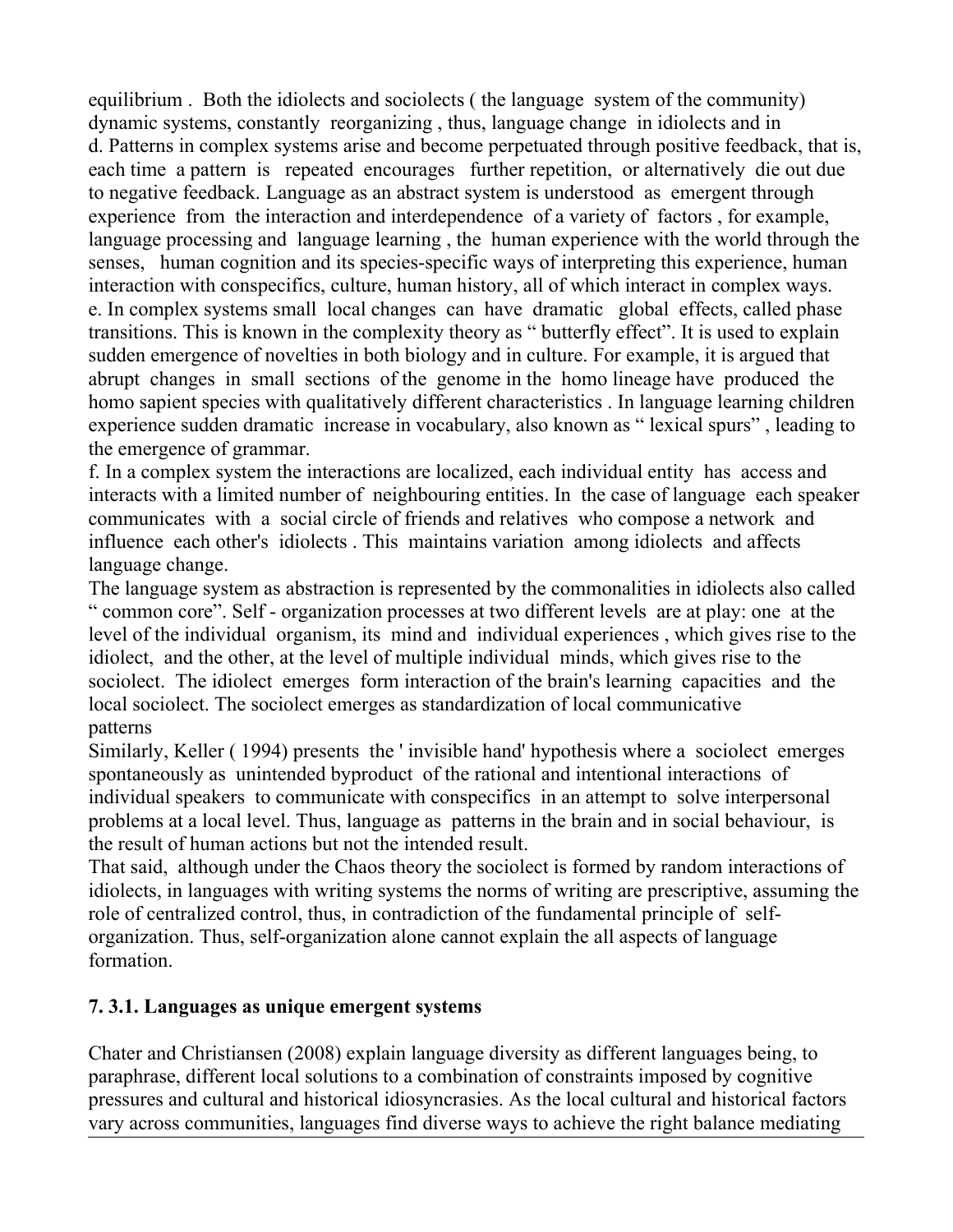these pressures differently at different time periods.

Similarly, V. Evans and S. Levinson ( 2009) identify language diversity is a universal of human language and explain observable recurrent patterns of organization in languages as "stable engineering solutions satisfying multiple design constraints, reflecting both cultural-historical factors and the constraints of human cognition( Abstract)

In this context linguistic categories are language -particular generalizations resulting from convergent patterns of language use based on universal semantic categories. M. Haspelmath ( 2007) argues that grammatical categories are language-particular , e.g. in languages as similar in structure as German and Russian, show clear differences in the category of dative case, languages define Adjective differently. Even categories like " word" and " sentence" appear to be language-particular.

Importantly, not only grammatical systems but also semantics is language-particular as " …the same fact or event is not only expressed differently, but also structured semantically in a different way , in different languages" ( Zaefferer, D. 1991,p. 46).

The formation of language systems by self-organization is illustrated by computer simulations where artificial agents through coordinated interactions converge onto a unified symbolic system. ( Dale Barr, 2004; L. Steels, 1995)

Similar experiments simulate the emergence of discrete speech sounds where the through the actions of artificial agents mimicking human individuals it is demonstrated that discrete reusable units of speech, phonemes and syllables, emerge as crystallized point along a sound continuum under the pressures of ease of articulation and auditory distinctiveness ( Oudeyer, P. (2006 ), also Bart de Boer,1998 ). For a compact review see B. de Boer 2005.

Jill Morford ( 2002, p.338) has documented the formation of language systems in gestural domain as homesigns by individuals with abnormal ontogenetic experience, deprived from normal access to spoken language , who invent their own gestures to communicate and extrapolates that a similar process of self-organization could have taken place in the first stages of language origins.

In addition, Studderd-Kennedy ( 1998) discusses a general principle of particulation , known as " particulate principle of self-diversifying systems" as coined by W. Adler, by which holistic entities are broken down into discrete components which are then combinable. The particulate principle explains the formation of discrete primitives, combinable into hierarchical units, for example, chemical compounds, the genetic code. Particulation is part of self-organization as a general process of nature . It also explains the formation of phonetic gestures and the generative phonology out of holistic vocalizations, which opened the way to the formation of multileveled linguistic structure. In this context the " particulate principle" as a general principle of nature is evoked to explain the highly complex shape of language and, compositionality as one of its most prominent traits with universal principles of selforganization.

The complexity approach successfully explains today's language diversity, arguing against the hypothesis of descent with gradual and protracted modification of a single protolanguage, or " mother tongue" by projecting that as each speaking community has formed their own primitive languages where an initial chaotic stage of inconsistent individual meaning-form mappings was transformed into a highly systematic communal norm.

The Chaos theory has a place in evolutionary linguistics, both the biolinguistic aspects, i.e the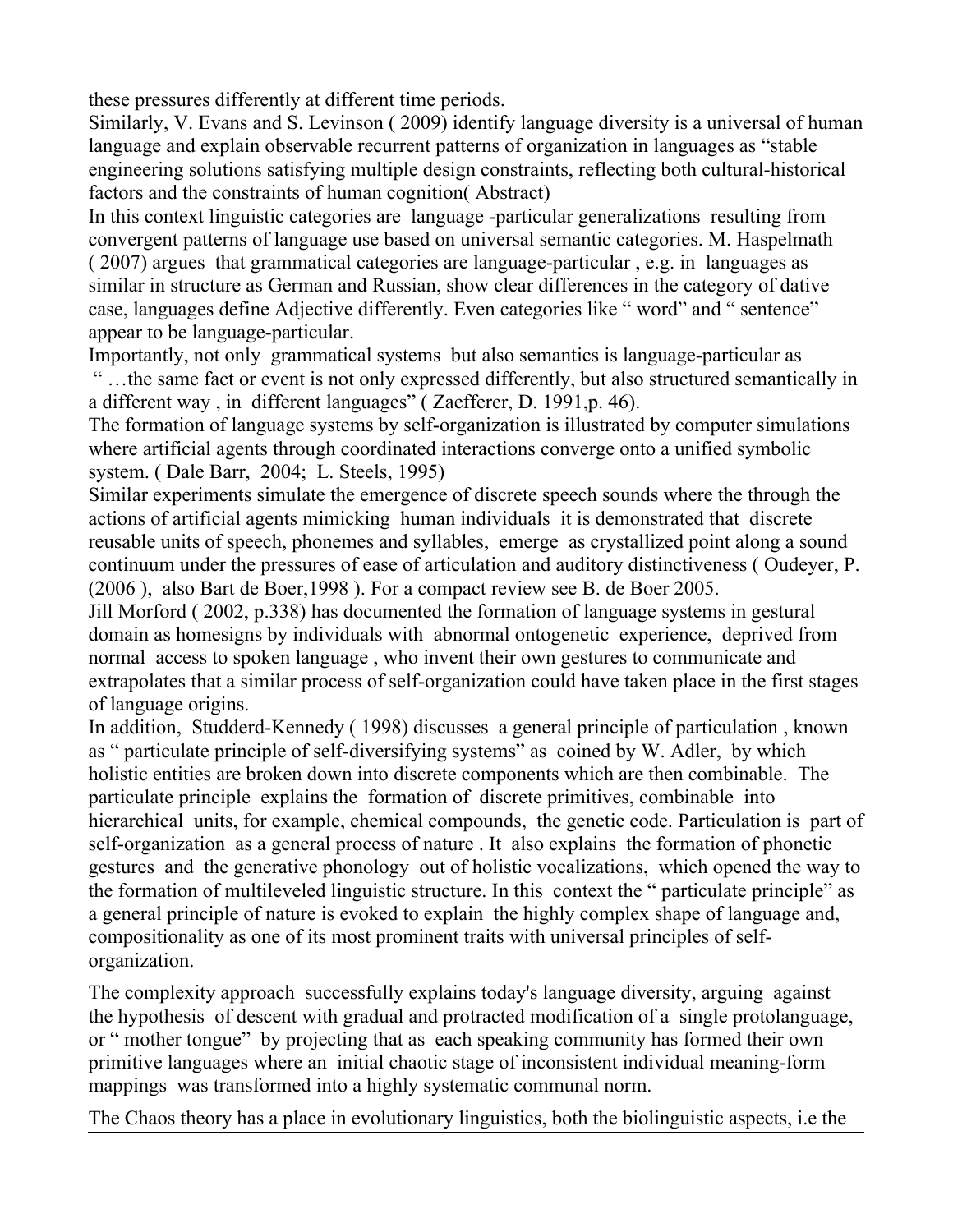formation of the idiolect, and the sociolinguistic aspect, i.e. language diversity. That said, the language-relevant innate predispositions of the human individual and some aspects of linguistic behaviour are better explained with the theoretical instruments of the evolutionary theory. Thus, evolutionary linguistics would be better served by enriching its theoretical instrumentarium with elements of both.

# **7.4. The Language faculty: Self-organization+evolution**

Chomsky and some of his followers have adopted the Gould/Lewontin's argument as they attribute the existence of FLN and FLB to interaction of event and process, of selforganization and evolution, given the fundamental differences in their functionality. The FLB showing evolutionary continuity with other species , has a standard evolutionary explanation. In earlier versions of the argument the existence of the FLN is attributed to one-time event event of restructuring of the genome producing a " hopeful monster", known in the literature as the leap hypothesis. In more recent versions FLN is attributed to extragenetic events of reorganization and restructuring within the brain driven by the brain expansion and the space limitations of the cranial cavity, resulting in alteration of the neuronal connectivity, an instance of self-organization producing the FLN, a bio-cognitive novelty. ( Hauser et all. 2002, Chomsky 2005 and elsewhere )

In short, representation of language in the human body is understood as addition: products of self-organization are added to products of evolution.

In the latest version the FLN, having appeared initially as a spandrel, produced by unspecified forces of physical matter , known as Chomsky's " third factor" (Chomsky, 2005), has later undergone exaptation for a function. Others speculate that the current function of FLN in the formation of modern language is a product of additional cycles of exaptation where speculations on preadaptations include :

- conceptual structure: Phrase structure in syntax is believed to be a cognitive exaptation of the thematic role structure in protolanguage e.g.agent, theme, goal , etc. ( Calvin, Bickerton, 2000 ) Others argue that FLN is exaptation from Language of Thought ( LOT) by J. Fodor.

- the social calculus (conceptualization of interpersonal relations) , R. Dunbar ( 1998 )
- phonology ; Phrase structure , the distinction between Noun Phrase and Verb Phrase is believed to be an exaptation from syllable structure(A. Carstairs-McCarthy, 1999).

- manual gestures for motor control, suggesting that spoken language had gestural origins , emerged initially in the manual domain. ( in Corballis M. 2003 and elsewhere; Tomasello, M. 2008 )

Others speculate that the original function of the language organ may have been spacial orientation, later put to use in forming linguistic structure. That said, these are mere speculations, not confirmed by empirical studies.

Nevertheless, these speculations reveal an implicit recognition that the evolution of language is better understood as a complex interaction of principles and processes which can only be taken as contributing partners.

# **7.5. CAS :integrating the theory of evolution and the Chaos theory in understanding the**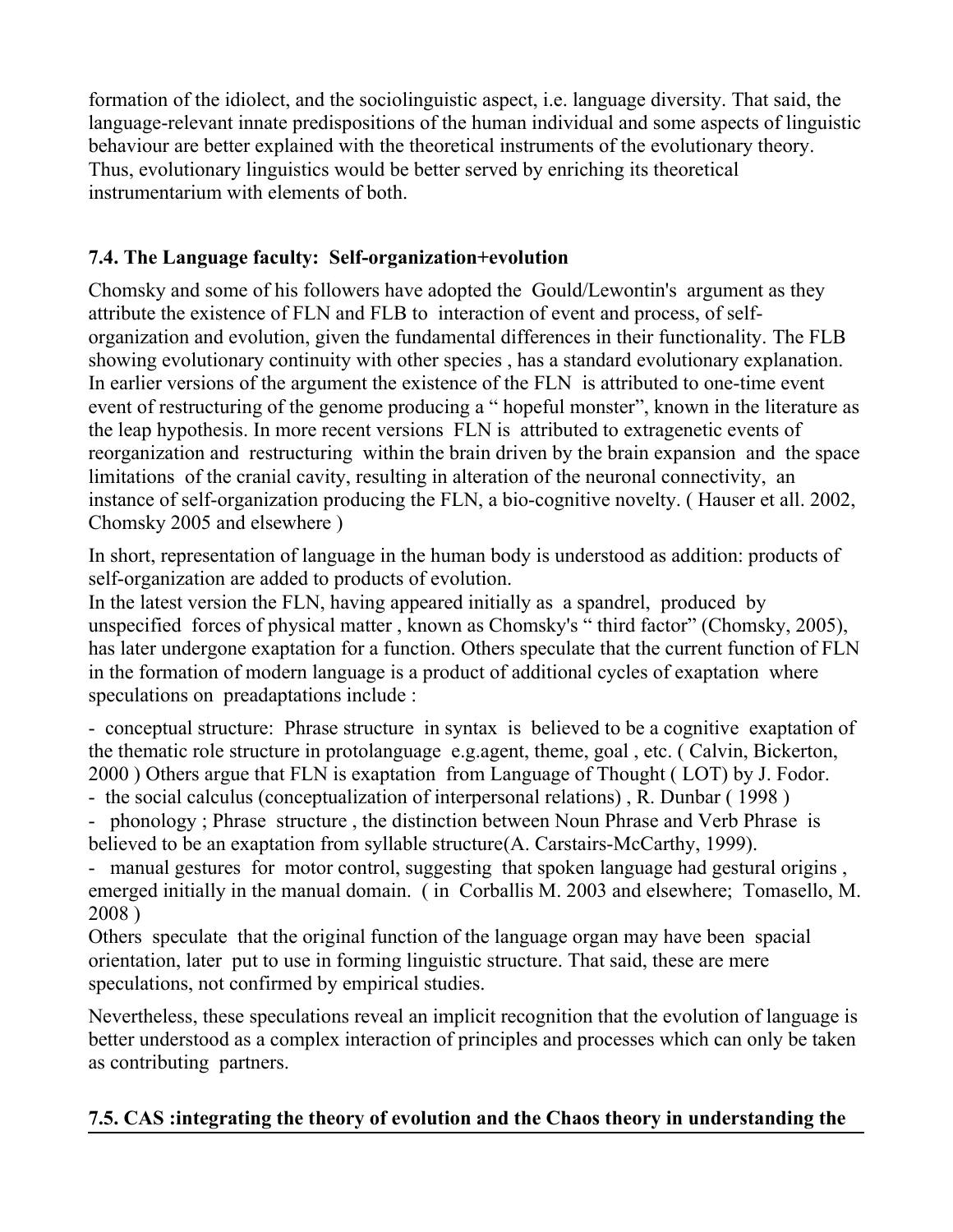#### **evolution of human language**

T. Schoenemann (2017 ) defines complexity as " the property of a real world system that is manifest in the inability of any one formalism being adequate to capture all its properties" ( Schoenemann, 2017, p. 70). Formulating language evolution in terms of CASs demonstrates the value of theoretical integration in understanding complex phenomena and the evolution of language as one of them. That said, it reflects the properties of inorganic matter and, in my mind, has significant explanatory limitations for understanding the human organism, mind, and language, as well as language evolution, phenomena hardly explicable by simple processes in simple units of matter. Its interpretation in biological contexts as co-evolution adds understanding of coordination in biological processes, adding the time dimension to the already complex interactions in space, limited to inorganic matter.

It is universally acknowledged that language is a complex entity, but the very definition of how is complexity defined is far from agreed upon. Some understand complexity of a system as lack of order, others identify a complex system as one positioned at the edge of order and chaos. S. Mufwene views language " in constant state of flux, in search of equilibrium" ( Mufwene, 2014). Adopting the complex adaptive systems theory in understanding the internal dynamics of languages focusses on the fact that languages are stable but flexible systems, composed of various components, each semi - independent, but connected by membership in an integrated whole.

The adoption of the Complex Adaptive Systems framework as coordination of processes and contexts highlights some crucial aspects of language evolution as a multifaceted process of coordinated adaptations in different contexts at multiple levels and time frames, in terms of co-evolution as coordination of three types of evolutionary processes , i.e the human genome, learning mechanisms and cultural practices, adding an additional levels of complexity. Scholars differ in their focus on the systems included in the interactive complex. L. Steels ( 2011) identifies social relations, the language system and cognition as mutually influencing one another. T.Schoenemann ( 1999, 2005) advances the argument that syntax evolved as a result of a bottleneck formed by the cognitive capacity to conceptualize in exquisite detail the world and the limitations of human physiology to communicate this rich content with limited physiological resources under the time restrictions of a conversation. T. Givon, (1979, 2002 ) argues that complex grammar emerges as a result of extending the spheres of language use from the limitations of the immediate circle of individuals to a larger and more informationally diverse society. In this context change of function triggers a demand for transformation in the language system in terms of transformation from loosely connected utterances and meaning-based linguistic communication in a "society of intimates" into a tightly organized system of sentences with highly regularized syntactic structure. Thus, social changes trigger behavioural changes resulting in change in language functions and, consequently, in the language system.

For others grammar emerges from the discrepancy between the enormous size of language and the processing limitations of the human brain, ( M.Christiansen, N. Chater 2008). Grammatical rules and categories emerge as a solution to this inadequacy. Yet others explain compositionality and grammar as emergent through iterated language attainment by youngsters as every new generation introduces new regularities given that regular patterns are preferred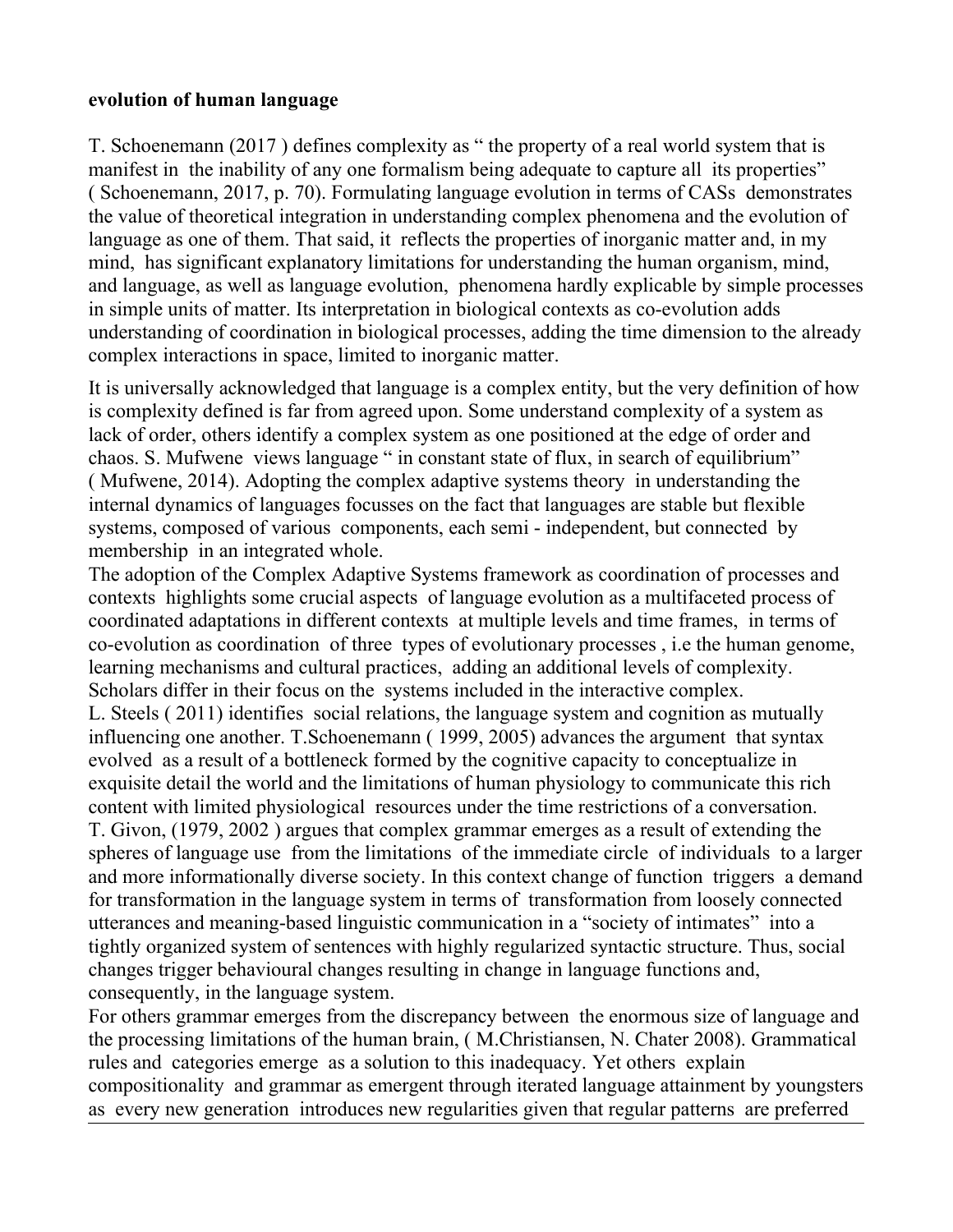by learners. ( S.Kirby, 1998; K.Smith, S. Kirby, H. Brighton 2003).

Co-evolution between human speech capacities and elevated cognitive capacities demonstrated by extended human semiosis is the advanced articulatory dexterity in the articulation of the quantal vowels /i,a,u/ resulting in the ability to learn and retain a large lexicon. ( Liebermann, 2006 and elsewhere).

Co-evolution of human development and language as a behaviour resulted in a human developmental instinct for babbling.

 " The disposition to babble is thus adaptive in a social group that already benefits from communication in speech. It seems likely that a capacity for finer tuning of the articulators and more precise coordination of their interaction evolved biologically as the benefits of well articulated speech emerged. This would have been a case of gene-culture, more specifically gene-language, co-evolution." ( Hurford, 2011, p. 488),

Co-evolution within the components of language, i.e. meaning, structure and form as a communicative technology ( L. Steels 2011) adds another dimension.

Co-evolution of brain and its functions is the substantial increase in absolute brain size as one of the defining features of human species. The increased cognitive capacities made possible by a larger brain made a crucial contribution to the evolutionary success of homo sapience species over other homo species by developing complex culture , language and civilization . So, alterations in the physical properties of the brain have facilitated the appearance of cognitive abilities which would otherwise be impossible. On the other hand the increased cognitive capacities necessitated higher energy which imposed higher nutritional demands to the human organism . This, on the other hand, triggered evolution in the lifestyle of the homo sapient species, manifested in the increased consumption of meat, resulting in " arms race " between human biological body and cognition.

To complicate matters even more, some aspects of language evolution are better explicable with self-organization, e.g. emergence and proliferation of a new linguistic form in terminology, a new expression, etc. Even entire language systems have emerged in a very short time, e.g. sign languages. Internalization of some aspects of language is dominated by Darwinian processes.

### **Summary and conclusions**

The theory of evolution and the Chaos theory explain complex design in two very different ontological spheres. The Chaos theory explain complex design in physical mater in terms of perpetual alteration of order and disorder. In this context the term Complex Adaptive Systems ( CAS) the formation of complex design in physical matter is explained with the perpetual alternation of order and disorder in multiple physical systems with mutually coordinated and synchronized behaviours.

The theory of evolution explains complex design in life forms in terms of perpetual adaptation to the environment for preservation of life. The Chaos theory is also evoked as alternative explanation for complex design in life forms in terms of alternation of stasis and flux, stability and spontaneous emergence of novelty.

In the context of the evolutionary theory CAS theory is evoked to explain complex design in life forms with interaction of self-organization and selection as " mutual embrace of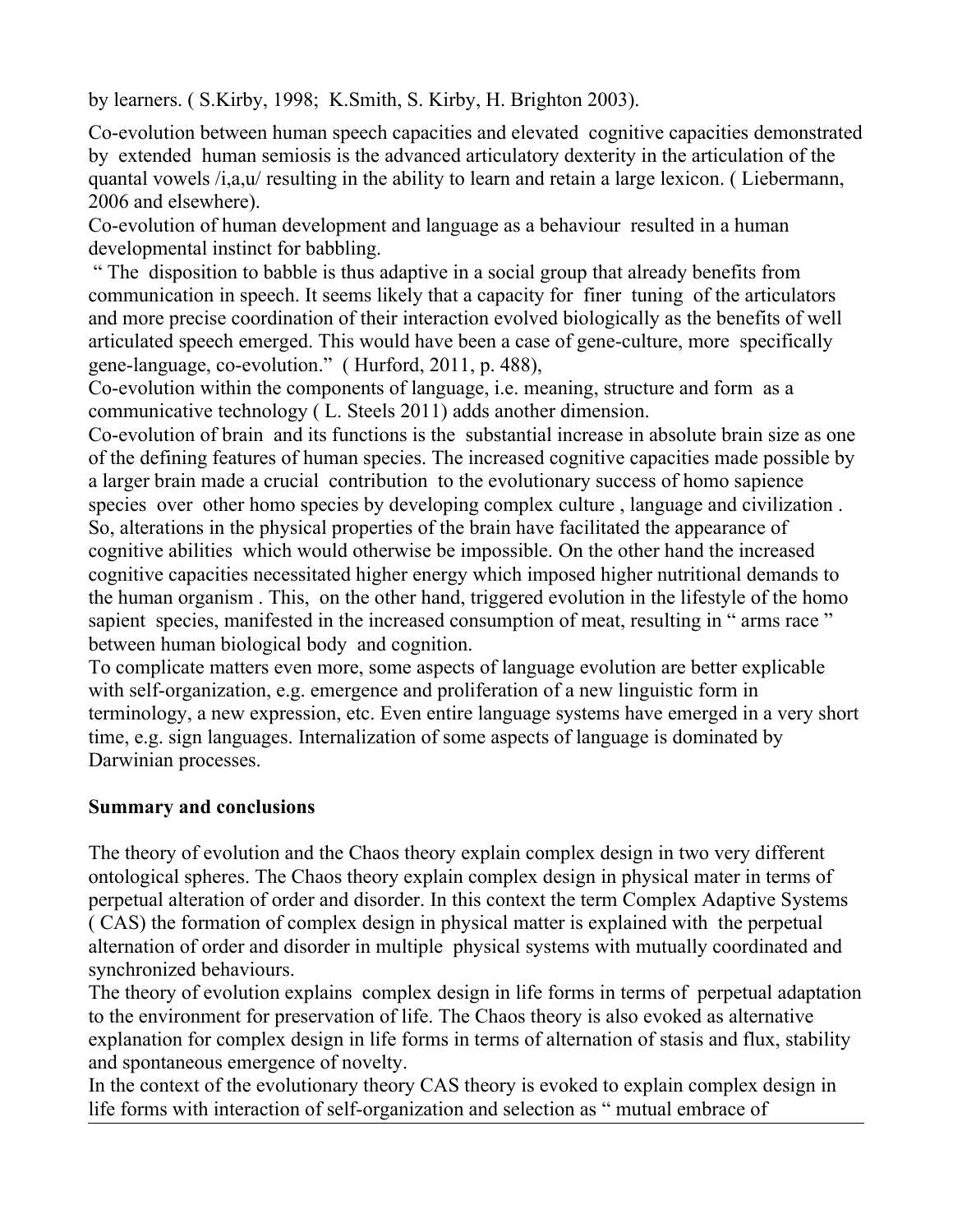spontaneous order and selection's crafting of that order" (S. Kauffman, 1995, chap. 1 p. 6) Language is a highly unusual entity: it is a multifaceted, heterogeneous phenomenon : its components represent all ontological categories: from physical matter (sound waves, atoms and molecules in the human body ), to biological material ( organs, tissues and neurons ), to abstract concepts.

It is a truism that it is a challenge for any one formalism, no matter how high the level of abstraction of its terminology and principles, to explain reality in all its facets. This is event more applicable to language. No wander explaining its existence has proven to be a challenge for humanity since the beginning of history.

That said, an integration of two theoretical perspectives promises to offer a much better understanding of the events and processes which lead to its current form.

### **References**

Anderson, P. 1972, More is different, Science, 177, p. 393-396

Barr, D. 2004, Establishing conventional Communication systems. Is common knowledge necessary? Cognitive Science, p.937- 962

Batten, D., Stanley, S., Boschetti, F. 2008, Visions of evolution: self-organization proposes what natural selection disposes, Biological theory 3(1), doi: 10.1162.biot.2008.3.1.17

de Boer, B.,1998, Emergence of sound systems through self-organization, www.ai.rug.nl/~bart/naic98.pdf

de Boer, B. 2005, Self-organization in language, doi: 10.1017/CB09780511542275.009

de Boer, B. 2011, Self-organization and language evolution, in Gibson, K. , Tallerman, M. Eds. Oxford Handbook of language evolution, Oxford University Press, p. 612-620

Calvin, W., Bickertn, D. 2000, Lingua ex machina, Reonciling Darwin and Chomsky with the human brain, MIT Press

Camazine S. 2001,Why self-organization, in Camazine et all. eds.Self-organization in biological systems ,Chap.5, Princeton Univ. Press

Carstairs-McCarthy, A. , 1999, The Origins of Complex Language: An Inquiry into Evolutionary Beginnings of Sentences, Syllables and Truth, Oxford Univ. Press

Chater,N., Christiansen, M. 2008, Language as shaped by the brain, Behaviour and brain scences, 31, p.489-558

Chomsky, N. 2000. New horizons in the study of language and mind, Cambridge Univ. Press,

Chomsky, N. 2002, On nature and language, Cambridge Univ. Press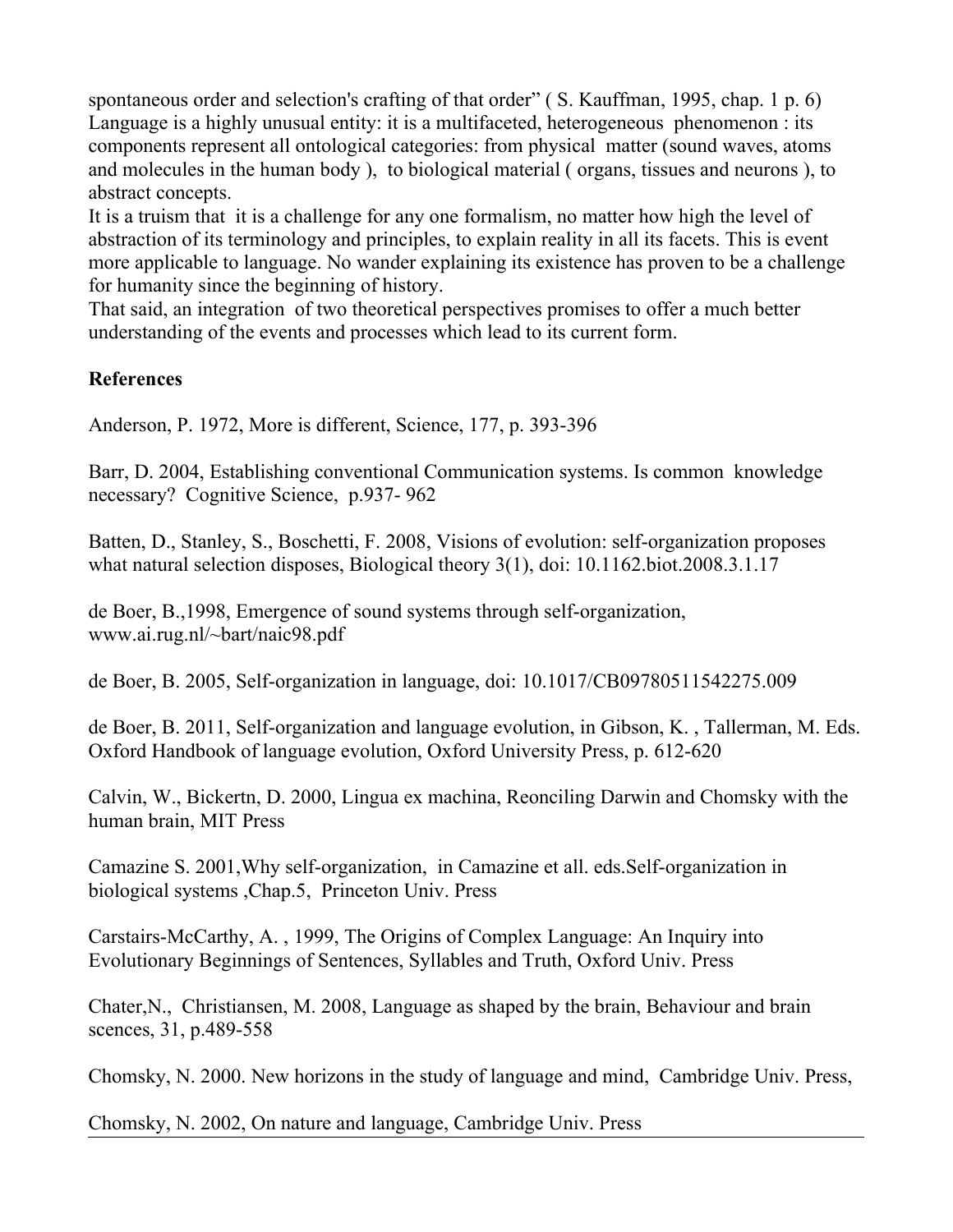Chomsky, N., 2005, Three Factors in Language Design, Linguistic Inquiry, Vol. 36, No.1, 1- 22, MIT

Chomsky, N. 2006, Language and mind, MIT

Chomsky, N., Lasnik, H. 1993, Principles and parameters theory, in Syntax: an international handbook of contemporary research, Berlin, De Gruyter

Corballis, M. 2003, From hand to mouth, the gestural origins of language, in Christiansen, M., Kirby, S. Eds. Language evolution, p.3201-218, Oxford University Press

Corning, P. 1998, The synergism hypothesis, On the Concept of Synergy and It's Role in the Evolution of Complex Systems, in Journal of Social and Evolutionary Systems, 21(2), p. 133- 172

Corning, P. 2002, re-emergence of emergence, a venerable concept in search of a theory, Complexity, 7(6), p. 18-30

Dawkins, R. 1976, The Selfish Gene, Oxford University Press

Dor, D. Jablonka, E. 2000, From cultural selection to genetic selection, Selection, 1-3, p.33-55

Dunbar, R. 1998, The Social Brain Hypothesis, in Evolutionary Anthropology, 6, p. 178- 190

Edelman, J.B., Denton, M.J., 2007, The uniqueness of biological self-organization, challenging the Darwinian paradigm, Biol. Philos. 22, p. 579-601

Ellis,N. 1998, Emergentism, connectionism and language learning, in Language learning, 48:4, p. 631-664

Evans, N., S. Levinson, 2009, The Myth of Language Universals : Language Diversity and its Importance for Cognitive Science, Behaviour and Brain Sciences, 32, p. 429-492

Fitch, T. 2010 The evolution of language, Cambridge University Press

Givon T, 1979, On Understanding Grammar, Academic Press

Givon, T. 2002, Bio-linguistics, the Santa Barbara lectures, John Benjamins

Gould,S, J.; Eldbridge ,N. 1972, Punctuated equilibria, alternative to phyletic gradualism, in Schopf, Thomas, Freeman,eds. Models in paleobiology, Cooper and Co.Publishing, San Francisco, p.82-115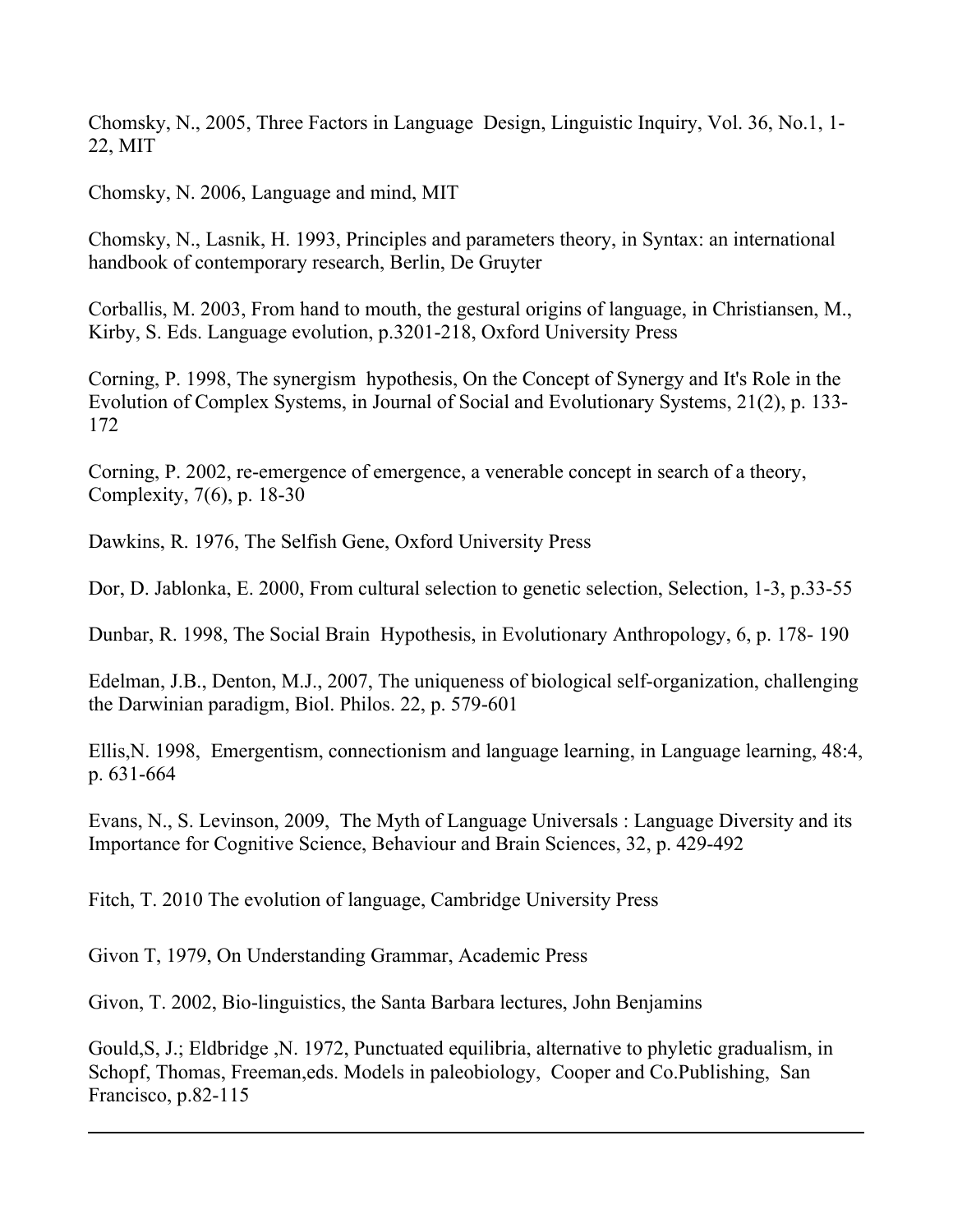Gould, S.J.,R. Lewontin, 1979, The Spandrels of San Marco and the Panglossian Paradigm: a Critique of the Adaptationist Programme, Proceedings from the Royal Society of London, Series B. Vol 205, No .1161, p. 581-598

Gould, S.J., E. Vrba, 1982, Exaptation, a missing term in the science of form, Paleobiology, Vol.8, no.1, p. 4-15

Haspelmath, M. 2007, " Pre-established categories don't exist, consequences for language description and typology, Linguistic typology, 11 (1), p.119-132, doi:10.1515/LINGTY.2007.011

Hauser, M. , Chomsky, N. Fitch, T. ,2002, The Faculty of Language, What is it, Who Has it, How did it Evolve, Science 298, p. 1569-1579

Heylighen, F. 1999, The science of self-organization and adaptivity, http://pespmc1.vub.ac.be>EOLSS-Self-Organiz

Heylighen, F. 2008, Complexity and self-organization, in Bates, M.; Maack, M., Encyclopedia of library and information sciences, Taylor and Francis

Heylighen , F. 2013, Self-organization in communicating groups, the emergence of coordination, shared reference and collective intelligence, doi: 10.1007/978-3-642-32817\_10

Hurford, J. 2011, Linguistics from evolutionary point of view , in R. Kempson, T. Fernando, N. Asher, eds. Handbook of the philosophy of science, vol. 14, Philosophy of linguistics, p. 473-498, Elsevier,

or [www.lei.edu.ac.uk/~jim/handbook.phil.ling.pdf](http://www.lei.edu.ac.uk/~jim/handbook.phil.ling.pdf) )

Jablonka ,E., M. Lamb, 2005, Evolution in Four Dimensions , MIT Press,

Janda, R. Joseph,B., 2003, On language, change and language change, in Handbook of Historical Linguistics, Blackwell, p. 3-180

Johnson, B., Lam, S.K. 2010, Self-organization, natural selection and evolution: cellular hardware, genetic software, BioScience vol.60, No. 11, p. 879-885

Kauffmann, S. 1993, The origins of order,: self-organization and selection in evolution, Oxford University Press

Kauffman, S. 1995, At home in the universe, The search for laws of self-organization and complexity, Oxford University Press

Kauffman, S. 2006, Beyond reductionism, reinventing the sacred.edge.org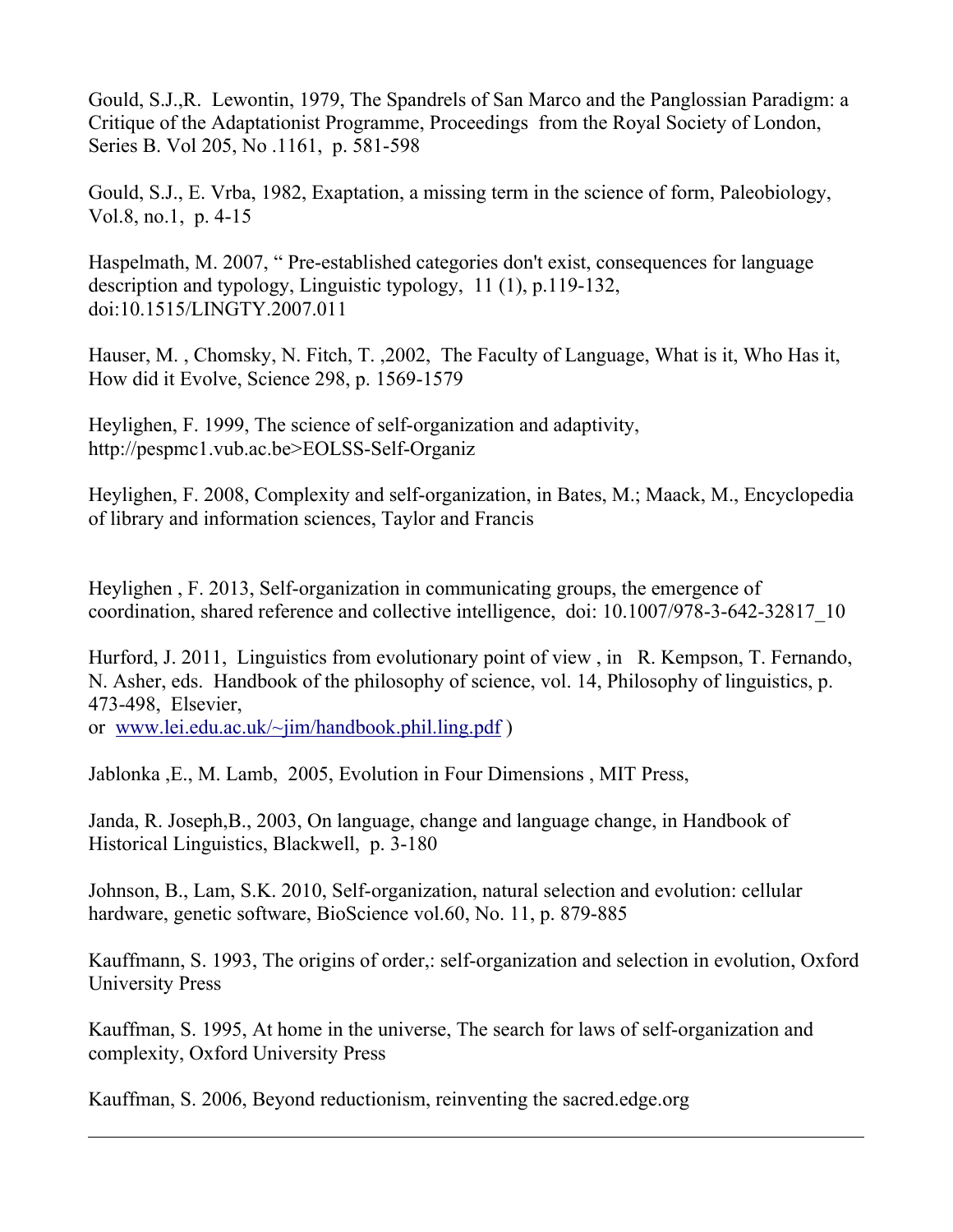Kirby, S. 1998, Language evolution without natural selection, Edinburgh Occasional Papers in Linguistics, <https://pdfs.semanticscholar.org/913b/d6f5ed007104b6552e72ec96aa07e336133b.pdf>

Kirby, S. 2000, Syntax without natural selection: How compositionality emerges from vocabulary in a population of learners, in C. Night, M. Studdert -Kennedy, J. Hurford, eds. The evolutionary emergence of language, Social function and the origins of linguistic form, Cambridge University Press, p. 303-323

Lewontin, R.1998, Evolution of Cognition, Questions we will Never Answer, in Scarborough, Sternberg, eds. An Invitation to Cognitive Science...vol.4 p.106-132, MIT

Lewontin, R. 2002, The triple helix, genes, organism and environment, Harvard University Press

Longa, V. 2001, Sciences of complexity and language origins: an alternative to natural selection, Journal of Literary Semantics, 30, p.1-17

Longa,V. Lorenzo, G. 2014, Self-organization and natural selection: the intelligent auntie'e vade -mecum, Biolinguistics :8,p. 130-140

Marcus, G., 2008, Kluge, The Haphazard Construction of the Human Mind, Houghton, Mifflin, New York

Maynard Smith, J., Szathmary, E. 1995, The major transitions in evolution, Oxford University Press

Mayr, E. 1988, Towards a new philosophy of biology, Essay one, Is biology an autonomous sciences, Harvard, https://faculty.washington.edu

Mayr, E. 2001, What evolution is, Basic books, Perseus Book Group

Morford, J. 2002,Why does exposure to language matter?, in Givon, Malle, eds. The evolution of language out of pre-language, John Benjamins Publish. p. 329-343

Nisbett , R., K.Peng, I.Choi, A. Norenzayan, 2001, Culture and Systems of Thought: Holistic Versus Analytic Cognition, Psychological review, 108 (2), p.291-310,

Oudeyer, P. 2006, Self-organization in the evolution of speech, Oxford Univ. Press,

Oudeyer P. 2011, Self-organization and complex dynamical systems in the evolution of speech www.pyoudeyer.com

Prigogine, I., Stengers, E., 1993, Order out of chaos, man's new dialogue with nature, Bantam books